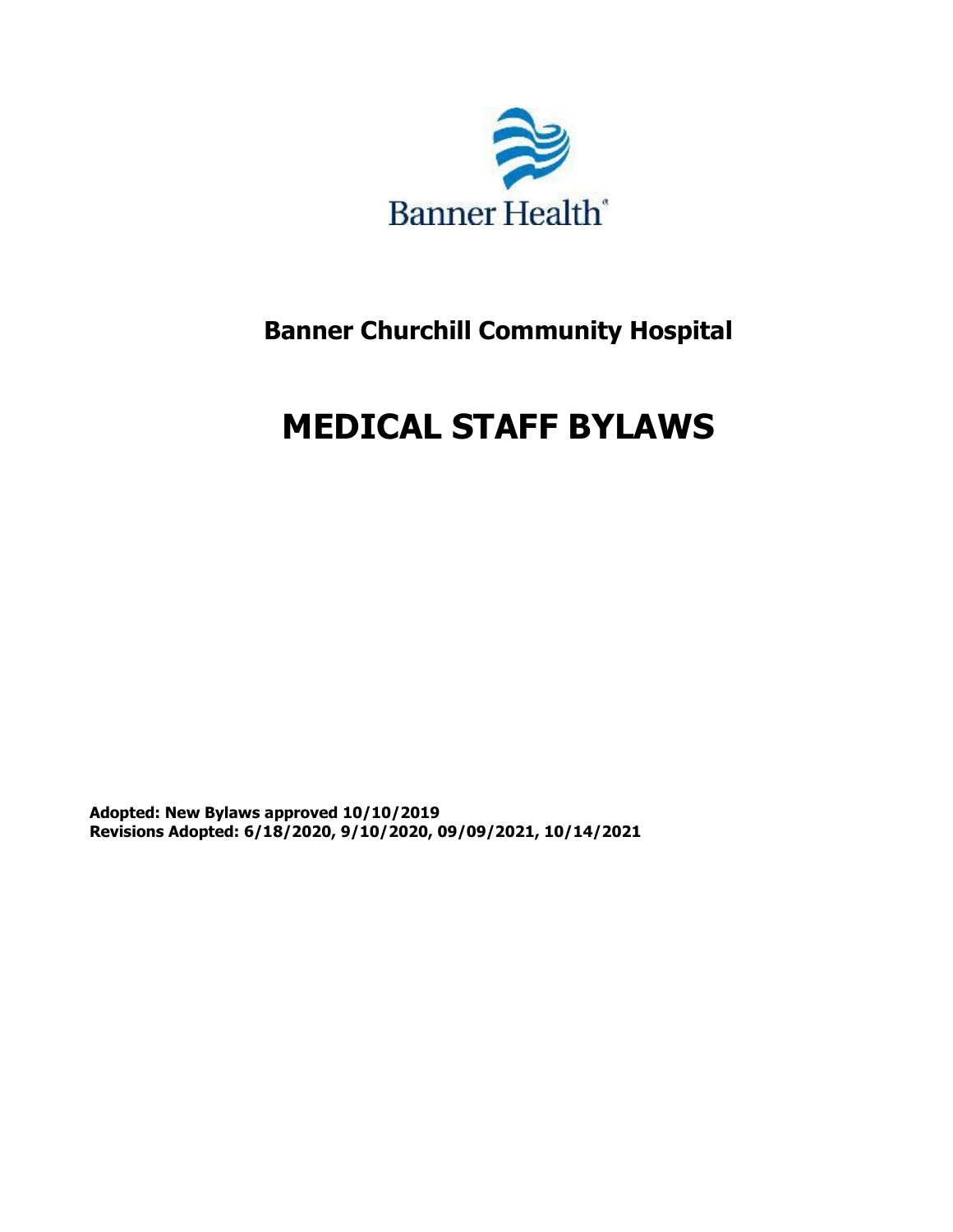### **TABLE OF CONTENTS**

| 1.1        | ARTICLE ONE: NAME<br>Name                                                        | Page 1             |
|------------|----------------------------------------------------------------------------------|--------------------|
|            | ARTICLE TWO: PURPOSES AND RESPONSIBILITIES OF THE MEDICAL STAFF                  |                    |
| 2.1        | Purposes                                                                         | Page 1             |
| 2.2        | Responsibilities                                                                 | Page 1-2           |
|            | ARTICLE THREE: MEMBERSHIP                                                        |                    |
| 3.1        | <b>General Qualifications</b>                                                    | Page 2-5           |
| 3.2        | Rights of Individual Staff Membership                                            | Page 5             |
| 3.3        | Basic Obligations of Individual Staff Membership                                 | Page 5-6           |
| 3.4        | Term of Appointment                                                              | Page 6             |
| 3.5        | <b>Exhaustion of Administrative Remedies</b>                                     | Page 6             |
| 3.6        | Limitation of Damages                                                            | Page 6             |
| 3.7        | Practitioners Providing Contractual Prof Services by Contract/Employment         | Page 6-7           |
| 3.8        | <b>Exclusive Contracts</b>                                                       | Page 7             |
| 3.9        | <b>Medical Directors</b>                                                         | Page 7-8           |
|            | ARTICLE FOUR: CATEGORIES OF THE MEDICAL STAFF                                    |                    |
| 4.1        | Categories                                                                       | Page 8             |
| 4.2<br>4.3 | <b>Active Staff</b>                                                              | Page 8             |
| 4.4        | <b>Consulting Staff</b><br>Clinic Based Physician                                | Page 8-9<br>Page 9 |
| 4.5        | <b>Telemedicine Staff</b>                                                        | Page 9-10          |
| 4.6        | <b>Community Based Staff</b>                                                     | Page 10            |
| 4.7        | Emeritus/Honorary Staff Recognition                                              | Page 10-11         |
| 4.8        | Change in Staff Category                                                         | Page 11            |
| 4.9        | <b>Advanced Practice Provider</b>                                                | Page 11            |
| 4.10       | Allied Health Professional                                                       | Page 11            |
|            | ARTICLE FIVE: CLINICAL PRIVILEGES                                                |                    |
| 5.1        | Process for Credentialing for Membership and Privileges                          | Page 11            |
| 5.2        | Process for Distant Site Credentialing of Telemedicine Providers                 | Page 11-12         |
| 5.3        | Process for Credentialing and Privileging APP and AHP                            | Page 12            |
| 5.4        | <b>Exercise of Privileges</b>                                                    | Page 12            |
| 5.5        | <b>Telemedicine Privileges</b>                                                   | Page 12            |
| 5.6        | Procedure for Delineating Privileges<br>Basis for Privilege Determinations       | Page 12            |
| 5.7<br>5.8 | Privilege Decision Notification                                                  | Page 12<br>Page 13 |
| 5.9        | Privileges for New Procedures                                                    | Page 13            |
| 5.10       | Establishment of Privileges for Interdisciplinary Procedures                     | Page 13            |
| 5.11       | <b>Temporary Privileges</b>                                                      | Page 13-14         |
| 5.12       | <b>Disaster Privileges</b>                                                       | Page 15            |
|            | ARTICLE SIX: CORRECTIVE ACTION                                                   |                    |
| 6.1        | Criteria for Initiating Corrective Action                                        | Page 15            |
| 6.2        | Collegial Intervention                                                           | Page 16            |
| 6.3        | Procedures for Initiating an Investigation Leading to Possible Corrective Action | Page 16            |
| 6.4        | Procedure for Peer Review                                                        | Page 16-17         |
| 6.5        | Precautionary Suspension                                                         | Page 17-18         |
| 6.6        | Automatic Suspension or Limitation                                               | Page 18-19         |
| 6.7        | Reporting Requirement                                                            | Page 19            |
| 6.8        | Nonreviewable Action                                                             | Page 19-20         |
|            |                                                                                  |                    |

### ARTICLE SEVEN: MEDICAL STAFF OFFICERS

7.1 Officers of the Medical Staff Page 20-21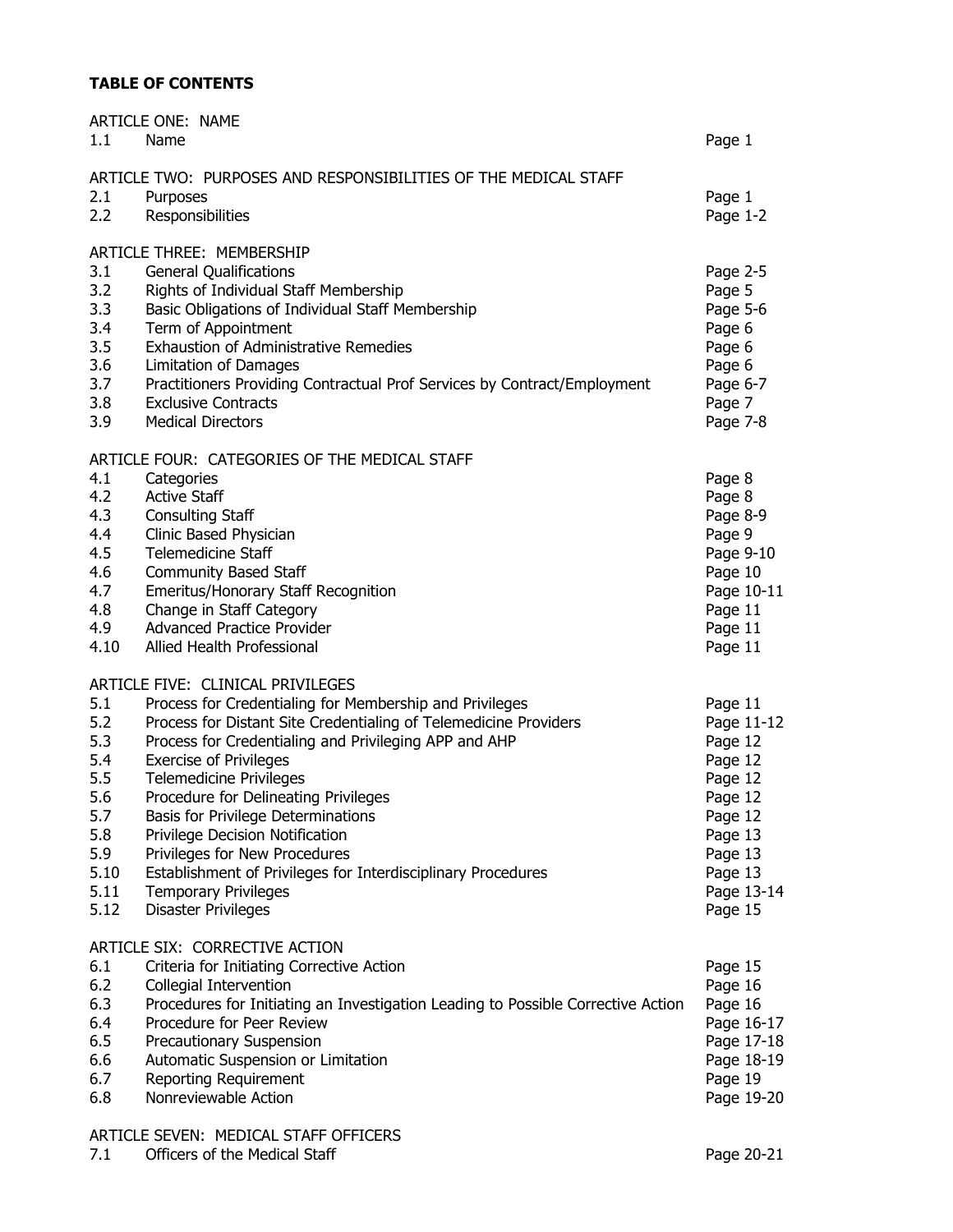| 7.2<br>7.3<br>7.4<br>7.5<br>7.6                              | Term of Office<br>Eligibility for Re-Election<br>Nominations<br>Elections, Vacancies and Removals<br>Duties of Officers                                                                                                                                                                        | Page 21<br>Page 21<br>Page 21<br>Page 21-22<br>Page 22                                  |
|--------------------------------------------------------------|------------------------------------------------------------------------------------------------------------------------------------------------------------------------------------------------------------------------------------------------------------------------------------------------|-----------------------------------------------------------------------------------------|
| 8.1<br>8.2                                                   | <b>ARTICLE EIGHT: RESIDENTS</b><br>Resident Physicians Enrolled in GME Program<br><b>Resident Affiliation</b>                                                                                                                                                                                  | Page 22<br>Page 23                                                                      |
| 9.1<br>9.2<br>9.3<br>9.4<br>9.5<br>9.6<br>9.7                | <b>ARTICLE NINE: COMMITTEES</b><br>Designation<br><b>General Provisions</b><br><b>Medical Executive Committee</b><br>Peer Review Committee<br><b>Credentials Committee</b><br><b>Bylaws Committee</b><br>Ethics Program                                                                        | Page 23<br>Page 23<br>Page 23-26<br>Page 26-27<br>Page 27<br>Page 27<br>Page 28         |
| 10.1<br>10.2<br>10.4                                         | <b>ARTICLE TEN: MEETINGS</b><br><b>Medical Staff Meetings</b><br><b>Clinical Committee Meetings</b><br>10.3 Attendance Requirements<br>Quorum                                                                                                                                                  | Page 28<br>Page 28<br>Page 28<br>Page 28-29                                             |
| 11.1<br>11.2<br>11.3<br>11.6                                 | ARTICLE ELEVEN: CONFIDENTIALITY, IMMUNITY RELEASES and INDEMNIFICATION<br>Authorizations and Releases<br>Confidentiality of Information<br>Activities Covered<br>11.4 Releases and Documents<br>11.5 Cumulative Effect<br>Indemnification                                                      | Page 29<br>Page 29<br>Page 29<br>Page 29-30<br>Page 30<br>Page 30                       |
| 12.1<br>12.2<br>12.3<br>12.4<br>12.5<br>12.6<br>12.7<br>12.8 | ARTICLE TWELVE: GENERAL PROVISIONS<br>Medical Staff Rules and Regulations<br><b>Staff Dues</b><br><b>Special Notice</b><br>Construction of Terms and Headings<br>Parliamentary Procedure<br><b>Conflict Resolution</b><br><b>Histories and Physicals</b><br><b>Treating Family Members</b>     | Page 30<br>Page 30<br>Page 30<br>Page 30<br>Page 30<br>Page 30-31<br>Page 31<br>Page 31 |
| 13.1<br>13.2<br>13.3<br>13.4<br>13.5<br>13.6<br>13.7         | ARTICLE THIRTEEN: ADOPTION AND AMENDMENT<br>Medical Staff Authority and Responsibility<br><b>Bylaws Reviews</b><br>Periodic Review<br>Medical Staff Direct Communication to the Board Process<br>Board of Directors Action<br>Joint Conference Committee<br><b>Unilateral Board Amendments</b> | Page 31<br>Page 31-32<br>Page 32<br>Page 32<br>Page 32-33<br>Page 33<br>Page 33         |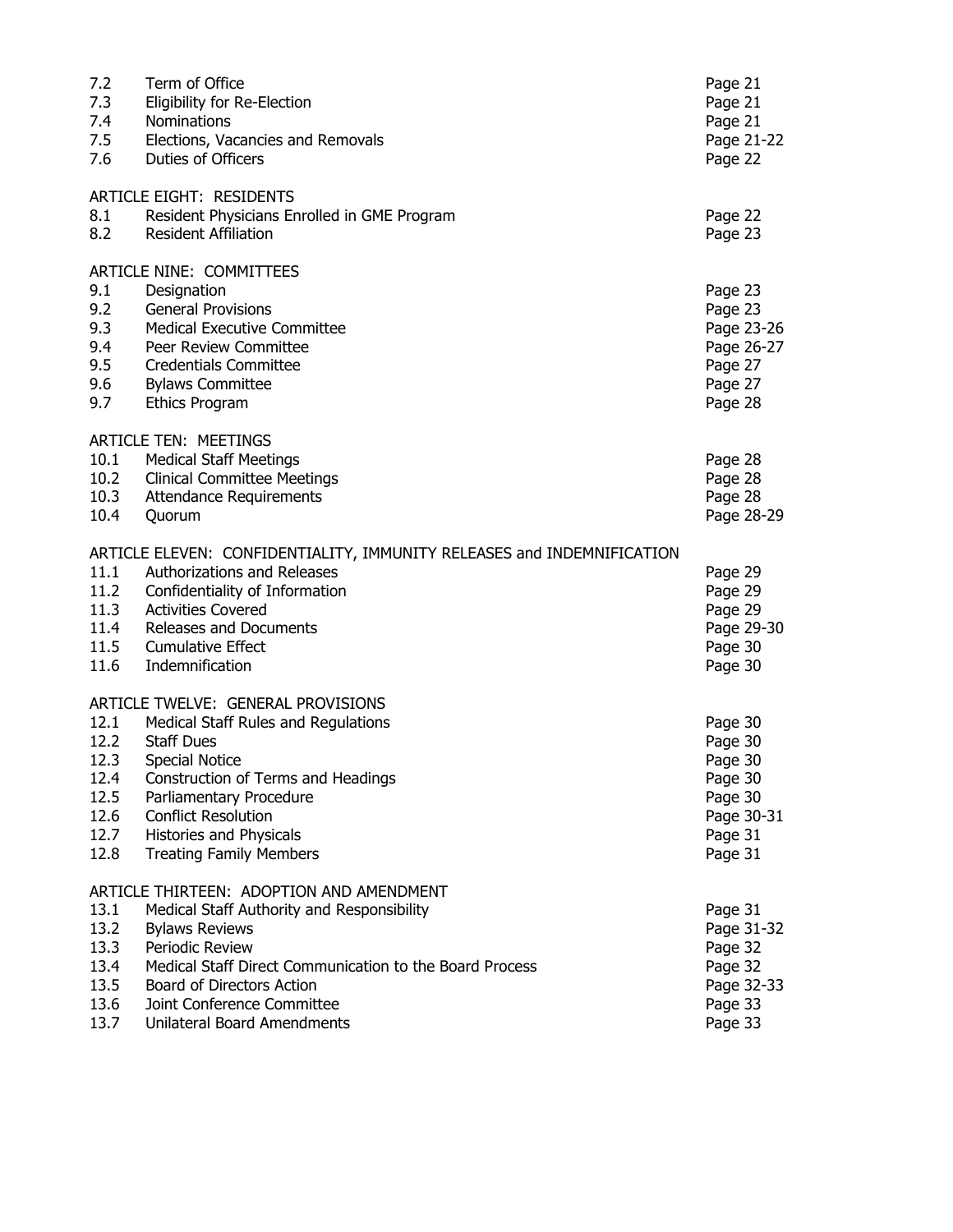### **PREAMBLE**

These Bylaws are adopted in order to provide for the organization of the Medical Staff of BANNER CHURCHILL COMMUNITY HOSPITAL ("Medical Center") and to provide a framework for self-government in order to permit the Medical Staff to discharge its responsibilities in matters involving the quality of medical care and to govern the orderly resolution of those purposes. These Bylaws provide the legal structure for Medical Staff operation and describe relations between the organized Medical Staff and applicants to, and members of, the Medical Staff. These Bylaws along with the Bylaws of Banner Health provide a recognized structure for Medical Staff activities and document the relationship between the Medical Staff and the Banner Health Board of Directors ("Board").

These Bylaws shall include the integration and oversight by the Medical Center for the Medical Staff and Advanced Practice Providers practicing in a Provider Based Rural Health Clinic (PBRCH) as part of the Medical Center.

### **ARTICLE ONE: NAME**

1.1 The organizational component of Banner Health to which these Bylaws are addressed is called "The Medical Staff of BANNER CHURCHILL COMMUNITY HOSPITAL."

### **ARTICLE TWO: PURPOSES AND RESPONSIBILITIES OF THE MEDICAL STAFF**

#### 2.1 **PURPOSES**

The purposes of this Medical Staff are:

- 2.1-1 The primary functions of the organized medical staff are to provide oversight for the quality of care, treatment, and services provided by practitioners with privileges, and to approve and amend medical staff bylaws.
- 2.1-2 To continually provide quality care for all patients admitted to, or treated in, any facilities, departments, or service of BANNER CHURCHILL COMMUNITY HOSPITAL.
- 2.1-3 To provide a mechanism for accountability to the Board for the review of the appropriateness of patient care services, professional and ethical conduct, and teaching and research activities of each practitioner appointed to the Medical Staff, so that patient care provided at the Medical Center facilities is maintained at that level of quality and efficiency consistent with generally recognized standards of care.
- 2.1-4 To evaluate clinical processes and outcomes and identify and implement opportunities for professional performance improvement.
- 2.1-5 To maintain high scientific and educational standards for continuing medical education programs for members of the Medical Staff.
- 2.1-6 To serve as the organization through which individual practitioners may obtain prerogatives and clinical privileges at the Medical Center and through which they fulfill the obligations of staff appointment.
- 2.1-7 To provide an orderly and systematic means by which staff members can give input to the Board and Chief Executive Officer on medico-administrative issues and on Medical Center policymaking and planning processes.

#### 2.2 **RESPONSIBILITIES**

The responsibilities of the Medical Staff through its committees, and officers include:

2.2-1 To participate in the performance improvement, patient safety and utilization review programs by conducting all activities necessary for assessing, maintaining, and improving the quality and efficiency of care provided in the Medical Center, including: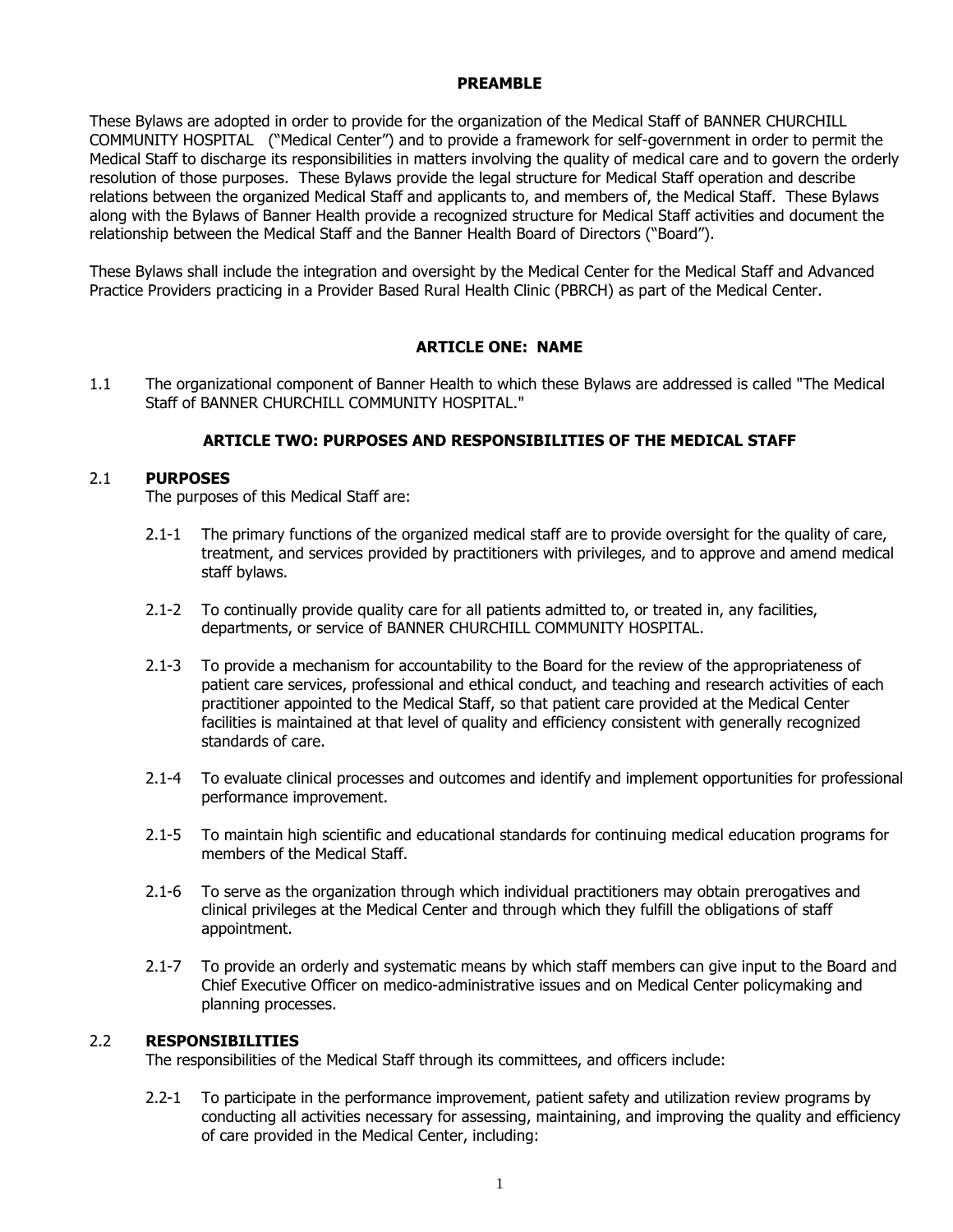- (a) Evaluating practitioner and institutional performance through measurement systems based on objective, clinically-sound criteria and taking action to decrease morbidity and mortality;
- (b) Engaging in the ongoing monitoring of patient care practices;
- (c) Evaluating practitioners' credentials for appointment and reappointment to the Medical Staff and for the delineation of clinical privileges;
- (d) Promoting the appropriate use of Medical Center resources; and
- (e) Complying with the Banner Care Management Initiatives.
- 2.2-2 To make recommendations to the Board concerning appointments and reappointments to the staff, including category, clinical privileges, corrective action, and termination of membership and privileges.
- 2.2-3 To participate in the development, conduct, and monitoring of medical education programs and clinical research activities.
- 2.2-4 To develop and maintain Bylaws and Policies consistent with sound professional practices, and to enforce compliance with them.
- 2.2-5 To take action, as necessary, to enforce the Medical Staff Bylaws, Rules and Regulations and policies.
- 2.2-6 To participate in the Medical Center's long range planning activities.
- 2.2-7 To assist in identifying community health needs and to participate in developing and implementing appropriate institutional policies and programs to meet those needs.
- 2.2-8 To exercise through its officers, committees, and other defined components, the authority granted by these Bylaws, to fulfill these responsibilities in a timely and proper manner, and to account thereon to the Board.

### **ARTICLE THREE: MEMBERSHIP**

### 3.1 **GENERAL QUALIFICATIONS**

Every practitioner who seeks or has Medical Staff membership must, at the time of application and continuously thereafter, demonstrate, to the satisfaction of the Medical Staff and the Board, the following qualifications and any additional qualifications and procedural requirements as are set forth in these Bylaws or in rules and regulations:

### 3.1-1 **LICENSURE**

Evidence of a currently valid license issued by the State Medical Board to practice medicine, dentistry, podiatry, or psychology. If the applicant is a telemedicine provider located in a different State, the applicant must also possess licensure in that State.

### 3.1-2 **DEA/CONTROLLED SUBSTANCE REGISTRATION**

In order to prescribe controlled substances, the practitioner must possess a current Federal Drug Enforcement Administration (DEA) registration with the practitioner's in-state address in the State of the Medical Center; and a Controlled Substance License as required to meet state requirements (Wyoming and Nevada). Prescribing privileges shall be limited to the classes of drugs granted to the practitioner by the DEA/Controlled Substance and may be further limited by the Medical Staff through the delineation of medication prescribing privileges based on the scope of practice and current competence of the applicant.

### 3.1-3 **PROFESSIONAL EDUCATION AND TRAINING**

(a) Graduation from an approved medical, osteopathic, dental, or podiatric school; or certification by the Educational Council for Foreign Medical Graduates; or Fifth Pathway certification and successful completion of the Foreign Medical Graduate Examination in the Medical Sciences.

For purposes of this Section, an "approved" or "accredited" school or university is one fully accredited during the time of the practitioner's attendance by the Accreditation Council for Graduate Medical Education, by the American Osteopathic Association, by the Commission on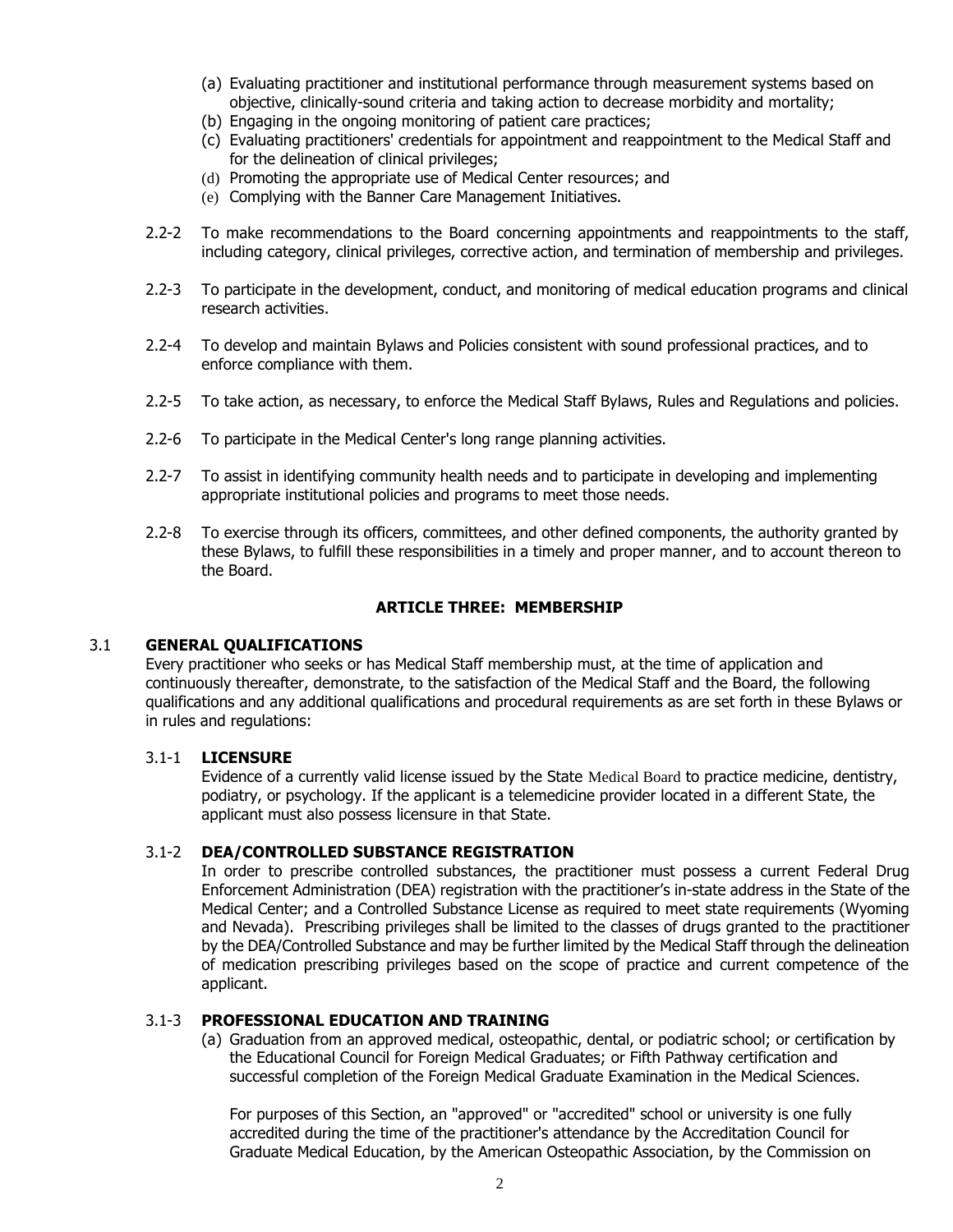Dental Accreditation, by the American Board of Podiatric Surgery, the Council on Podiatric Medical Education of the American Podiatric Medical Association, by the American Psychological Association, or by a successor agency to any of the foregoing or by an accrediting agency on file with the U.S. Secretary of Education.

(b) Satisfactory completion of an approved postgraduate training program. An "approved" postgraduate training program is one fully accredited throughout the time of the practitioner's training by the Accreditation Council for Graduate Medical Education (ACGME), by the American Osteopathic Association, by the Commission on Dental Accreditation, by the American Board of Podiatric Surgery, by the Council on Podiatric Medical Education of the American Podiatric Medical Association, by the American Psychological Association, or by a successor agency to any of the foregoing, or a program equivalent to one accredited by the ACGME.

### 3.1-4 **BOARD CERTIFICATION**

(a) Board certified or qualified for Board certification. Where membership and privileges are granted on the basis of Board qualification, applicant must be Board certified at the time of initial appointment, or achieve certification within the board's eligibility period following graduation from residency or a specialty program. Failure to become certified within the time allowed under these Bylaws shall result in the voluntary, automatic resignation of Medical Staff membership and privileges.

For purposes of this Section, "Board certification" or "Board certified" means certified and/or shows active participation in the Maintenance of Certification (MOC) program, if applicable, by a Board approved by the American Board of Medical Specialties or the Advisory Board for Osteopathic Specialists or by a Board determined by the Medical Executive Committee to be equivalent. For purposes of this Section, "Board qualification" or "Board qualified" means the applicant has completed the training necessary to be accepted to become/applied for and been accepted to become an active candidate for certification as determined by the appropriate Board. Where the Board requires a period of practice prior to submitting an application for certification, the applicant will be deemed qualified during this time period if the director of his/her training program certifies that he/she has met all training requirements for qualification by the appropriate Board.

- (b) Exceptions to achieving Board certification may be considered in the following circumstances as determined by the Medical Executive Committee:
	- a. where a particular field or specialty does not have a Board certification;
	- b. where privileges are limited to surgical assisting or referring only; or
	- c. to applicants/members where there is a shortage of qualified Medical Staff members in the practitioner's specialty necessary to meet the Medical Center's demand for services where the Medical Executive Committee has determined that the practitioner's training and experience approximates as nearly as possible those assured by Board certification.
- (c) Members are required to remain Board certified if they wish to maintain their privileges. Recertification must be obtained within 2 years from the expiration of board certification or recertification. Failure to become recertified within two years shall result in the voluntary, automatic relinquishment of Medical Staff membership and privileges.
- (d) The Medical Executive Committee may consider extending membership within the current appointment term, under the following circumstances for initial certification or maintenance of certification:
	- a. a practitioner is actively participating in the Board Certification process or has taken the exam, and is awaiting results or has exam scheduled and provides evidence of this; or
	- b. a practitioner has submitted evidence of a particular medical, physical, family, or financial hardship in which they were unable to become certified or recertified within the required time frame. In this instance, the practitioner must sit for the next available Board exam to become certified or recertified.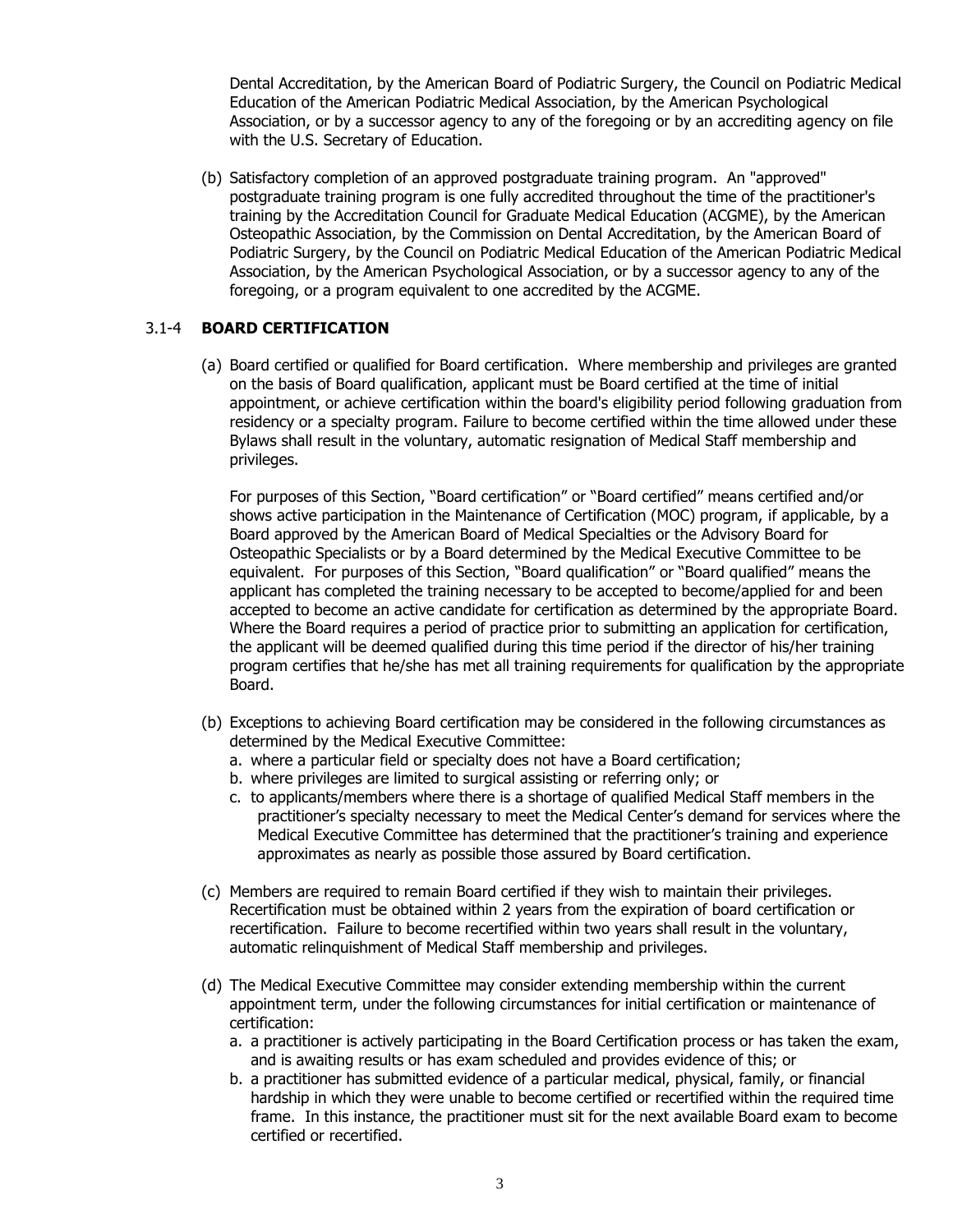In the event the practitioner fails to certify or does not take the exam, it shall be considered a voluntary and automatic resignation of membership and privileges.

#### 3.1-5 **CLINICAL PERFORMANCE AND COMPETENCE**

Current competence, experience, clinical results, and utilization patterns, documenting a continuing ability to provide patient care services at an acceptable level of quality and efficiency.

### 3.1-6 **COOPERATIVENESS**

Demonstrated ability and willingness to work with and relate to others in a cooperative, professional manner that is essential for maintaining an environment appropriate to quality and efficient patient care and patient and employee satisfaction. It is the policy of BANNER CHURCHILL COMMUNITY HOSPITAL and this Medical Staff, that all individuals within its facilities be treated courteously, respectfully, and with dignity. To that end, all Medical Staff members, and other practitioners must conduct themselves in a professional and cooperative manner. Failure to do so may constitute disruptive behavior. Disruptive behavior by any practitioner against any individual (e.g., against another Medical Staff member, other healthcare providers, Medical Center employee, patient or visitor) shall not be tolerated. If a practitioner fails to conduct himself/herself appropriately, corrective action, including summary suspension, may be taken.

#### 3.1-7 **TEAMWORK**

Demonstrated ability to work as a member of the healthcare team, exhibiting the skills, communication practices and behaviors of a team leader.

#### 3.1-8 **SATISFACTION OF MEMBERSHIP OBLIGATIONS**

Satisfactory compliance with the basic obligations accompanying appointment to the staff and equitable participation, as determined by Medical Staff and Board authorities, in the discharge of staff obligations specific to staff category.

### 3.1-9 **SATISFACTION OF CRITERIA FOR PRIVILEGES**

Evidence of satisfaction of the criteria for the granting of, and maintenance of, clinical privileges.

#### 3.1-10 **PROFESSIONAL ETHICS AND CONDUCT**

Demonstrated high moral character and adherence to generally recognized standards of medical and professional ethics which include refraining from: paying or accepting commissions or referral fees for professional services; delegating the responsibility for diagnosis or care to a practitioner or advanced practice provider and/or allied health professional not qualified to undertake that responsibility; failing to seek appropriate consultation when medically indicated; failing to provide or arrange for appropriate and timely medical coverage and care for patients for whom the practitioner is responsible; and failing to obtain appropriate informed patient consent for treatment.

#### 3.1-11 **PARTICIPATION IN GOVERNMENT PROGRAMS**

Ability to participate in Medicare/Medicaid and other federally funded health programs.

#### 3.1-12 **HEALTH STATUS**

Freedom from, or adequate control of any significant physical or mental health impairment and freedom from abuse of any type of substance or chemical that may affect cognitive, motor, or communication ability in a manner that interferes with the ability to provide quality patient care or the other qualifications for membership, and freedom from infectious tuberculosis.

### 3.1-13 **VERBAL AND WRITTEN COMMUNICATION SKILLS**

Ability to read and understand the English language, to communicate in writing and verbally in the English language in an intelligible manner, and to prepare medical record entries and other required documentation in a legible manner.

### 3.1-14 **PROFESSIONAL LIABILITY INSURANCE**

Evidence of professional liability insurance with limits of at least \$1 million for each claim and \$3 million in aggregate. An applicant for Medical Staff membership only, with no clinical privileges, shall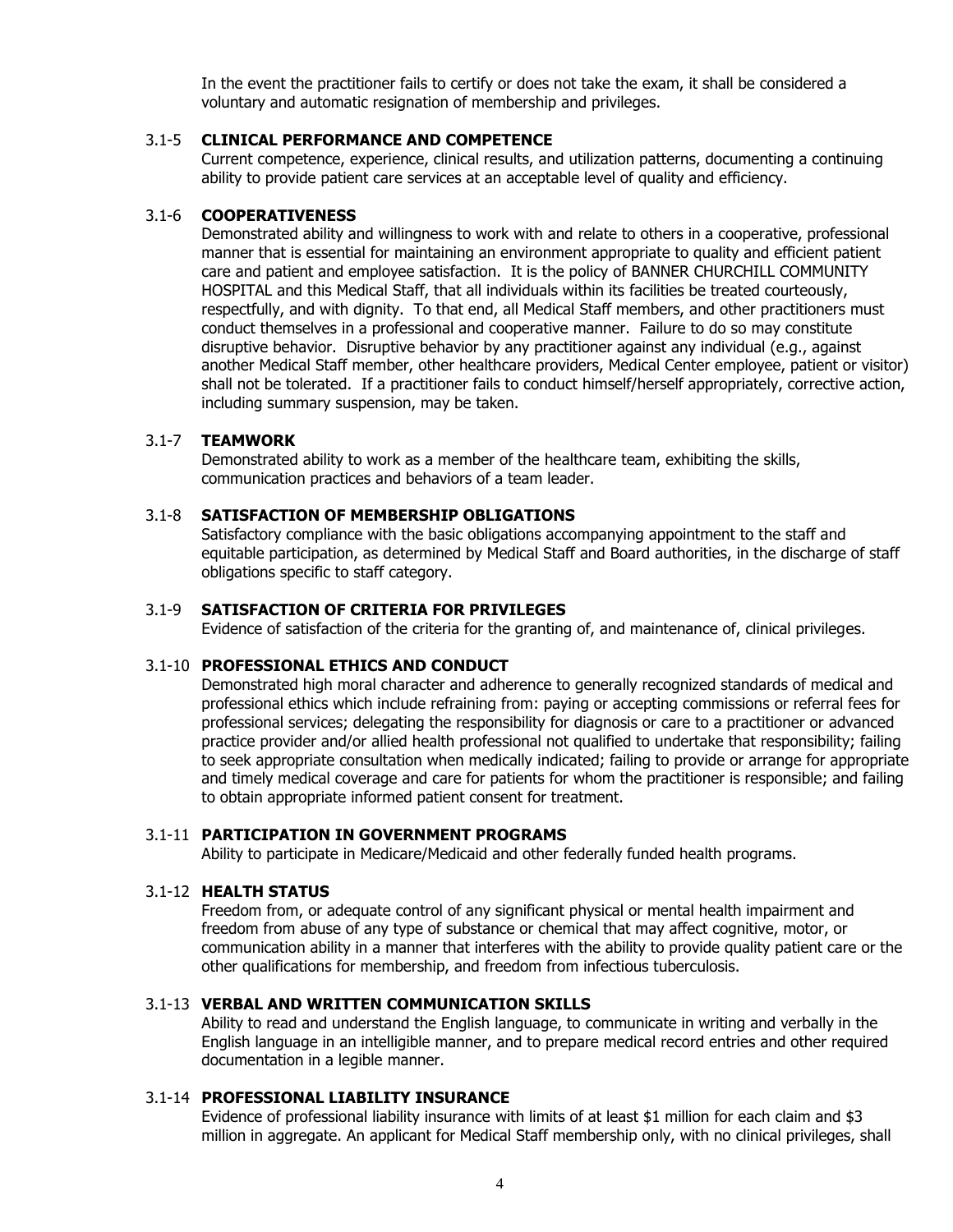not be required to provide proof of professional liability insurance coverage (e.g., a member in the Community Based staff category).

### 3.1-15 **ABSENCE OF FELONY CHARGES**

Demonstrate that he/she has never been convicted of or entered a plea of guilty to or a plea of no contest to any felony related to the practice of medicine.

### 3.1-16 **EFFECTS OF OTHER AFFILIATIONS**

No practitioner shall be entitled to appointment, reappointment, or the exercise of particular clinical privileges merely because of:

- (a) Licensure to practice;
- (b) Completion of a postgraduate training program at any Banner facility;
- (c) Certification by any clinical Board;
- (d) Membership on a medical school faculty;
- (e) Staff appointment or privileges at another health care facility or in another practice setting; or
- (f) Prior staff appointment or any particular privileges at Medical Center.

### 3.1-17 **NONDISCRIMINATION**

No aspect of Medical Staff appointment or particular clinical privileges shall be denied on the basis of age, sex, race, creed, color, sexual orientation, national origin, a handicap unrelated to the ability to fulfill patient care and required staff obligations, or any other criterion unrelated to the delivery of quality and efficient patient care in the Medical Center, to professional qualifications, to the Medical Center's purposes, needs and capabilities, or to community need.

### 3.1-18 **EXEMPTIONS FROM QUALIFICATIONS**

Any or all of the above stated requirements for Medical Staff membership may be waived for those practitioners appointed to the Emeritus/Honorary staff and as otherwise provided in these Bylaws.

### 3.2 **RIGHTS OF INDIVIDUAL STAFF MEMBERSHIP**

Each staff member, regardless of assigned staff category, shall have the following rights:

- (a) The right to meet with the Medical Executive Committee in the event he/she is unable to resolve a difficulty working with his/her respective committee chair. The member must submit written notice to the Chief of Staff at least two weeks in advance of the regular meeting;
- (b) The right to initiate a recall election of a Medical Staff Officer by following the procedures set forth in Section 7.5-3;
- (c) The right to initiate the scheduling of a general staff meeting by following the procedures set forth in Section 10.1-2;
- (d) The right to challenge any rule or policy established by the Medical Executive Committee by presentation to the Medical Executive Committee of a petition signed by a majority of the Active Staff, as herein defined. Upon receipt of such a petition, the Medical Executive Committee will provide information clarifying the intent of the rule or policy or schedule a meeting to discuss the issue;
- (e) The right to request conflict resolution of any issue by presentation to the Medical Executive Committee of a petition signed by a majority of the Active Staff. Upon receipt of such a petition, the Medical Executive Committee will schedule a meeting to discuss the issue.
- (f) The right to request a meeting when a majority of members in a specialty believe that the department leadership has not acted appropriately;
- (g) The right to request a hearing pursuant to the Fair Hearing Plan in the event that reviewable corrective action is taken.
- (h) The right to request that the Medical Executive Committee request a Joint Conference Committee meeting with the Board to resolve concerns regarding medical staff bylaws, credentialing recommendations, policies or other issues which such medical staff has been unable to resolve through informal processes with the Chief Executive Officer, senior management, or the Board.

### 3.3 **BASIC OBLIGATIONS OF INDIVIDUAL STAFF MEMBERSHIP**

Each staff member granted privileges, regardless of assigned staff category, and each practitioner exercising temporary privileges under these Bylaws, shall:

(a) Provide patients with continuous care at the level of quality and efficiency generally recognized as appropriate;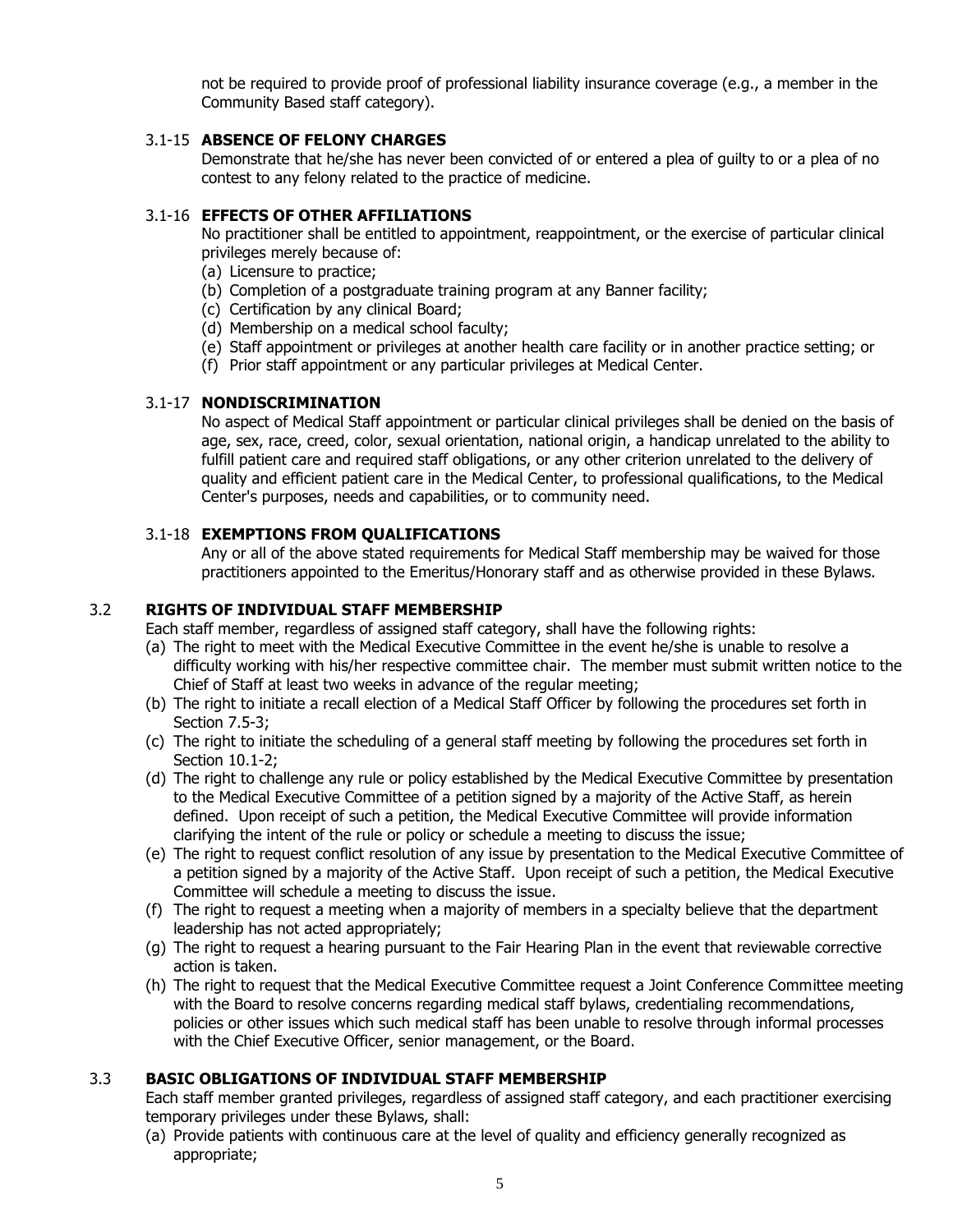- (b) Abide by the Banner Health Bylaws, these Bylaws, department and Medical Staff rules and regulations, and all other standards and policies of the Board, the Medical Staff and Medical Center;
- (c) Discharge such staff, committee, department, and Medical Center functions for which he or she is responsible, including review and supervise the performance of other practitioners;
- (d) Serve on the unassigned patient call coverage as determined by the Medical Executive Committee
- (e) Prepare and complete in timely fashion, according to these Bylaws and to Medical Center policies, the electronic medical record and other required records for all patients to whom the practitioner provides care in the Medical Center, or within its facilities services, or departments;
- (f) Complete Medical Center medical records solely in accordance with medical staff documents;
- (g) Arrange for appropriate and timely medical coverage and care for patients for whom he or she is responsible and obtain consultation when necessary for the health or safety of those patients;
- (h) Participate in continuing education programs;
- (i) Use confidential information only as necessary for treatment, payment or healthcare operations in accordance with the Health Insurance Portability and Accountability Act **(**HIPAA) laws and regulations, to conduct authorized research activities, or to perform Medical Staff responsibilities. For purposes of these Bylaws, confidential information means patient information, peer review information, and Banner Health's business information designated as confidential by Banner Health or its representatives prior to disclosure;
- (j) Refrain from disclosing confidential information to anyone unless authorized to do so;
- (k) Protect access codes and computer passwords and to ensure confidential information is not disclosed;
- (l) Disclose to the Medical Staff when requested any ownership or financial interest that may conflict with, or have the appearance of conflicting with, the interests of the Medical Staff or the Medical Center;
- (m) Refrain from making treatment recommendations/decisions for economic benefit of the practitioner and unrelated to needs of the patient;
- (n) Comply with all applicable state and federal law in disclosing to a patient any direct financial interest that the practitioner, his/her group or his/her employer has in a separate diagnostic or treatment facility prior to transferring the patient to such facility;
- (o) Complete the Banner training program for the electronic medical record (EMR) prior to exercising clinical privileges and to remain current with regard to relevant changes, upgrades and enhancements to the EMR;
- (p) Participate in Banner's Medical Staff New Provider Orientation Program as required by the Medical Executive Committee and Administration.

### 3.4 **TERM OF APPOINTMENT**

Appointments to the Medical Staff and grants of clinical privileges are for a period not to exceed two years. The Board, after considering the recommendations of the Medical Executive Committee, may establish a shorter appointment period for the exercise of particular privileges in general or for a staff member who has an identified impairing disability, has been the subject of disciplinary action, or is under investigation or where further evaluation is pending.

#### 3.4-1 **EXPIRATION**

The appointment of each staff member shall expire every two years on the last day of the birth month of the practitioner, except as provided in this Section.

#### 3.5 **EXHAUSTION OF ADMINISTRATIVE REMEDIES**

Every applicant to and member of the Medical Staff agrees that when corrective action is initiated or taken or when a recommendation is made by any committee or any person acting on its behalf, the effect of which is to deny, revoke, or otherwise limit the privileges or membership of the applicant or staff member, such applicant or member shall exhaust the administrative remedies afforded in these Bylaws; including the Fair Hearing Plan prior to initiating litigation.

#### 3.6 **LIMITATION OF DAMAGES**

Every applicant to and member of the Medical Staff agrees that his or her sole remedy for any adverse or corrective action for failure to comply with these Bylaws shall be the right to seek injunctive relief pursuant to the applicable state indemnification. An alleged breach of any provision of these Bylaws shall provide no right to monetary relief from the Medical Staff, the Medical Center or any third party, including any employee, agent or member of the Medical Staff or the Medical Center and any person engaged in peer review activities.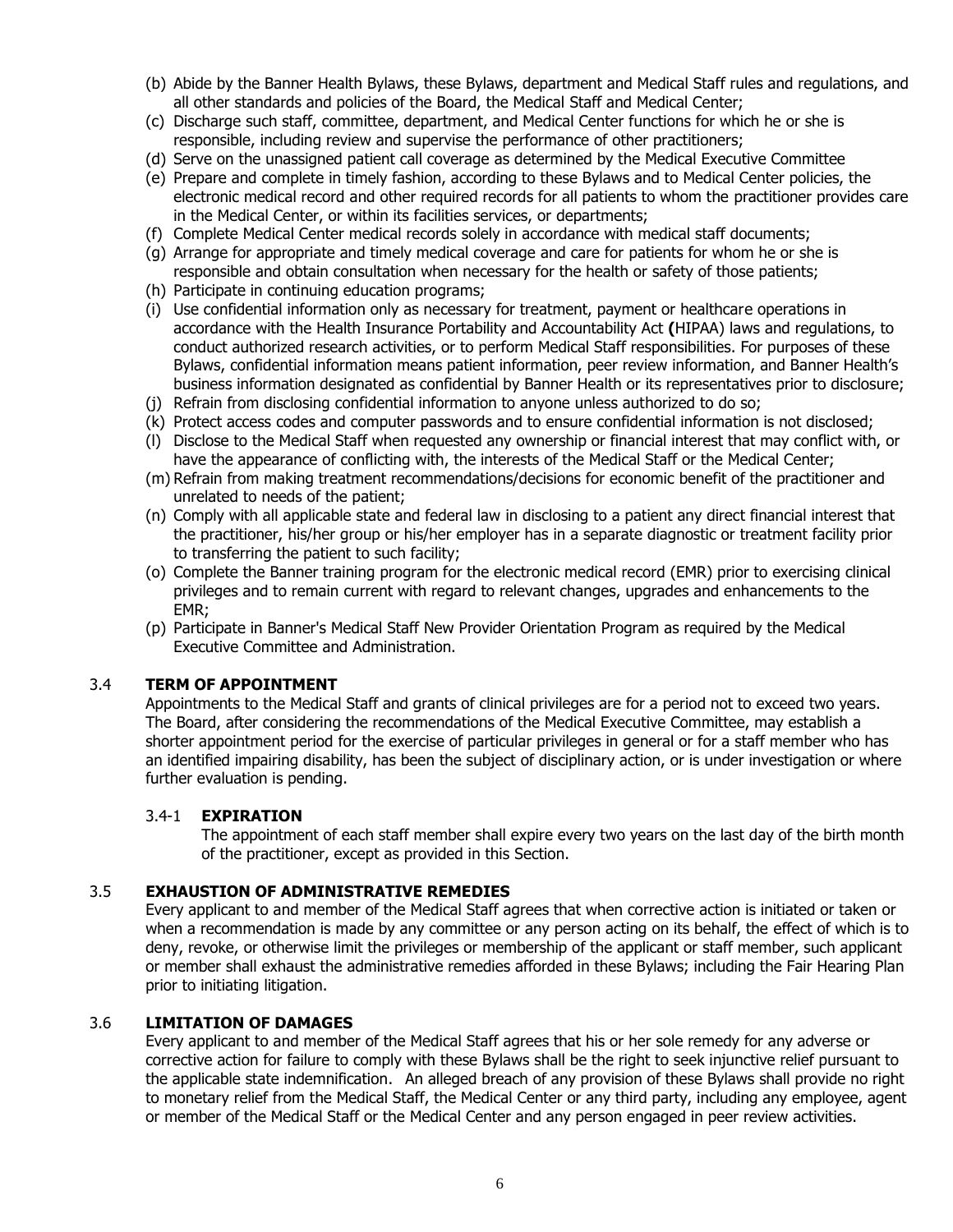### 3.7 **PRACTITIONERS PROVIDING CONTRACTUAL PROFESSIONAL SERVICES BY CONTRACT OR EMPLOYMENT**

### 3.7-1 **QUALIFICATIONS**

A practitioner who is or who will be providing professional direct patient care services pursuant to a contract or employment with the Medical Center must meet the same appointment qualifications, must be evaluated for appointment, reappointment, and clinical privileges in the same manner, and must fulfill all of the obligations of the assigned category as any other staff member. For purposes of this Section, practitioners providing specified professional services does not include outside practitioners assisting the Medical Staff with its peer review functions.

Unless otherwise provided in the contract for professional services or in an exclusive contract, termination of such employment or contracts shall not result in automatic termination of Medical Staff membership and privileges.

### 3.8 **EXCLUSIVE CONTRACTS**

The Medical Center may enter into an Exclusive Agreement with members of the Medical Staff which limit the rights of other practitioners to exercise clinical privileges and/or the rights and prerogatives of Medical Staff membership. Such Agreements may only be entered into after a determination that expected improvements to the quality of care, coverage, cost-efficiency and/or service excellence will outweigh the anticompetitive effect of the Agreement as required by the Board's Physician Exclusive Agreements policy. Applications will not be accepted or processed for applicants that are not a part of the Exclusive Agreement provider group. No reporting is required under federal or state law when privileges or membership is limited because an Exclusive Agreement is entered into, and no such reports shall be made.

Where a physician leaves a group with an Exclusive Agreement or where the Exclusive Agreement is cancelled, the physician's medical staff membership and privileges will automatically expire.

### 3.8-1 **REVIEW OF POSITIONS**

- (a) The Medical Executive Committee shall give Medical Staff members whose privileges may be adversely affected by the establishment or modification of the Agreement an opportunity to submit written information to the Medical Executive Committee regarding the impact the establishment of the Agreement would have on the quality of patient care to be provided and/or why the Agreement is not necessary to establish the expected benefits.
- (b) The Medical Executive Committee shall be given an opportunity to report its findings to the Chief Executive Officer before the Exclusive Agreement is entered into or transferred. The report shall be limited to information relating to the impact the Agreement would have on quality of care and whether the Agreement is necessary to establish the expected benefits. The report must be submitted, if at all, within 60 days of the Chief Executive Officer's explanation of the need for, and expected benefits of, the Exclusive Agreement to the Medical Executive Committee.The Chief Executive Officer is ultimately responsible for determining, in his/her discretion, whether to enter into the Exclusive Agreement.
- (c) In the event the Medical Executive Committee disagrees with the decision of the Chief Executive Officer to enter into an Exclusive Agreement, the Medical Executive Committee may request a Joint Conference Committee as set forth in Section 13.6. The request must be made, if at all, within ten days of notification by the Chief Executive Officer's decision.

### 3.9 **MEDICAL DIRECTORS of SERVICE LINE**

### 3.9-1 **ROLE**

A Medical Director is a practitioner engaged by the Medical Center either full or part-time in an administrative capacity. Where provided for by contract, a Medical Director's responsibilities shall include assisting the Medical Staff and/or the Care Management Council to carry out peer review and quality improvement activities. Medical Directors may serve as ex officio appointee without vote on all committees of the Medical Staff consistent with the scope of their responsibilities. Medical Directors, except for the Medical Director of Care Coordination, must continuously satisfy the qualifications and complete the requirements set forth in Section 3.1.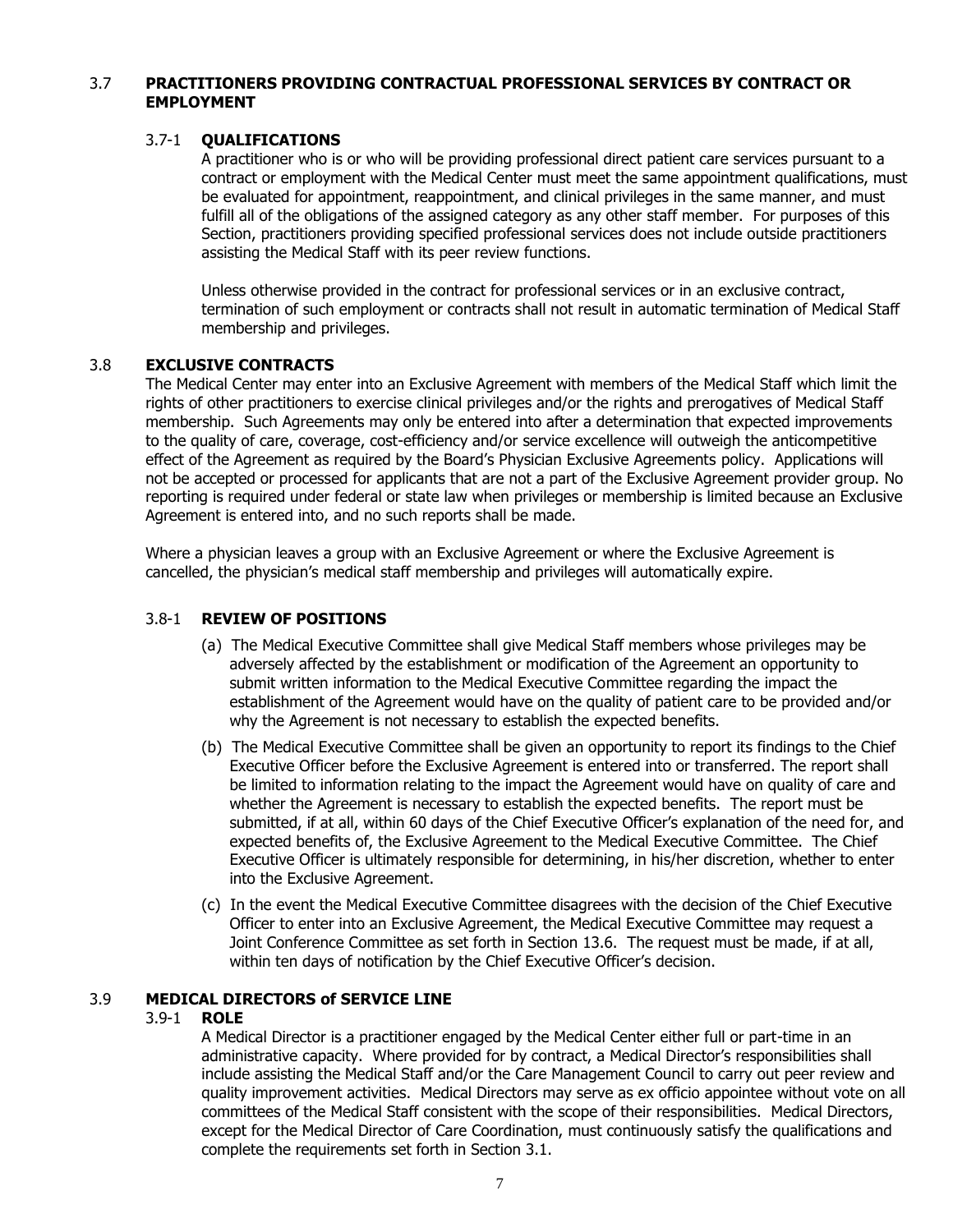### 3.9-2 **CHIEF MEDICAL OFFICER/ASSOCIATE CHIEF MEDICAL OFFICER**

The Chief Medical Officer shall automatically be granted Active Staff membership without privileges. The Chief Medical Officer need not remain in the active practice of medicine and need not comply with the applicable requirements in Section 3.1. The Chief Medical Officer shall have Medical Staff leadership and peer review responsibilities including, but not limited to, responsibility for reviewing care, conducting investigations, identifying trends and resolving issues and such other duties as requested by the Medical Executive Committee. For the Chief Medical Officer to exercise privileges at the Medical Center he/she must apply for membership and privileges in the manner described in these Bylaws and must continuously satisfy the qualifications and complete the requirements set forth in Section 3.1.

### **ARTICLE FOUR: CATEGORIES OF THE MEDICAL STAFF**

### 4.1 **CATEGORIES**

The Medical Staff shall include the categories of Active, Consulting, Clinic Based Physician, Community Based, Telemedicine and Advanced Practice Provider (as applicable). At the time of appointment and at the time of each reappointment, the Medical Staff Member's staff category shall be recommended by the Credentials Committee if applicable and Medical Executive Committee and approved by the Board.

### 4.2 **ACTIVE STAFF**

### 4.2-1 **REQUIREMENTS FOR ACTIVE STAFF**

The Active Staff category shall consist of practitioners who actively support the Medical Staff and the Medical Center by contributing to efforts to fulfill Medical Staff functions. The Active Staff category of practitioners shall be responsible for oversight of care, treatment and services provided by the Medical Staff, and members in the Active Staff category shall have the requisite skills for providing such oversight.

To qualify for the Active Staff category, the Medical Staff Member shall have contributed to fulfilling medical staff functions by managing at least forty (40) Patient Contacts during the last term of appointment. Patient contact shall include being listed as the admitting or consulting practitioner or providing medical management of a patient; and/or performing any procedure listed as a surgical operation, diagnostic procedure or nonsurgical procedure whether the patient is classified as an inpatient or an outpatient. A Member shall not be deemed to have accumulated more than one (1) patient contact per patient per admission.

In the event that a member of the Active Staff does not meet the qualifications for reappointment to the Active Staff but is otherwise abiding by these Bylaws and the other Medical Staff Documents, the member may be appointed to the Consulting Staff, and such appointment shall not, in and of itself, entitle the Applicant to the procedural rights set forth in the Corrective Action/Fair Hearing Plan; as set forth in Section 6 of these Bylaws.

### 4.2-2 **PREROGATIVES OF ACTIVE STAFF**

Members of the Active Staff shall be eligible to vote and hold office within the Medical Staff organization, unless otherwise specified elsewhere in these Bylaws. Any Active Staff Member may attend Medical Staff meetings and serve on committees of the Medical Staff or Medical Center.

### 4.2-3 **OBLIGATIONS OF ACTIVE STAFF**

Each Member of the Active Staff shall discharge the basic obligations of staff members as required in these Bylaws and any future changes to these Bylaws; participate in unassigned patient call coverage for emergency care services; provide continuous care and supervision of his/her patients in the Medical Center or arrange a suitable alternative; actively participate in the quality assessment and performance improvement activities of the Medical Center; attend Medical Staff meetings; and perform such further duties as may be required under these Bylaws or Rules and Regulations including any future changes to these Bylaws or Rules and Regulations, and comply with directives issued by the Medical Executive Committee.

### 4.3 **CONSULTING STAFF**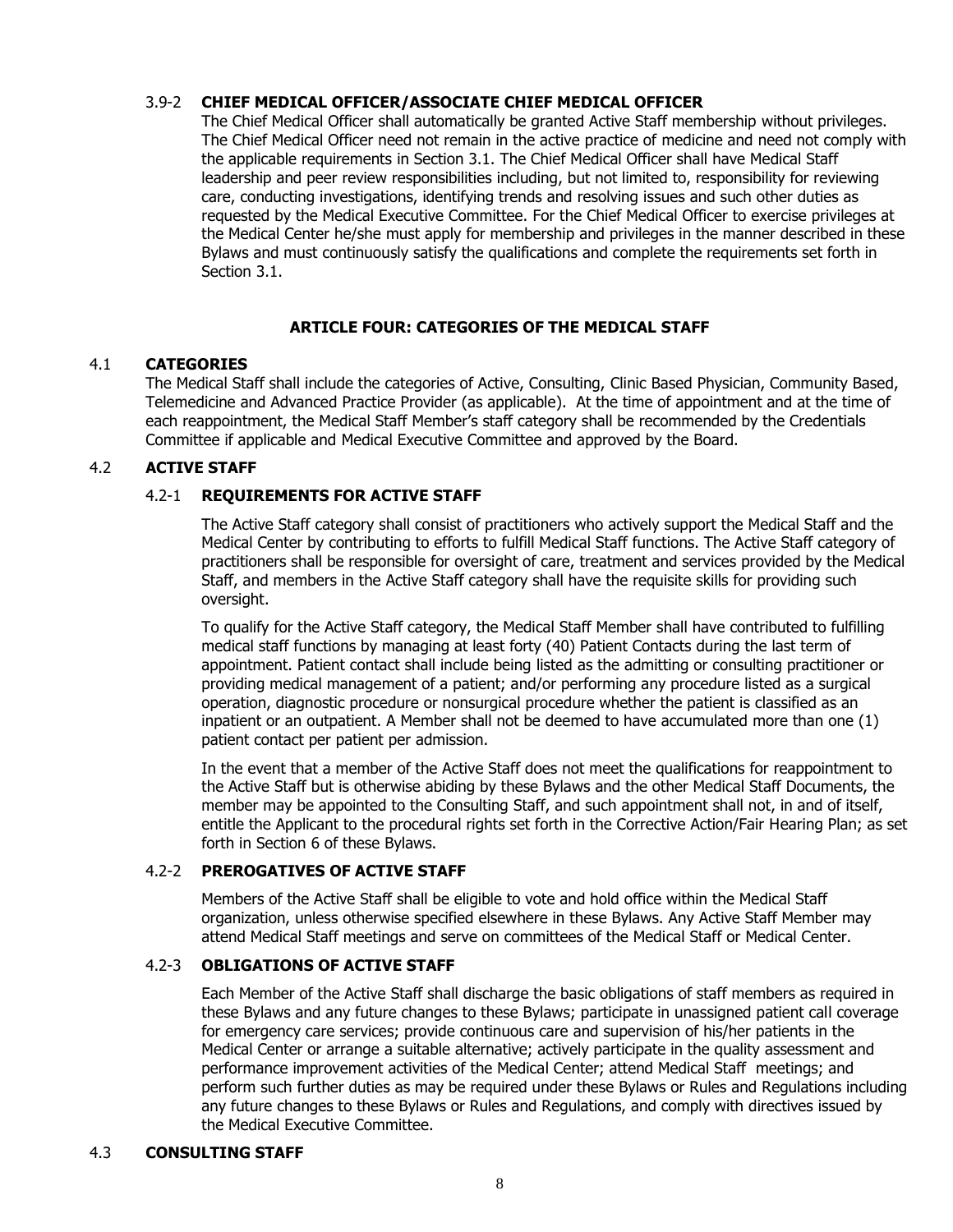### 4.3-1 **REQUIREMENTS FOR CONSULTING STAFF**

The Consulting Staff category shall consist of practitioners who are not actively involved in Medical Staff affairs and are not major contributors to fulfillment of Medical Staff functions, due to practicing primarily at another hospital or in an office-based specialty, or other reasons, but who wish to remain affiliated with the Medical Center for consultation, call coverage, referral of patients, or other patient care purposes.

### 4.3-2 **PREROGATIVES OF CONSULTING STAFF**

Members of the Consulting Staff shall not be eligible to vote or hold office within the Medical Staff organization. A Consulting Staff Member may serve on committees of the Medical Staff or Medical Center and may attend Medical Staff meetings and educational programs unless otherwise specified elsewhere in these Bylaws. Consulting Staff members may serve as attending, admitting, or surgeons of record.

### 4.3-3 **OBLIGATIONS OF CONSULTING STAFF**

Each member of the Consulting Staff shall discharge the basic obligations of staff members as required in these Bylaws; participate in unassigned patient call for emergency care services within his/her clinical specialty as may be specified; provide continuous care and supervision of his/her patients in the Medical Center or arrange a suitable alternative; actively participate in quality/performance improvement, risk management, and monitoring activities recognized by the Medical Center and Banner Health; participate in the training and subsequent use of the electronic medical record system, including computerized physician order entry; and perform such further duties as may be required under these Bylaws or Rules and Regulations.

### 4.4 **CLINIC BASED PHYSICIAN STAFF**

### 4.4-1 REQUIREMENTS FOR CLINIC BASED STAFF

The Clinic Based Staff category shall consist of practitioners who practice solely in a Provider Based Rural Health Clinic as part of the Medical Center and who actively support the Medical Staff and the Medical Center by contributing to efforts to fulfill Medical Staff functions.

### 4.4-2 PREROGATIVES OF CLINIC BASED STAFF

Members of the Clinic Based Staff shall be eligible to vote and hold office within the Medical Staff organization. A Clinic Based Staff Member may serve on committees of the Medical Staff or Medical Center and may attend Medical Staff meetings and educational programs.

### 4.4-3 OBLIGATIONS OF CLINIC BASED STAFF

Each member of the Clinic Based Staff shall discharge the basic obligations of staff members as required in these Bylaws; provide continuous care of his/her patients in the Rural Health Clinic; actively participate in quality/performance improvement, risk management, and monitoring activities recognized by the Medical Center and Banner Health; participate in the training and subsequent use of the electronic medical record system, including computerized physician order entry; and perform such further duties as may be required under these Bylaws or Rules and Regulations.

Clinic Based Staff will not be required to participate in the Medical Center unassigned patient call for emergency care services.

### 4.5 **TELEMEDICINE STAFF**

### 4.5-1 **REQUIREMENTS FOR TELEMEDICINE STAFF**

The Telemedicine Staff category shall consist of practitioners who remotely practice privileges granted and do not physically treat patients in the Medical Center. The Telemedicine Staff category is for members who provide diagnostic treatment delivered through a telemedicine medium. Members of the Telemedicine Staff shall not serve as the attending, admitting, or surgeon of record for any patient.

### 4.5-2 **PREROGATIVES OF TELEMEDICINE STAFF**

Members of the Telemedicine Staff may practice privileges granted from a remote location through electronic communication. Telemedicine Staff shall not be eligible to vote or hold office within the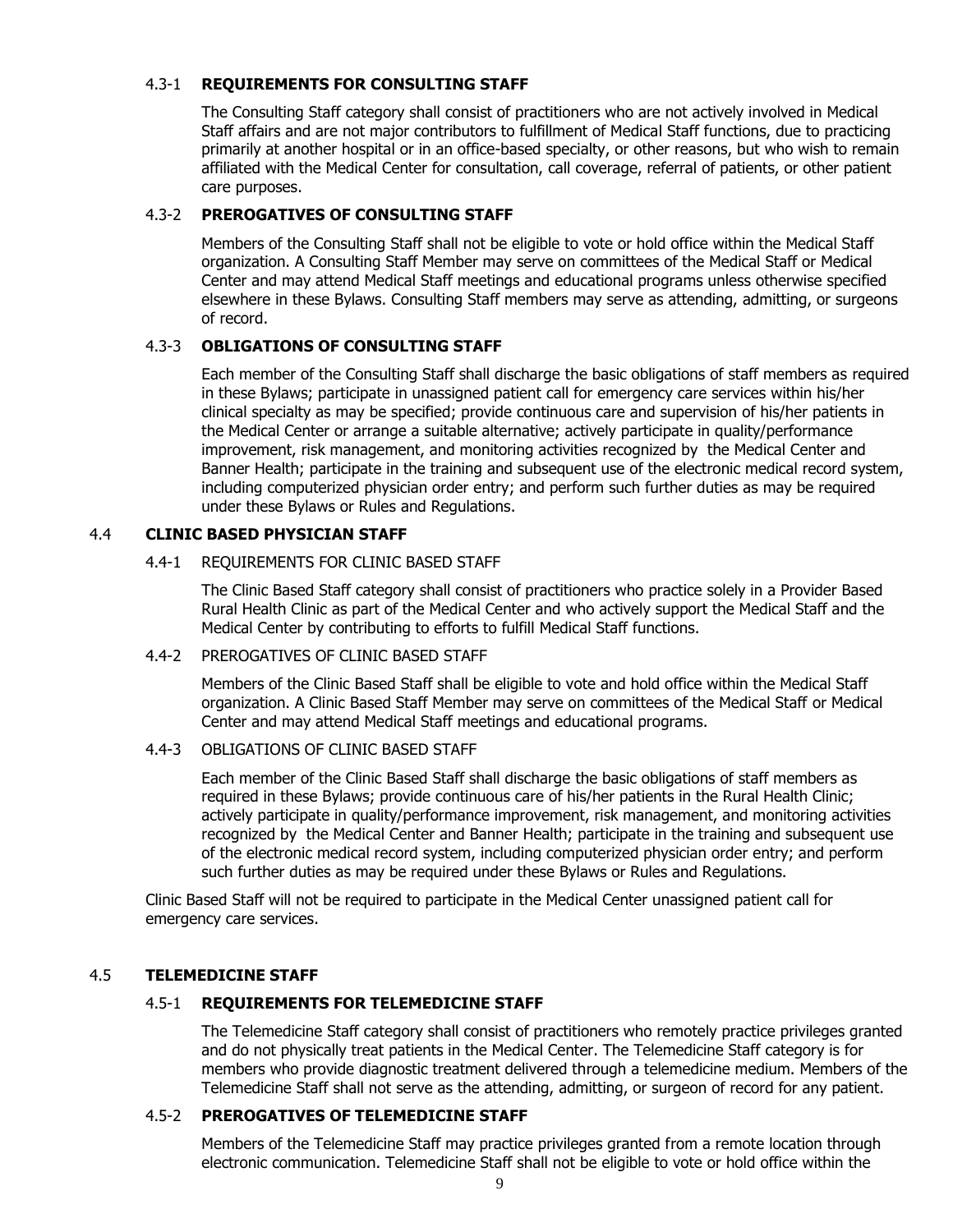Medical Staff organization. Telemedicine Staff may attend educational events, and any meetings of the Medical Staff unless otherwise specified elsewhere.

### 4.5-3 **OBLIGATIONS OF TELEMEDICINE STAFF**

Each member of the Telemedicine Staff shall discharge the basic obligations of staff members as required in these Bylaws; participate in the training and subsequent use of the electronic medical record system, including computerized physician order entry; and perform such further duties as may be required under these Bylaws or Rules and Regulations.

### 4.6 **COMMUNITY BASED STAFF** (if applicable)

#### 4.6-1 **REQUIREMENTS FOR COMMUNITY BASED STAFF**

The Community Based Staff category shall consist of practitioners who do not practice in the Medical Center but request services for their patients and desire to maintain Medical Staff membership. The Community Based Staff category is a membership-only category of the Medical Staff with no clinical privileges. As members of the Medical Staff, Community Based Staff shall be credentialed and shall be granted membership with approval by the Board. Since no clinical privileges are granted, Community Based Staff shall not be subject to the requirements for focused professional practice evaluation or ongoing professional practice evaluation.

### 4.6-2 **PREROGATIVES OF COMMUNITY BASED STAFF**

Members of the Community Based Staff may visit their hospitalized patients and review their patients' medical records (if CPOE training has been completed); order outpatient diagnostic services and be appointed to Medical Staff committees and vote on matters presented at those Medical Staff committees unless otherwise provided by these Bylaws or another Medical Staff Document. Members of the Community Based Staff cannot exercise clinical privileges and may not write orders, progress notes, or any notations in the medical record. Members may attend continuing medical education programs or meetings of the Medical Staff without a vote. Community based members shall not be eligible to vote or serve as an officer of the medical staff.

### 4.6-3 **OBLIGATIONS OF COMMUNITY BASED STAFF**

Each member of the Community Based Staff shall discharge the basic obligations of staff members as required in these Bylaws including paying all Medical Staff dues and assessments if applicable. They shall not provide emergency on-call coverage or perform any other duties for which clinical privileges are required. Each member of the Community Based Staff shall establish appropriate referral and coverage arrangements with an Active or Consulting Staff member for the medical care of his/her patients that require Hospital services.

### 4.6-4 **CHANGE IN MEDICAL STAFF CATEGORY**

A member of the Community Based Staff may request a change in category to the Active, Consulting, or Telemedicine Staff if such member of the Community Based Staff: meets the necessary qualifications; is able to provide evidence of current clinical competence; and meets all qualifications for the specific privileges they are applying for.

### 4.6-5 **DENIAL OR TERMINATION OF COMMUNITY BASED STAFF MEMBERSHIP**

Notwithstanding anything contained in any Medical Staff Document to the contrary, members of the Community Based Staff are not entitled to due process rights under these Bylaws or the Corrective Action/Fair Hearing Plan. An Applicant who believes he/she was wrongly denied membership on the Community Based Staff or a member of the Community Based Staff who believes his/her membership was wrongly terminated may submit information to the Medical Executive Committee demonstrating why such denial or termination was unwarranted. The Medical Executive Committee, in its sole discretion, shall decide whether to review the submission. The Applicant or member shall have no appeal or other rights in connection with the Medical Executive Committee's decision.

### 4.7 **EMERITUS/HONORARY STAFF RECOGNITION**

### 4.7-1 **REQUIREMENTS FOR EMERITUS/HONORARY RECOGNITION**

Emeritus/Honorary status shall be granted to practitioners retired from professional practice who are recognized for their noteworthy contributions and outstanding service to the Medical Center and/or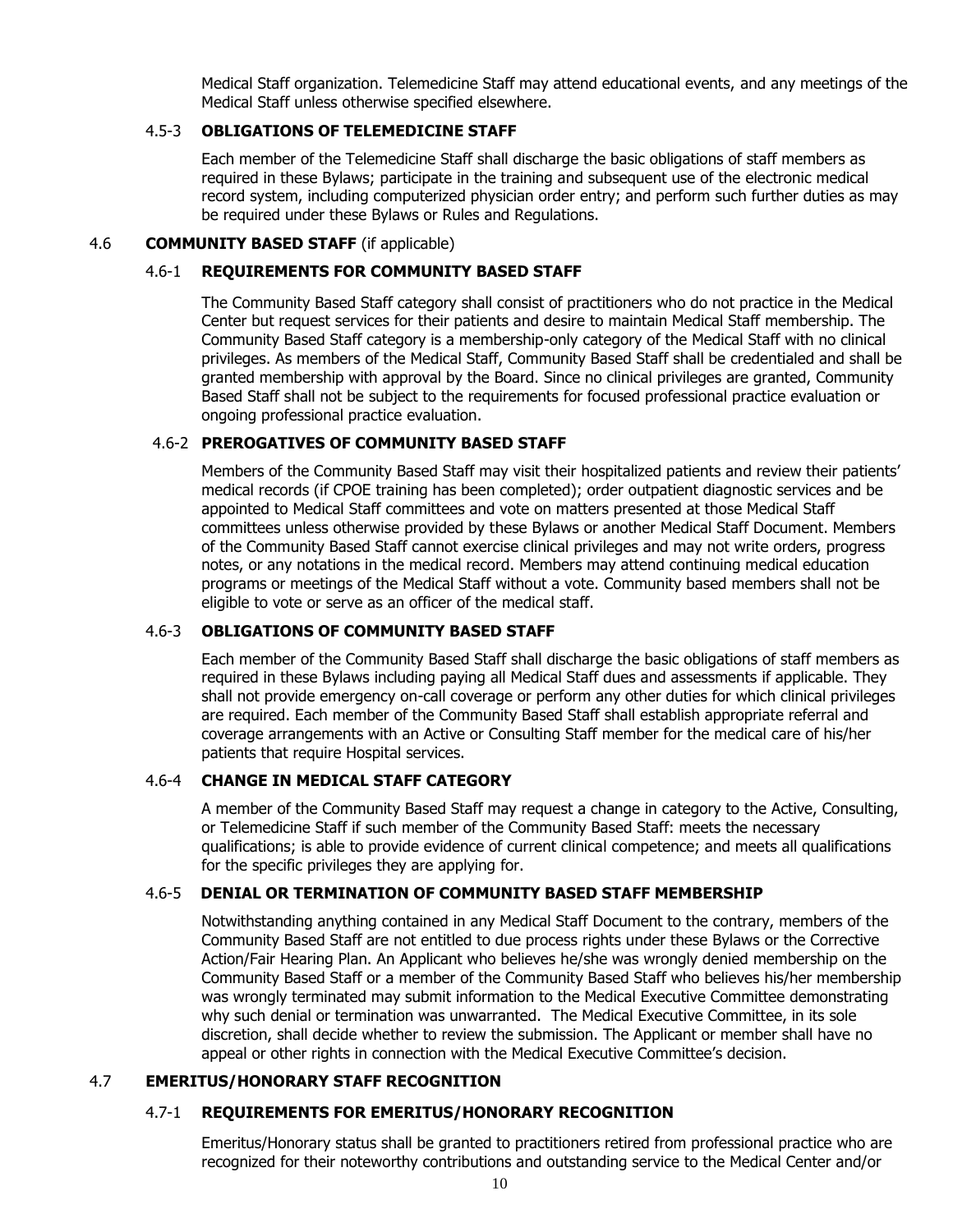long-standing service of at least 15 years to the Medical Center. The recommendation for Emeritus Staff will be recommended by the Medical Executive Committee. Emeritus Staff practitioners are not eligible for Medical Staff membership or clinical privileges, and therefore shall not be subject to any other credentialing processes.

### 4.7-2 **PREROGATIVES OF EMERITUS RECOGNITION**

Emeritus Staff shall be invited and welcome to attend educational and social functions of the Medical Center and Medical Staff.

#### 4.8 **CHANGE IN STAFF CATEGORY**

Pursuant to a request by the Medical Staff Member, the Medical Executive Committee may recommend a change in medical staff category of a Member consistent with the requirements of the Bylaws. The Board shall approve any change in category.

#### 4.9 **ADVANCED PRACTICE PROVIDER**

The term, Advanced Practice Provider (APP) refers to individuals who provide direct patient care services in the Medical Center.

Advanced Practice Providers (APPs) are licensed healthcare professionals, who are Board Certified and have at least a master's degree. APPs are highly trained to practice medicine and prescribe within the scope of their training as outlined by their specific scopes of practice. The providers in the category include:

- Physician Assistants (a minimum of a master's degree is required if trained after 2020)
- Advanced Practice Nurses (i.e. nurse practitioners)
- Nurse Anesthetist (a minimum of a master's degree is required if trained after 1998) Certified Nurse Midwives

APPs will be privileged and credentialed via the organized medical staff's privileging process and approved by the Banner Health Board of Directors (Board). Individuals applying for clinical privileges to practice as an APP are eligible for membership to the Medical Staff as applicable by facility. Additional roles and responsibilities are defined in the Advanced Practice Provider Policy.

An additional category of Clinic Based Advanced Practice Provider will be used to define those APP's whose practice is limited to direct patient care services in the Provider Based Rural Health Clinic and further defined by their scope of privileges.

#### 4.10 **ALLIED HEALTH PROFESSIONAL**

Allied Health Professionals are not eligible for membership to the Medical Staff and roles and responsibilities are defined in the Allied Health Professional Policy.

### **ARTICLE FIVE: CLINICAL PRIVILEGES**

#### 5.1 **PROCESS FOR CREDENTIALING FOR MEMBERSHIP AND PRIVILEGES**

Completed applications for membership and privileges (including applications for Advanced Practice Providers and Allied Health Professionals) are submitted prior to the time of initial appointment and reappointment to the Department Chair if applicable, Credentials Committee if applicable and Medical Executive Committee, subject to final approval by the Board. The process for appointment and reappointment to the Medical Staff is set forth in further detail in the Credentials Manual.

### 5.2 **PROCESS FOR "DISTANT SITE" CREDENTIALING OF TELEMEDICINE PROVIDERS**

For purposes of this section, Distant Site is defined as the site where the practitioner providing the telemedicine service is located.

Where the Medical Center has a contract with a Joint Commission accredited facility Distant Site approved by the Medical Executive Committee, the Medical Center will accept the credentialing and privileging decisions of the Distant Site for applicants who provide telemedicine services and are credentialed at the Distant Site. Privileges at the Medical Center shall be identical to those granted at the Distant Site, except for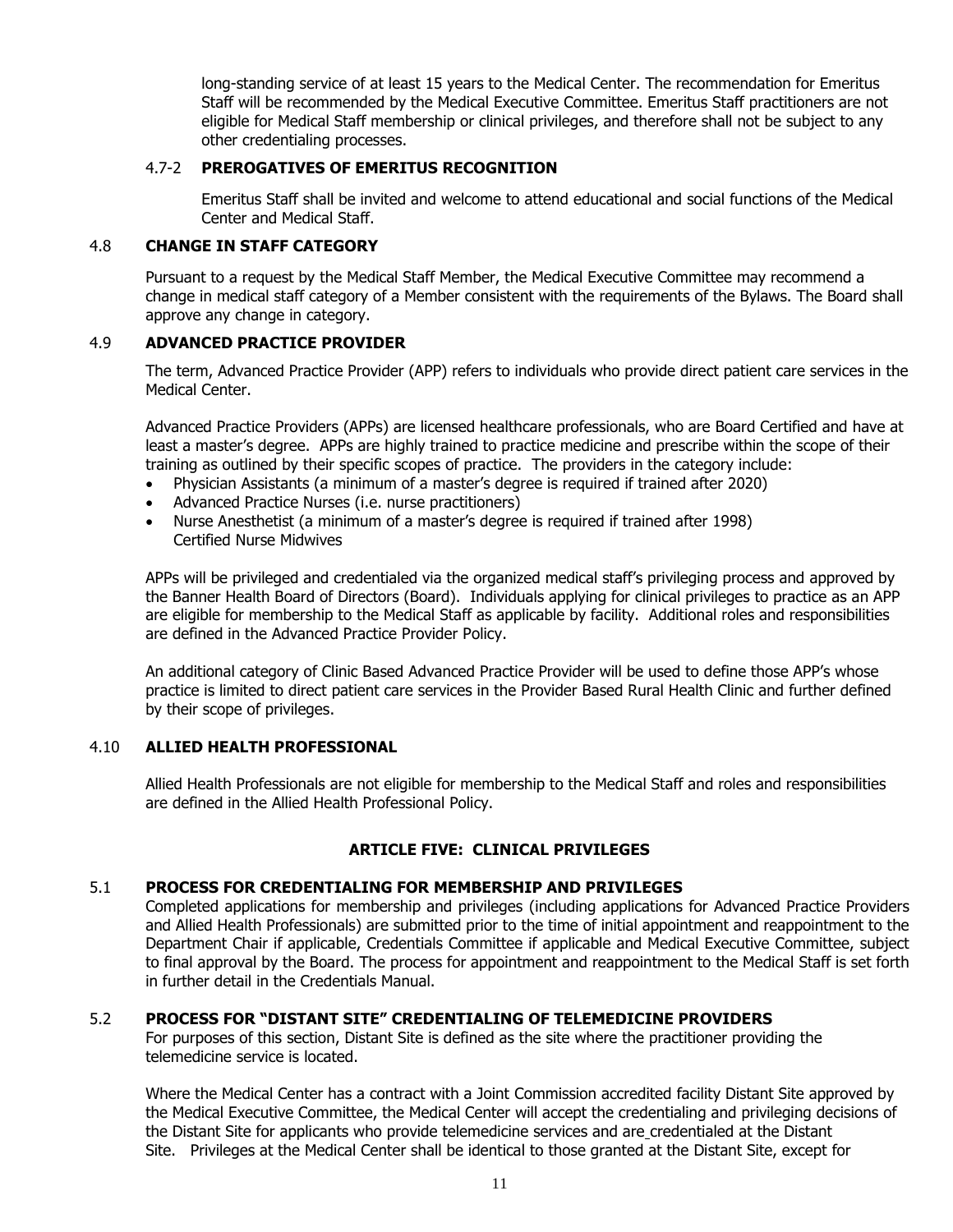services which the Medical Center does not perform. Privileges shall be granted and renewed for the same period as have been granted by the Distant Site. Board approval of privileges at the Distant Site qualifies as Board approval at the Medical Center.

### 5.3 **PROCESS FOR CREDENTIALING AND PRIVILEGING ADVANCED PRACTICE PROVIDERS AND ALLIED HEALTH PROFESSIONALS**

Completed applications for Advanced Practice Providers and Allied Health membership and privileges are submitted prior the time of initial appointment and reappointment to the Credentials Committee, if applicable and Medical Executive Committee, subject to final approval by the Board. The process for appointment and reappointment to the Advanced Practice Providers and Allied Health Staff is set forth in further detail in the Credentials Manual.

#### 5.4 **EXERCISE OF PRIVILEGES**

#### 5.4-1 **IN GENERAL**

Privileges may not be exercised at the Medical Center until the practitioner has successfully completed Banner's Computer Physician Order Entry/Electronic Medical Record (CPOE/EMR) training and orientation.

#### 5.4-2 **PRIVILEGES IN EMERGENCY SITUATIONS**

In case of an emergency in which serious permanent harm or aggravation of injury or disease is imminent, or in which the life of a patient is in immediate danger and any delay in administering treatment could add to that danger, any practitioner is authorized to the degree permitted by the practitioner's license, when better alternative sources of care are not available within the necessary time frame, to do everything possible to save the patient's life or to save the patient from serious harm, regardless of department affiliation, staff category, or privileges. A practitioner providing such emergency services outside the scope of granted privileges is obligated to summon all consultative assistance deemed necessary and to arrange for appropriate follow-up care.

#### 5.4-3 **EXPERIMENTAL PROCEDURES**

Experimental drugs, procedures, or other therapies or tests (Experimental Procedures) may be performed only after approval of the involved protocols by the Banner Institutional Review Board. Any Experimental Procedure may be performed only after the regular credentialing process has been completed and the privilege to perform or use such procedure has been granted to the practitioner.

### 5.5 **TELEMEDICINE PRIVILEGES**

The Medical Executive Committee shall determine which patient care, treatment, and services may be provided by practitioners through a telemedicine link. The clinical services offered must be consistent with commonly accepted quality standards. Telemedicine services may also be used in the event of a disaster when the emergency management plan has been activated, and the organization is unable to meet immediate patient needs with resources on hand.

#### 5.6 **PROCEDURE FOR DELINEATING PRIVILEGES**

#### 5.6-1 **REQUESTS**

Each application for appointment and reappointment must contain a request for the specific clinical privileges desired by the practitioner. Specific requests must also be submitted for modifications of privileges in the interim between reappointment periods. All requests for clinical privileges will be processed in accordance with the procedures set forth in the Credentials Manual. In some instances, staff membership may be granted to a practitioner who desires not to request clinical privileges.

### 5.7 **BASIS FOR PRIVILEGES DETERMINATIONS**

Clinical privileges shall be granted in accordance with education and training, experience, utilization practice patterns, current health status, and demonstrated competence and judgment to provide quality and appropriate patient care in an efficient manner as documented and verified in each practitioner's credentials file. Additional factors that may be used in determining privileges include those qualifications set forth in Section 3.1. Where appropriate, review of the records of patients treated in other hospitals or practice settings may also serve as the basis for privileges determination(s). In reappointment determinations, results of quality and performance improvement and utilization review, peer review, supervised cases (if applicable), and where appropriate, practice at other hospitals or practice settings will also be considered. In review of requests for changes in privileges, evidence of appropriate training and experience and current clinical competence must be documented.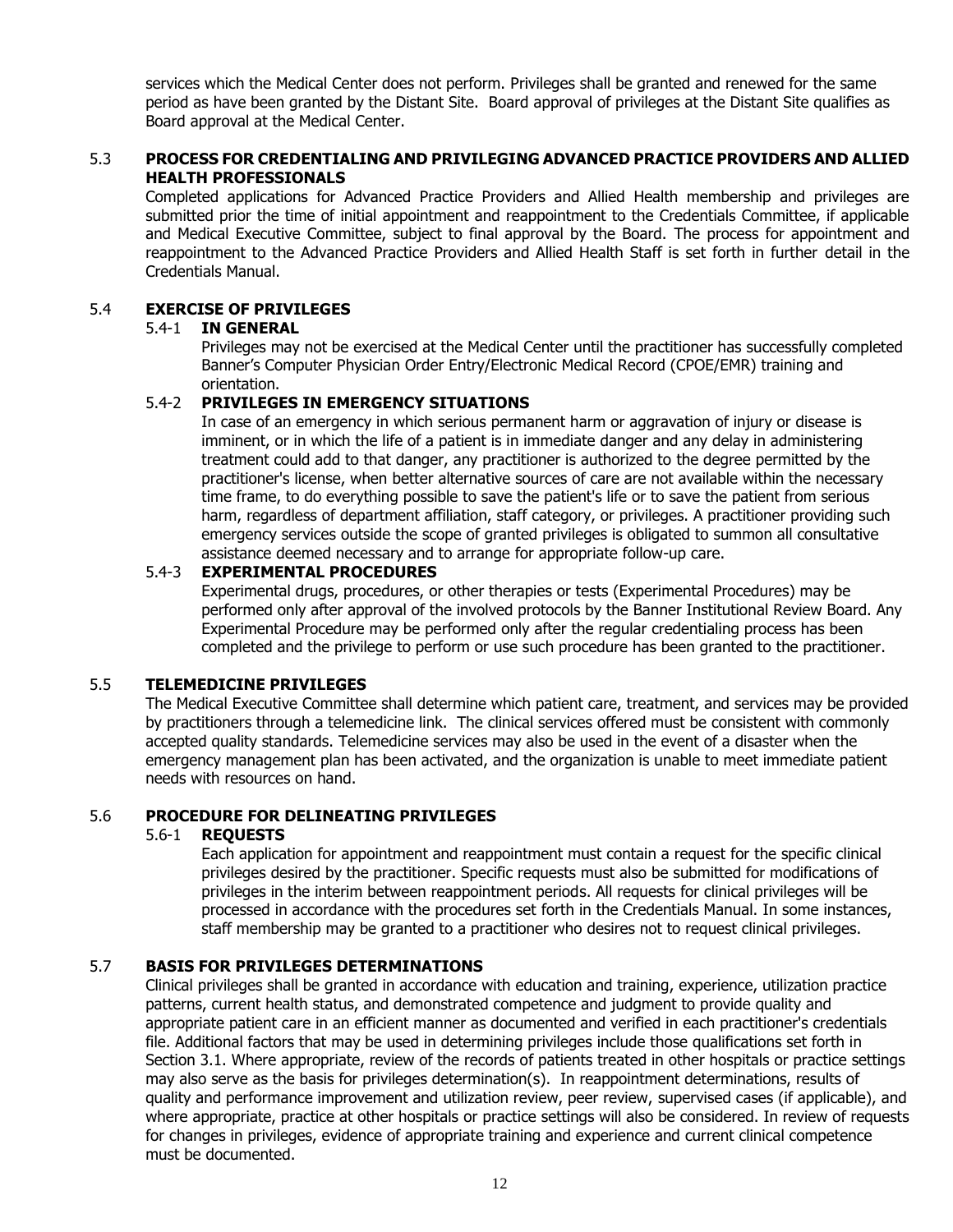### 5.8 **PRIVILEGE DECISION NOTIFICATION**

The decision to grant, limit or deny an initially requested privilege or an existing privilege petitioned for renewal is communicated to the requesting practitioner within three (3) weeks of the Board's action. In case of privilege denial, the applicant is informed of the reason for denial and due process rights as applicable. The decision to grant, deny, revise or revoke privilege(s) is disseminated and made available to all appropriate internal and/or external persons or entities.

### 5.9 **PRIVILEGES FOR NEW PROCEDURES**

The Medical Executive Committee will consider new technologies and procedures to determine whether the privilege to use such technologies or perform such procedures is subsumed under existing core or other privileges or requires additional education and training, experience and demonstrated competence and/or new staff competencies. Practitioners desiring to utilize new technologies or perform new procedures may do so once the Credentials Committee if applicable and Medical Executive Committee have considered and approved the recommendation to create new criteria for privileges and, where new criteria are established, have determined that the practitioner has demonstrated the necessary qualifications. The Medical Executive Committee's determination is subject to ratification by the Board.

### 5.10 **ESTABLISHMENT OF PRIVILEGES FOR INTERDISCIPLINARY PROCEDURES**

### 5.10-1 **REQUEST FOR PRIVILEGES**

As a result of emerging technology, practitioners in different specialties may be qualified by training, demonstrated competence and judgment to perform procedures traditionally under the jurisdiction of one specialty. In the event that a practitioner requests privileges to perform a procedure not currently within the jurisdiction of his or her specialty, the practitioner will notify the Credentials Committee (if applicable) and the Medical Executive Committee in writing. The notice must contain basis for such practitioner's determination that he or she is qualified for the requested privileges, including proof of training and number of procedures performed.

### 5.10-2 **DETERMINATION OF APPROPRIATENESS**

The Credentials Committee (if applicable) will evaluate the request and shall give the affected practitioner and other interested persons an opportunity for an interview as applicable. The Credentials Committee will forward the recommendation to the Medical Executive Committee and they will recommend to the Board whether interdisciplinary privileges are appropriate and, if applicable, the criteria and process for granting such privileges.

### 5.11 **TEMPORARY PRIVILEGES**

### 5.11-1 **CONDITIONS**

Temporary privileges, to include Clinic Based Physicians and APP's, may be granted only in the circumstances and under the conditions described below, to an appropriately licensed practitioner, who is appropriately Board certified or qualified for Board certification, when the information substantially supports a favorable determination regarding the requesting practitioner's qualifications, and only after the practitioner has satisfied the requirement of these Bylaws. Special requirements of supervision and reporting may be imposed by the Chief of Staff. Under all circumstances, the practitioner requesting temporary privileges must agree to abide by these Bylaws, Rules and Regulations and the policies of the Medical Staff and Medical Center. Temporary privileges shall be time-limited as specified for the type of temporary privileges listed below.

- 5.11.1.1 **Review:** Any prerequisite approval for the grant of temporary privileges is entirely discretionary, and neither denial nor termination of temporary privilege triggers any right to a hearing or other review.
- 5.11.1.2 **Grant, Denial:** The process for granting each kind of temporary privilege is upon recommendation by the Credentials Committee Chairman (if applicable) Chief of Staff, or their respective designees and the CEO or designee.

### 5.11-2 **CIRCUMSTANCES**

(a) Applicant awaiting review and approval of the Medical Executive Committee and Board/Pendency of Application: Temporary privileges may be granted to an applicant who has submitted a complete and clean application, as defined within the Credentials Manual and is awaiting review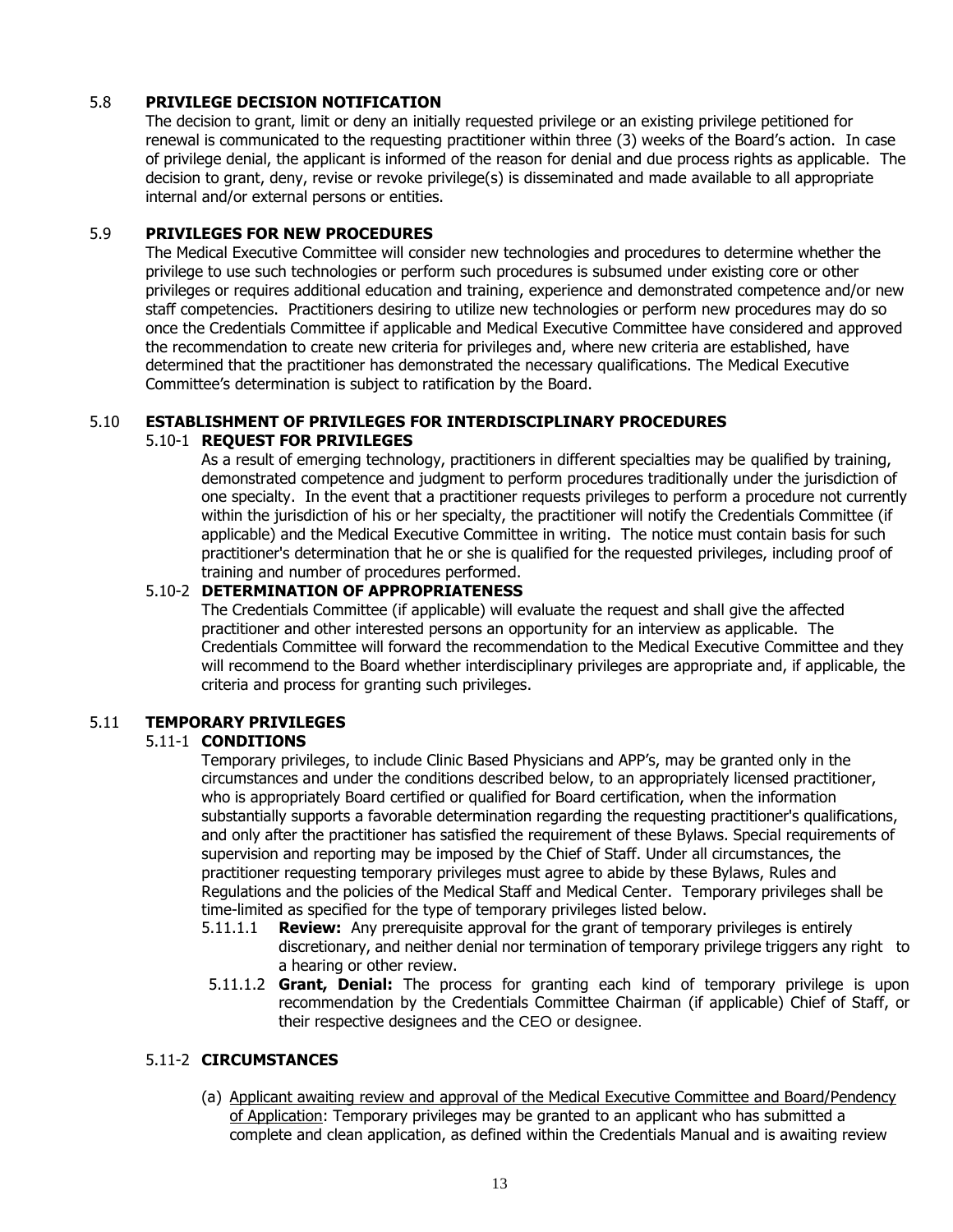and approval of the Credentials Committee, as applicable, Medical Executive Committee and the Board. Temporary privileges may be granted for up to one hundred twenty (120) days.

- i. Additional privileges: Temporary privileges may be granted to a Provider requesting one or more additional privileges is awaiting review and approval of the Credentials Committee, as applicable, Medical Executive Committee and the Board.
- (b) Applicant with a routine application as defined in the Credentials Manual:

Temporary privileges may be granted to an applicant with a routine application for appointment after a recommendation for approval by the Banner Medical Staff Subcommittee. Temporary privileges shall last until action is taken by the Banner Governing Board and shall not exceed 120 days.

(c) To Fulfill an Important Patient Care, Treatment and Service Need (Locum Tenens): In special circumstances where a service is not adequately covered to meet patient care needs, temporary privileges may be granted upon receipt of application and verification of the following information:

- appropriate licensure:
- adequate professional liability insurance;
- DEA registration and controlled substance (if applicable);
- current clinical competency, including one peer reference;
- education and training;
- board certification (if applicable)
- evidence of freedom from infectious tuberculosis and recent flu vaccination (when applicable);
- no involuntary termination of Medical Staff membership, or involuntary limitation, reduction, denial or loss of privileges at the practitioner's primary facility;
- freedom from government sanctions; and NPDB query responses as required to meet privilege criteria.

Temporary privileges shall be granted under this provision only under exceptional circumstances and never solely for the sake of physician convenience. Temporary privileges will be considered on an individual basis for a period not to exceed 120 consecutive days upon completion of CPOE training. One extension may be granted for an additional period not to exceed 120 days after which the practitioner must apply for membership and privileges before providing additional patient care, treatment or services. Any such extension shall be made by the Chief of Staff when the information available continues to support a favorable determination regarding the practitioner's application for temporary (locums) privileges.

(d) Temporary privileges for the care of a specific patient, and/or proctoring may be granted only after the Medical Staff Office has received a request for the specific privileges desired; confirmed appropriate licensure and professional liability insurance coverage and favorable results of the National Practitioner Data Bank Query.

### 5.11-3 **TERMINATION**

The Chief Executive Officer, Chief of Staff, or credentials chair (if applicable) may terminate any or all of a practitioner's temporary privileges effective immediately on the discovery of any information or the occurrence of any event of a nature that raises a question about a practitioner's professional qualifications. In the event of such termination, the practitioner's patients in the Medical Center will be assigned to another practitioner. The wishes of the patient will be considered, where feasible, in choosing a substitute practitioner.

### 5.11-4 **RIGHTS OF THE PRACTITIONER**

A practitioner is not entitled to the procedural rights afforded by these Bylaws because a request for temporary privileges is refused in whole or in part or because all or any portion of the temporary privileges are terminated, not renewed, restricted, suspended, or limited in any way.

#### 5.12 **DISASTER PRIVILEGES**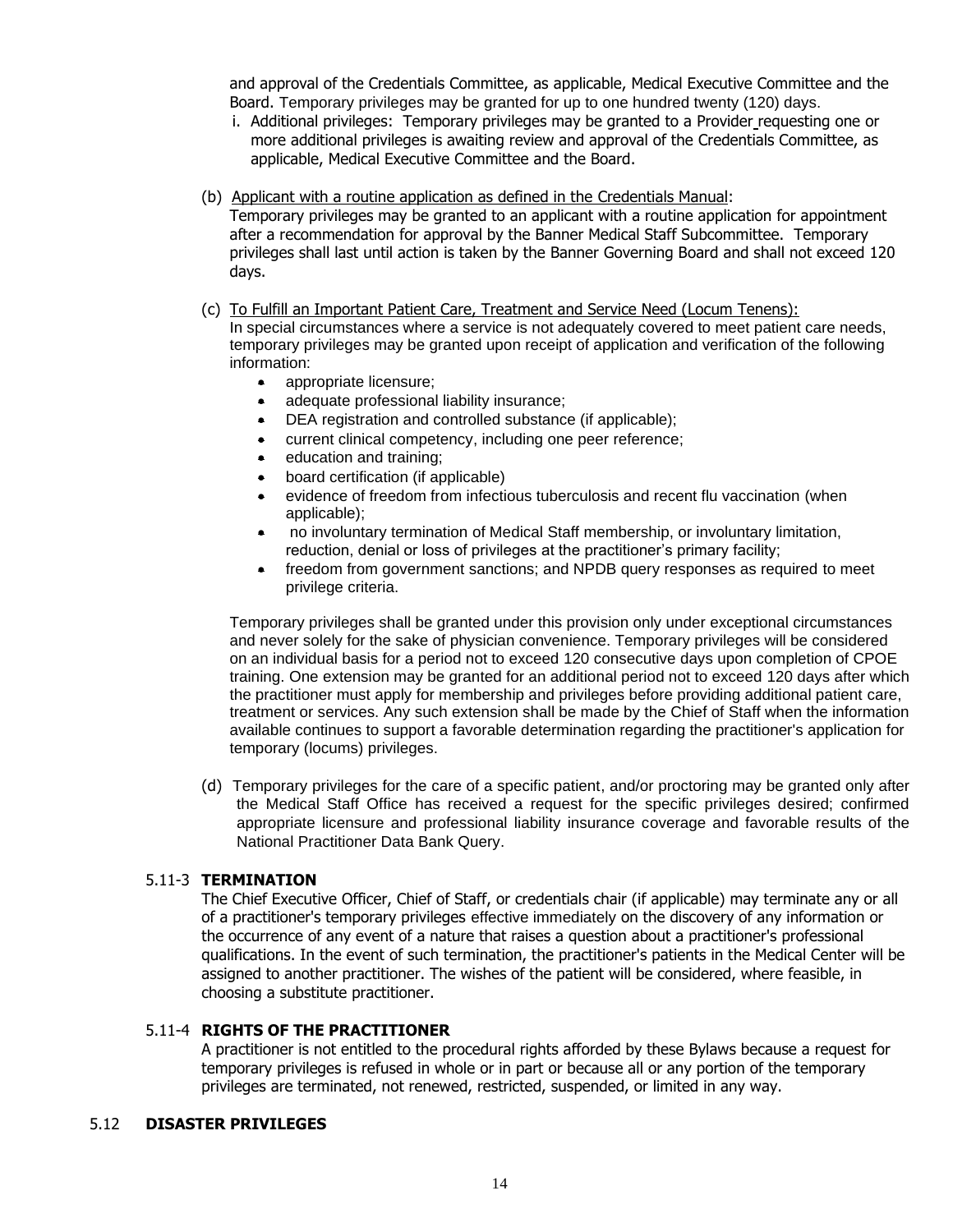- 5.12-1 Disaster privileges may be granted to volunteer licensed independent practitioners when the Emergency Operations Plan has been activated in response to a disaster and the Medical Center is unable to meet immediate patient care needs. Disaster privileges may be granted by the Chief Executive Officer, Chief of Staff or their designees. Disaster privileges will be granted on a case-bycase basis at the discretion of the Chief Executive Officer or Chief of Staff (or their designee) but they are not required to grant privileges to any individual.
- 5.12-2 Before a practitioner is considered eligible to function as a volunteer licensed independent practitioner, the Medical Center obtains his or her valid government-issued photo identification issued by a state or federal agency (for example, a driver's license or passport) and at least one of the following:
	- (a) A current picture identification card from a health care organization that clearly identifies professional designation;
	- (b) A current license to practice in the United States;
	- (c) Primary source verification of licensure;
	- (d) Identification indicating that the individual is a member of a Disaster Medical Assistance Team (DMAT), the Medical Reserve Corps (MRC), the Emergency System for Advance Registration of Volunteer Health Professionals (ESARVHP), or other recognized state or federal response hospital or group;
	- (e) Identification indicating that the individual has been granted authority by a government entity to provide patient care, treatment, or services in disaster circumstances; or
	- (f) Confirmation by a licensed independent practitioner currently privileged by the Medical Center or a staff member with personal knowledge of the volunteer practitioner's identity and ability to act as a licensed independent practitioner during a disaster.
- 5.12-3 The volunteer practitioner must complete and sign the "Disaster Verification and Approval Form" and the "Emergency Licensure and Certification Procedure" form. A Banner Identification badge and/or ESAR-VHR badge must be worn when entering the facility for assigned duties.
- 5.12-4 Primary source verification of licensure will begin within 72 hours of the practitioner presenting to the Medical Center or as soon as the immediate situation is under control (whichever comes first). If not verified within 72 hours, the reason must be documented and evidence of the volunteer practitioner's ability to continue to provide adequate care, treatment and services.
- 5.12-5 The practitioner will be assigned to a currently credentialed Medical Staff member and practice only within his/her scope of practice. Oversight of the professional performance of practitioner who receives disaster privileges (e.g. direct observation, mentoring, clinical record review) will be the responsibility of the Chief of Staff or Chief Medical Officer or their respective designee.
- 5.12-6 The Chief Executive Officer, Chief of Staff or their designee may terminate any or all of a practitioner's disaster privileges on the discovery of any information or the occurrence of any event of a nature that raises a question about a practitioner's professional qualifications. In the event of such termination, the practitioner's patients then in the Medical Center will be assigned to another practitioner. A practitioner is not entitled to the procedural rights afforded by these Bylaws because a request for temporary privileges is refused in whole or in part or because all or any portion of the temporary privileges are terminated, not renewed, restricted, suspended, or limited in any way.

### **ARTICLE 6: CORRECTIVE ACTION**

### 6.1 **CRITERIA FOR INITIATING CORRECTIVE ACTION**

Corrective action may be initiated against a practitioner if it appears that the practitioner does not meet the standards required by these Bylaws, Rules and Regulations or any applicable Medical Staff policies, or if the practitioner is or may be engaged in a course of conduct, either within or outside the Medical Center, that is detrimental to patient care or lower than the standards or aims of the Medical Staff.

### 6.2 **COLLEGIAL INTERVENTION**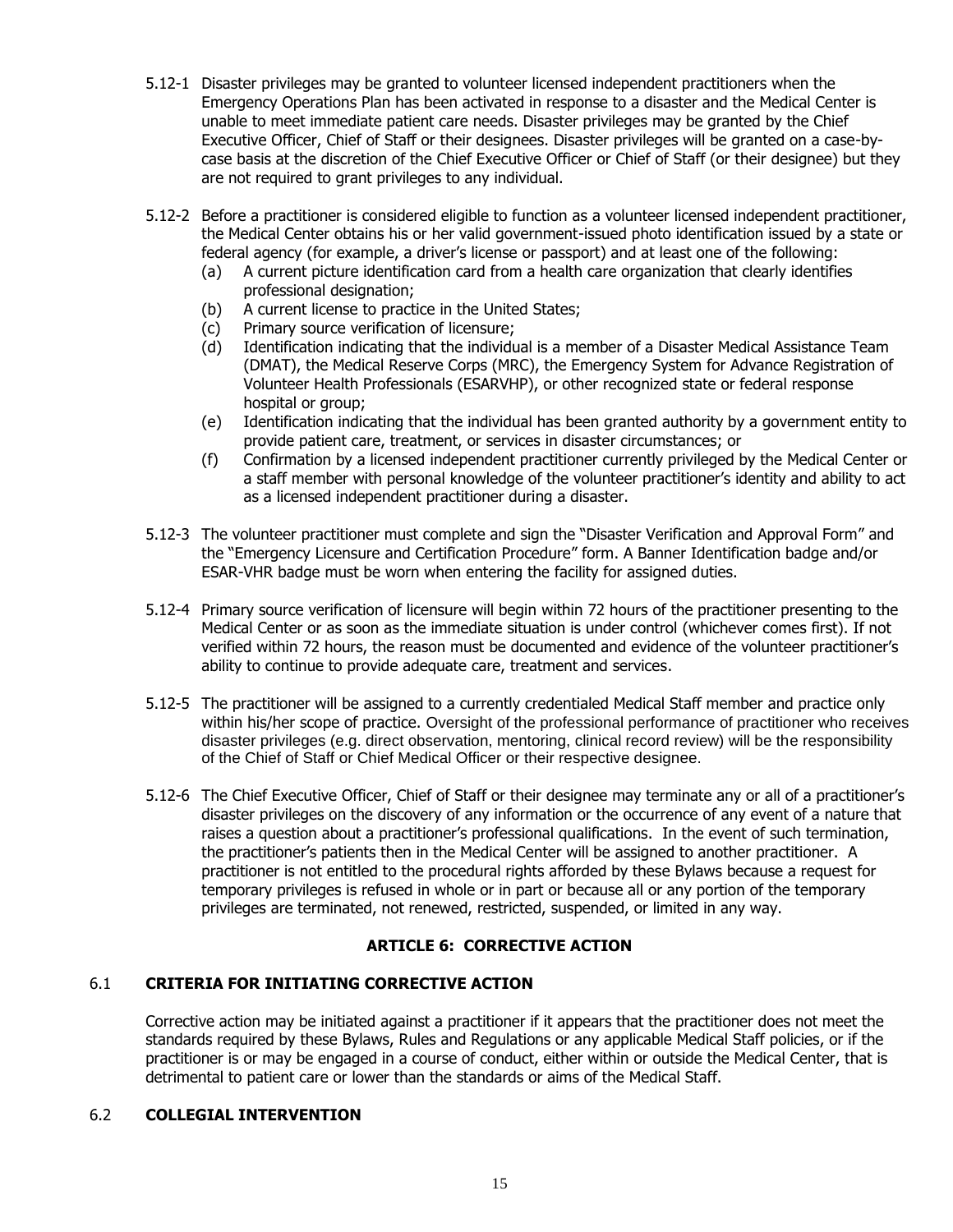- 6.2-1 These bylaws encourage the use of progressive steps by Medical Staff leaders and Medical Center management, as appropriate, beginning with collegial and educational efforts to address issues pertaining to clinical competence and/or professional conduct. Initial collegial efforts may be made prior to resorting to corrective action when appropriate. Such collegial interventions shall not constitute corrective action and shall not afford the right to a fair hearing and appeal as set forth in the Fair Hearing Plan and shall not require reporting to the state licensure Board or the NPDB except as otherwise provided in these Bylaws.
- 6.2-2 Collegial intervention is part of the Medical Center's professional review activities and may include, but not limited to:
	- (a) Advising providers of applicable polices such as policies regarding appropriate behavior; unassigned call obligations, and timely and appropriate medical records documentation;
	- (b) Informal discussion or formal meetings regarding concerns raised about conduct or performance;
	- (c) Consultation with providers;
	- (d) Sharing of data to assist individuals to conform practices to appropriate guidelines and norms;
	- (e) Written letters of guidance, reprimand or warning regarding concerns about conduct or performance; or
	- (f) Warnings regarding potential consequences of failure to improve conduct or performance.
- 6.2-3 The Chief of Staff in conjunction with the Chief Medical Officer may determine whether a matter should be handled in accordance with another policy or should be referred to Medical Executive Committee for further action.
- 6.2-4 The relevant medical staff leader will document all collegial intervention efforts and will place such documentation in the individual's confidential file.

### 6.3 **PROCEDURES FOR INITIATING AN INVESTIGATION LEADING TO POSSIBLE CORRECTIVE ACTION**

- (a) A request for an investigation and/or corrective action may be submitted to the Chief of Staff by any member of the Medical Staff, the Chief Executive Officer, or the Board. The request must be in writing and must be supported by reference to the specific activities or conduct forming the basis for the request.
- (b) The Medical Executive Committee (MEC) or Peer Review Committee at the facility, or subcommittee thereof ("Peer Review Committee") shall consider the request and determine if an investigation is warranted. The Committee shall conduct an investigation whenever significant concerns are identified regarding a practitioner's competence or conduct. The Committee may use one or more "evaluation tools" described below to determine whether corrective action is necessary. Evaluation tools include but are not limited to an interview with the involved practitioner, concurrent or retrospective chart review, concurrent observation and/or consultation requirements and interviews with other medical staff members and/or Medical Center employees. The involved practitioner's refusal to cooperate in an evaluation constitutes grounds for automatic suspension pursuant to Section 6.6 of these Bylaws. The involved practitioner is not entitled to the procedural rights afforded by these Bylaws because of the use of such tools. The Medical Executive Committee will be kept informed of the status of such investigations, if the PRC is conducting investigation.
- (c) Certain matters that may lead to corrective action are routinely considered by the PRC and/or MEC as a part of their ongoing quality and performance improvement, clinical, administrative, and educational functions. When, as a result of fulfilling these functions, information comes to the attention of the PRC/MEC, the PRC/MEC shall conduct a review as set forth herein, and no request for an investigation and/or corrective action is required.

### 6.4 **PROCEDURE FOR PEER REVIEW**

(a) Within 60 days of being advised of significant behavioral concerns or concerns regarding competence, the PRC/MEC shall conclude an investigation and document its findings. If the findings warrant that corrective action be taken, the affected practitioner shall have an opportunity for an interview with the Peer Review Committee. This interview shall not constitute a hearing, shall be preliminary in nature, and none of the procedural rules provided in these Bylaws shall apply thereto, including the right to be accompanied by counsel. A record of such interview shall be made and included with its report. In certain instances, the PRC/MEC investigation may not be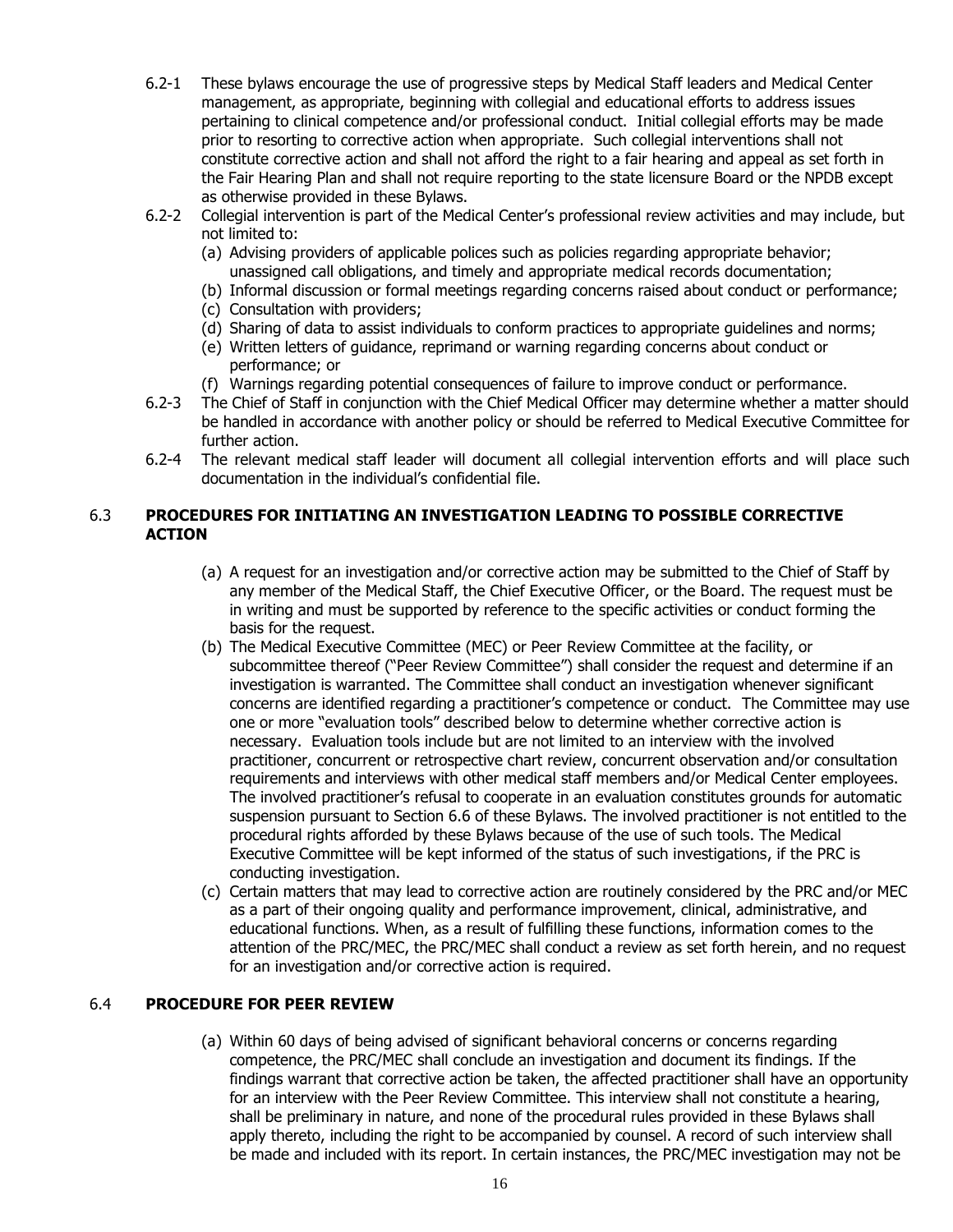concluded within 60 days. In such instances, the investigation shall be concluded as soon as reasonably practical. The affected practitioner shall have no procedural rights arising out of such delay. After its deliberations, the PRC will make its recommendation, and if adverse, shall forward it to the Medical Executive Committee.

(b) If the PRC recommends that corrective action be taken, the Medical Executive Committee shall review the recommendation to determine whether it is supported by substantial evidence and whether the Bylaws were followed. Prior to recommending reviewable corrective action, the Medical Executive Committee shall give the affected practitioner an opportunity for an interview. This interview shall not constitute a hearing, shall be preliminary in nature, and none of the procedural rules provided in these Bylaws shall apply thereto, including the right to be accompanied by counsel. If the Medical Executive Committee recommends corrective action that is reviewable, the affected practitioner shall be given notice and a right to a hearing as set forth in these Bylaws.

### 6.5 **PRECAUTIONARY SUSPENSION**

### 6.5-1 **INITIATION**

Whenever a practitioner willfully disregards these Bylaws or the Rules and Regulations or Medical Center policies, or whenever a practitioner's conduct may require immediate action to protect the life of any patient(s) or to reduce the substantial likelihood of immediate injury or damage to the health and/or safety of any patient, employee or other person present in the hospital or to prevent interference with the orderly operation of the Medical Center; any of the following individuals shall have the right to summarily suspend membership and all or any portion of the clinical privileges of a practitioner: Chief of Staff, Chief Medical Officer, and Chief Executive Officer or their respective designees.

A summary suspension is effective immediately upon imposition and until such time as a final decision is made regarding the practitioner's membership and privileges. Summary suspension shall be followed promptly by special notice to the affected practitioner.

### 6.5-2 **REVIEW BY THE PEER REVIEW COMMITTEE AND MEDICAL EXECUTIVE COMMITTEE**

- 1) Process for review for facilities with a Peer Review Committee
	- A practitioner whose clinical privileges have been summarily suspended shall be entitled to request a review of the summary suspension by the PRC or a subcommittee thereof having no less than three (3) members. The review must be requested within 10 business days of the practitioner's receipt of notice of the suspension. Such review shall take place within 10 business days of the request for review, unless the PRC/MEC has already met with the practitioner. Upon deliberation, the PRC or subcommittee thereof may direct that summary suspension be terminated or continued. Where the suspension is continued, the affected practitioner shall be entitled to request a review of the summary suspension by the Medical Executive Committee or a subcommittee thereof having no less than three (3) members. The review must be requested within 10 business days of the practitioner's receipt of notice of the PRC's decision. Such review shall take place by the MEC within 10 business days of the request for review.
- 2) Process for review for facilities with only MEC that functions as the PRC A practitioner whose clinical privileges have been summarily suspended shall be entitled to request a review of the summary suspension by the MEC or a subcommittee thereof having no less than three (3) members. The review must be requested within 10 business days of the practitioner's receipt of notice of the suspension. Such review shall take place within 10 business days of the request for review, unless the MEC has already met with the practitioner. Upon deliberation, the MEC or subcommittee thereof may direct that summary suspension be terminated or continued.

### 6.5-3 **EXPEDITED HEARING RIGHTS**

In the event summary suspension is continued, special notice of the decision shall be sent to the affected practitioner who may request a hearing or an expedited hearing pursuant to the Fair Hearing Plan.

### 6.5-4 **ALTERNATIVE COVERAGE**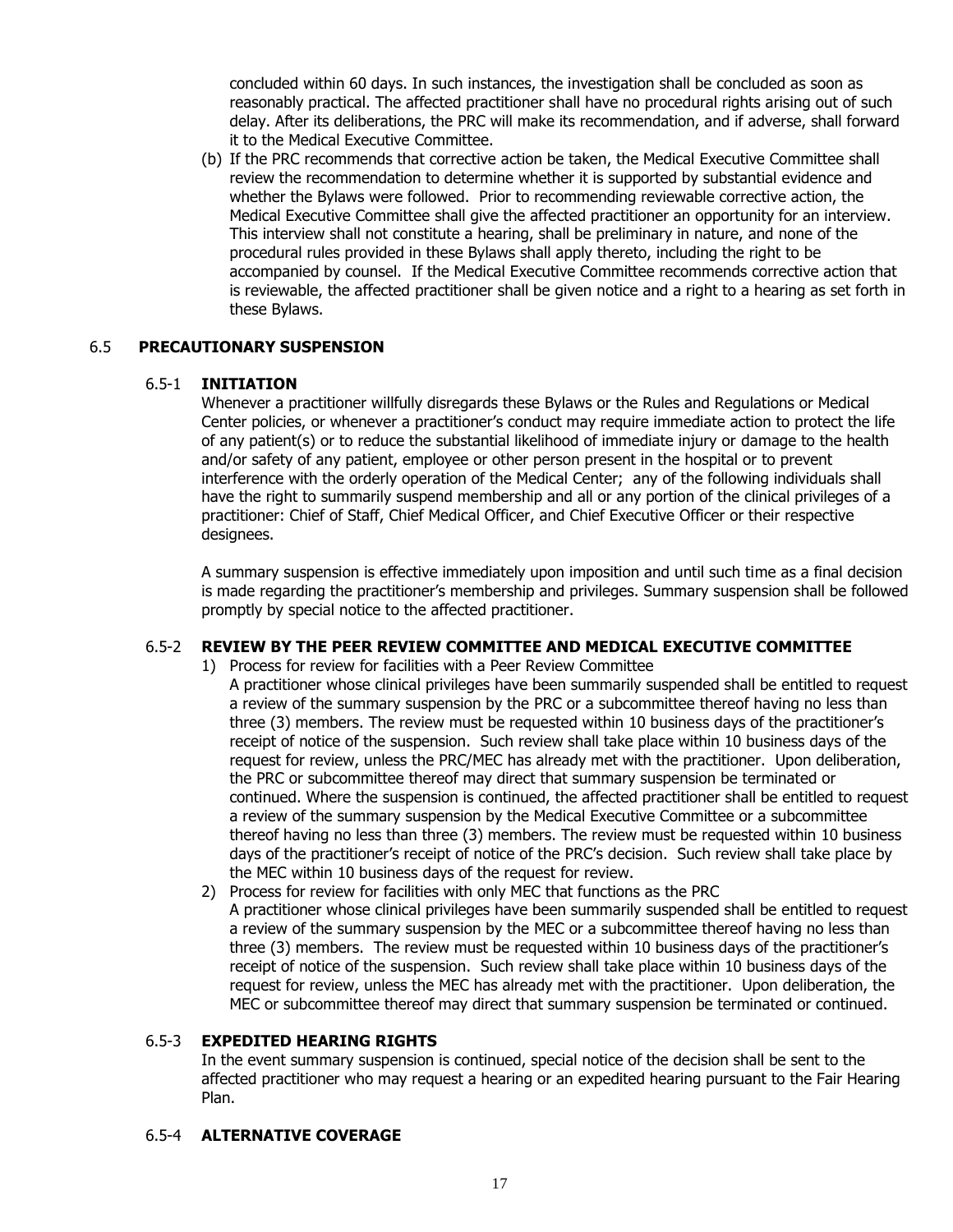Immediately upon imposition of summary suspension, the Chief of Staff, Chief Medical Officer, Chief Executive Officer, or their respective designees shall have the authority to provide for alternative medical coverage for the patients of the suspended practitioner who remain in the Medical Center. Patients' wishes shall be considered in the selection of an alternative practitioner.

### 6.6 **AUTOMATIC SUSPENSION OR LIMITATION**

When grounds exist for automatic suspension, the privileges of the practitioner will be automatically suspended without prior action by the Medical Executive Committee or the Board. Alternative medical coverage will be provided for patients as set forth in Section 6.5-4. The Chief of Staff will notify the practitioner of the suspension. The following circumstances shall constitute conditions for automatic suspension, and further corrective action may be recommended in accordance with the provisions contained within these Bylaws:

### 6.6-1 **LICENSE**

- (a) Revocation: Whenever a practitioner's license to practice in this State is revoked, Medical Staff appointment and clinical privileges are immediately and automatically revoked.
- (b) Restriction: Whenever a practitioner's license is limited or restricted in any way, those clinical privileges that are within the scope of the limitation or restriction are similarly immediately and automatically restricted.
- (c) Suspension: Whenever a practitioner's license is suspended, Medical Staff appointment and clinical privileges are automatically suspended for the term of the licensure suspension.
- (d) Probation: Whenever a practitioner is placed on probation by a licensing authority, his or her membership status and clinical privileges shall become subject to the same terms and conditions of the probation.
- (e) Expiration: Whenever a practitioner's license expires, Medical Staff appointment and clinical privileges are immediately and automatically revoked, and practitioners must reapply.

### 6.6-2 **PROFESSIONAL LIABILITY INSURANCE**

A practitioner's appointment and clinical privileges shall be immediately suspended for failure to maintain the minimum amount of professional liability insurance coverage under Section 3.1-14 of these Bylaws. Privileges will be reinstated upon primary source verification of the provided information during a 90-day period following the suspension. Failure to provide updated information within the 90 day period shall be deemed a voluntary resignation of membership and privileges and practitioners must reapply.

6.6-3 **DEA/CONTROLLED SUBSTANCE** (CSR -Required for Nevada and Wyoming facilities) Whenever a practitioner's DEA/CSR is revoked, restricted, suspended, or has expired, the practitioner's right to prescribe medications covered by the registration is similarly revoked, restricted, or suspended.

### 6.6-4 **MEDICAL RECORDS**

A temporary suspension of privileges to admit patients or to schedule new procedures shall be imposed for failure to complete medical records within the time periods established by the Medical Executive Committee and designated in medical staff documents. Temporary suspension shall be lifted upon completion of the delinquent records. If a medical staff member remains on suspension for 30 calendar days and all delinquent records have not been completed, the practitioner shall be deemed to have voluntarily resigned from the medical staff.

### 6.6-5 **FAILURE TO BE VACCINATED OR TO OBTAIN EXEMPTION**

(a) A practitioner's Medical Staff clinical privileges shall be immediately suspended for failure to provide evidence of flu vaccination or an approved exemption granted by Banner or, where granted an exemption, for failure to wear a mask as required by Banner policy. Privileges may be reinstated at the end of flu season.

(b) As required by Banner policy, a practitioner's Medical Staff clinical privileges and membership shall be automatically suspended for failure to provide evidence of Covid-19 vaccination or an approved exemption granted by Banner Health. After 30 days, privileges will be deemed voluntarily resigned if documentation of Covid-19 vaccination or an approved exemption is not received.

### 6.6-6 **EXCLUSION FROM MEDICARE/STATE PROGRAMS**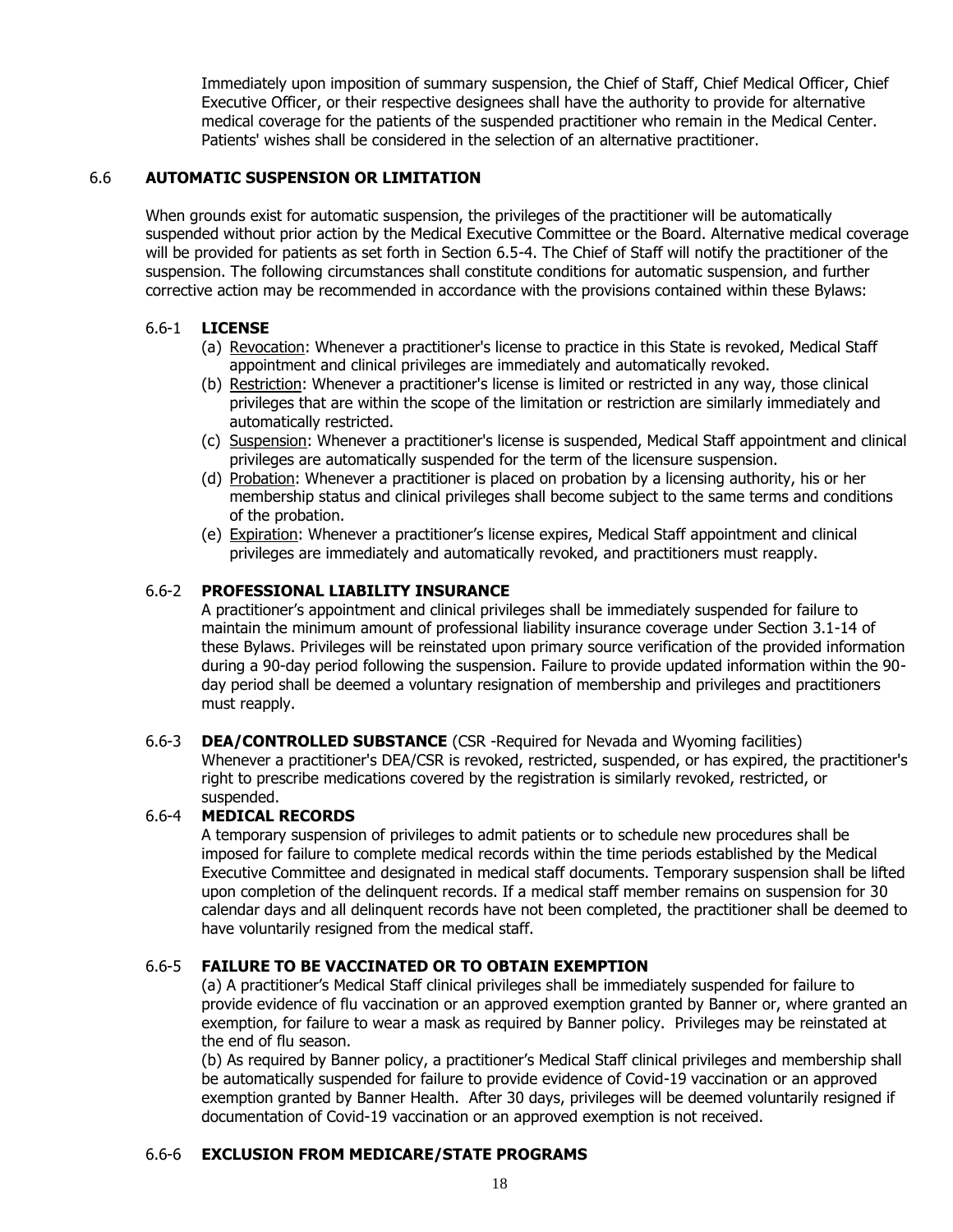The Chief Executive Officer with notice to the Chief of Staff will immediately and automatically suspend the Medical Staff privileges of an Excluded Practitioner. The Chief Executive Officer will restore limited privileges to an Excluded Practitioner upon his/her signing an agreement whereby he/she agrees (a) not to provide items or services to patients enrolled in Medicare/State Programs and (b) to indemnify the Medical Center and the Medical Staff for any liability they might have solely as a result of a breach of this agreement. An "Excluded Practitioner" is a practitioner whose name is listed on the then current "list of Excluded Individuals/Entities" maintained by the Office of Inspector General, Department of Health and Human Services or who has been barred from participation in any Medicare/State Program. A "Medicare/State Program" is any federal or state program, including Medicare, Medicaid, AHCCCS, Indian Health Service, or Tricare (formerly CHAMPUS) program. If the practitioner fails to sign the agreement within a 90-day period, such practitioner shall be deemed to have resigned voluntarily from the staff and must reapply for staff membership and privileges.

### 6.6-7 **FAILURE TO SATISFY SPECIAL APPEARANCE REQUIREMENT**

A practitioner, who fails without good cause to appear at a meeting where his or her special appearance is required, shall automatically be suspended from exercising all clinical privileges with the exception of emergencies and imminent deliveries. If the practitioner fails to appear within 3 months of the request to appear, such practitioner shall be deemed to have resigned voluntarily from the staff and must reapply for staff membership and privileges.

#### 6.6-8 **FAILURE TO EXECUTE RELEASES AND/OR PROVIDE DOCUMENTS**

A practitioner who fails to execute a general or specific release and/or provide documents, as set forth in Section 11.4, during a term of appointment when requested by the Chief of Staff or designee shall automatically be suspended. If the release is executed and/or documents provided within 30 calendar days of the notice of suspension, the practitioner shall be reinstated. Thereafter, such practitioner shall be deemed to have resigned voluntarily from the staff and must reapply for staff membership and privileges.

#### 6.6-9 **FAILURE TO PARTICIPATE IN AN EVALUATION**

A practitioner who fails to participate in an evaluation of his/her qualifications for Medical Staff membership and/or privileges shall automatically be suspended. If, within 30 days of the suspension, the practitioner agrees in writing to participate in the evaluation and does participate constructively, the practitioner shall be reinstated. Thereafter, such practitioner shall be deemed to have resigned voluntarily from the staff and must reapply for staff membership and privileges.

#### 6.6-10 **FAILURE TO COMPLETE ASSESSMENTS AND PROVIDE RESULTS**

A practitioner who fails to complete a required educational assessment and/or training program and/or health (including psychiatric/psychological health) assessment and follow-up treatment or to provide a report of such findings shall automatically be suspended. If the report is provided within 30 calendar days of the notice of suspension, the practitioner shall be reinstated. Thereafter, such practitioner shall be deemed to have resigned voluntarily from the staff and must reapply for staff membership and privileges.

#### 6.7 **REPORTING REQUIREMENT**

The Medical Center shall comply with any applicable reporting requirements. In compliance with the Health Care Quality Improvement Act of 1996, reports to the National Practitioner Data Bank shall include actions based on professional competence or conduct which adversely affects or could affect the health or welfare of a patient, or the surrender of privileges as a result of, or during, an investigation that affects an individual's privileges for more than thirty (30) days.

#### 6.8 **NONREVIEWABLE ACTION**

Not every action entitles the practitioner to rights pursuant to the Fair Hearing Plan. Those types of corrective action giving rise to automatic suspension as set forth in Section 6.6 are not reviewable under the Fair Hearing Plan. In addition, the following occurrences are also non-reviewable under the Fair Hearing Plan:

- (a) Imposition of supervision pending completion of an investigation to determine if corrective action is warranted or pending exhaustion of due process rights.
- (b) Issuance of a warning or a letter of admonition or reprimand.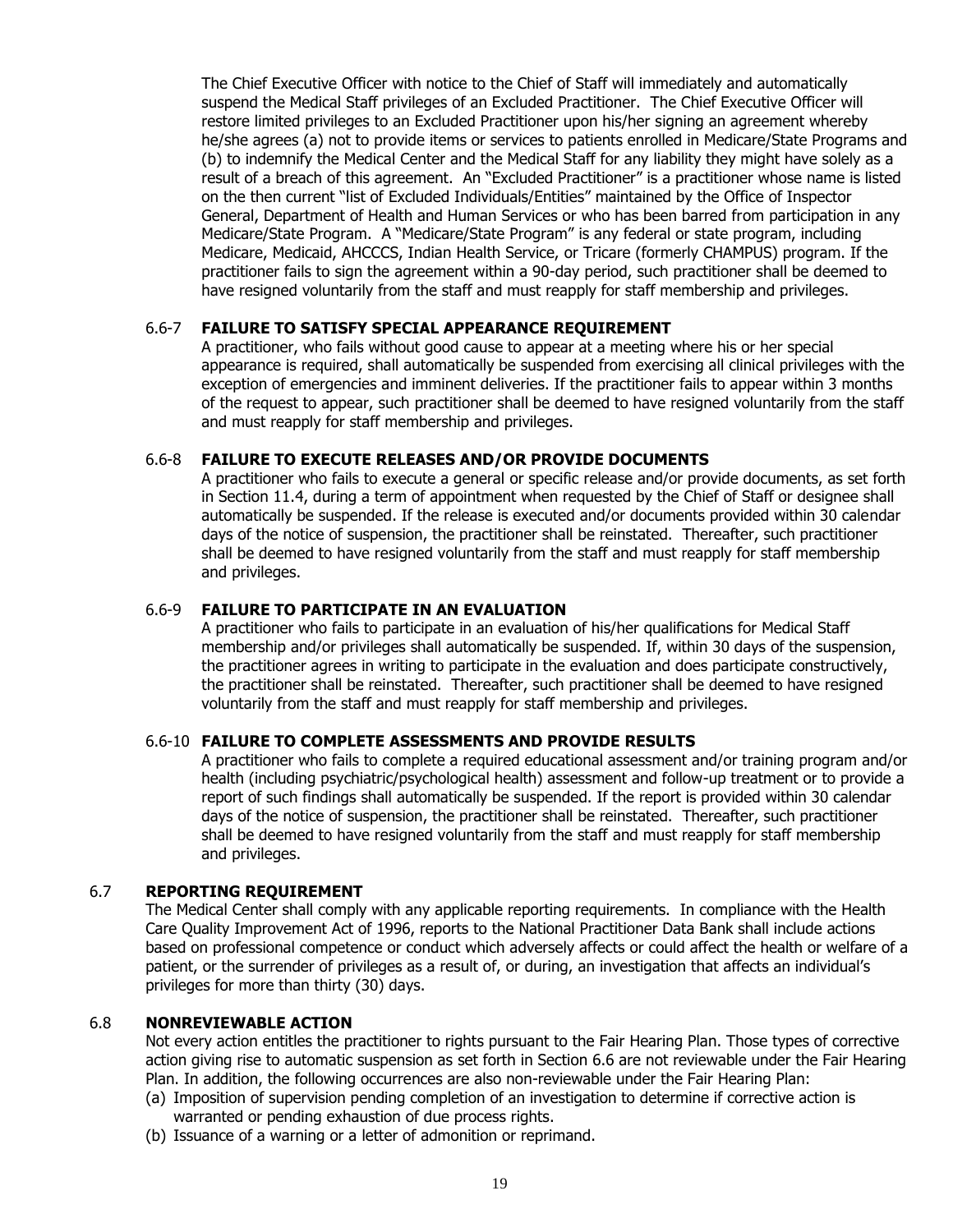- (c) Imposition of monitoring of professional practices, other than direct supervision, for a period of 6 months or less.
- (d) Termination or limitation of temporary privileges or disaster privileges.
- (e) Supervision and other requirements imposed as a condition of granting privileges.
- (f) Termination of any contract with or employment by the Medical Center(s) or Banner Medical Group.
- (g) Any recommendation voluntarily imposed or accepted by a practitioner.
- (h) Denial of membership and privileges for failure to complete an application for membership or privileges.
- (i) Denial or termination of community-based affiliation.
- (j) Removal of membership and privileges for failure to submit an application for reappointment within the allowable time period.
- (k) Reduction or change in staff category.
- (l) Refusal of the credentials committee, if applicable or Medical Executive Committee to consider a request for appointment, reappointment, staff category or privileges within two years of a final adverse decision regarding such request.
- (m) Removal or limitation of Emergency Department call obligations.
- (n) Any requirement to complete an educational assessment or training program.
- (o) Imposition of a consultation requirement pending completion of an investigation to determine if corrective action is warranted or pending exhaustion of due process rights.
- (p) Any requirement to complete a health and/or psychiatric/psychological assessment and follow-up treatment recommended by the designated or approved healthcare professional.
- (q) Retrospective chart review.
- (r) Denial, removal or limitation of membership and/or privileges as a result of (1) the decision of the Chief Executive Officer to enter into, terminate or modify an exclusive contract for certain clinical services; or (2) the termination or modification of the practitioner's relationship with the exclusive provider.
- (s) Grant of conditional appointment/reappointment or appointment/reappointment for a limited duration less than two year.
- (t) Termination or limitation of membership or privileges based upon a limitation in the type or extent of clinical services which may be provided to Medical Center inpatients from a remote location.
- (u) Denial, termination or limitation of telemedicine privileges following denial, termination or limitation of telemedicine privileges at the Distant Site

Where an action that is not reviewable under the Fair Hearing Plan has been taken against a practitioner, the affected practitioner may request review of the action and may submit information demonstrating why the action is unwarranted. Depending upon the nature of the action and the Committee or individual who took the action, the Medical Executive Committee, the Peer Review Committee or the CEO shall consider the request and decide, in its/his/her sole discretion, whether to review the submission and whether to take or recommend any action. The affected practitioner shall have no appeal or other rights in connection with the Medical Executive Committee, Peer Review Committee or CEO's decision.

### **ARTICLE SEVEN: MEDICAL STAFF OFFICERS**

### 7.1 **OFFICERS OF THE MEDICAL STAFF**

#### 7.1-1 **IDENTIFICATION**

The officers of the medical staff shall include:

- (a) Chief of Staff
- (b) Vice Chief of Staff
- (c) Secretary/Treasurer (if applicable)
- (d) Immediate Past Chief of Staff (ex officio)

### 7.1-2 **QUALIFICATIONS**

- (a) Each medical staff officer must:
	- a. Be a member of the Active Staff at the time of nomination and election and remain a member in good standing during his or her term of office.
	- b. Have demonstrated ability through experience and prior participation in staff activities and be recognized for a high level of clinical competence.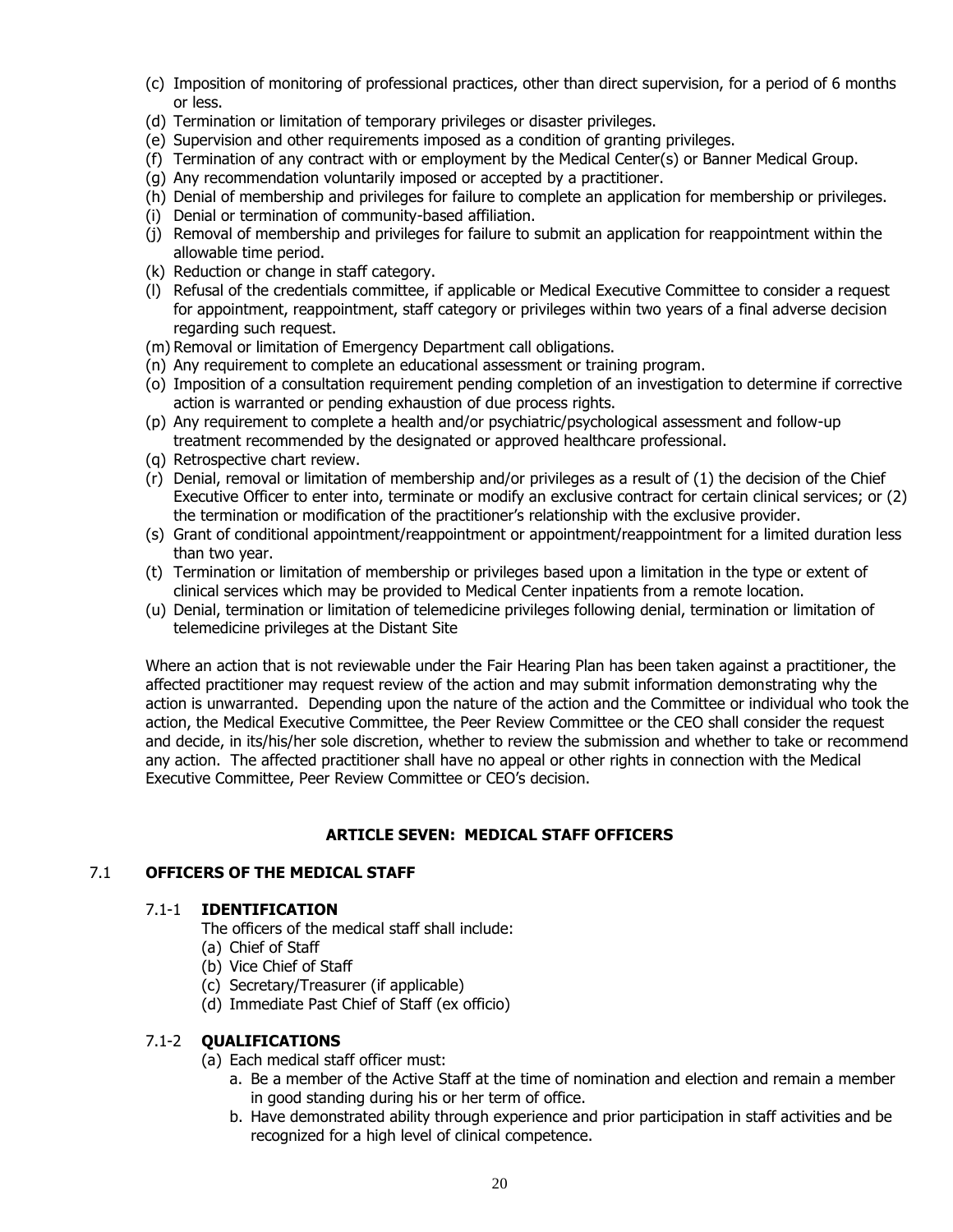- c. Have demonstrated a high degree of interest in and support of the Medical Staff and the Medical Center.
- d. Be able and willing to fully discharge the duties and exercise the authority of the office held and work with the other general officers of the Medical Staff, the Chief Executive Officer, and the Board.
- e. Not have a disabling conflict of interest with the Medical Staff or Medical Center as determined by the Medical Executive Committee.
- (b) Candidates for the Chief of Staff, Vice Chief of Staff and Secretary/Treasurer (if applicable) must meet the qualifications for medical staff officers.
- (c) A practitioner may not simultaneously hold multiple medical staff officer positions.

### 7.2 **TERM OF OFFICE**

The term of office of medical staff officers shall be two years. Officers shall assume office on the first day of January following their election, except that an officer appointed to fill a vacancy assumes office immediately upon appointment and serves for the remainder of the unexpired term. Each officer serves until the end of his or her term and until a successor is elected, unless such officer sooner resigns or is removed from office. At the end of the Chief of Staff's term, the Vice Chief of Staff shall automatically succeed to the office of Chief of Staff provided that qualifications are still met as set forth in 7.1-2 and the Chief of Staff shall automatically serve as the Immediate Past Chief of Staff. If applicable, the Secretary/Treasurer shall automatically succeed to the office of Vice Chief of Staff provided that qualifications are still met as set forth in 7.1-2.

### 7.3 **ELIGIBILITY FOR REELECTION**

A medical staff officer is eligible for nomination and re-election not to exceed a total of two consecutive twoyear terms.

### 7.4 **NOMINATIONS**

- 7.4-1 In the last quarter of the year in which the Vice Chief of Staff's term of office shall expire, nominations will be sought for the office of Vice Chief of Staff or for the Secretary/Treasurer if applicable.
- 7.4-2 All Nominees must disclose interests that potentially compete with the interests of the Medical Staff and/or the Medical Center, including ownership and financial interests in competing facilities or employment or contractual relationships with the Medical Center or with competing facilities.
- 7.4-3 By the November meeting of the Medical Executive Committee, the list of nominations will be presented to the Medical Executive Committee and the Chief Executive Officer.

### 7.5 **ELECTIONS, VACANCIES, AND REMOVALS**

### 7.5-1 **ELECTION PROCESS**

The Medical Executive Committee shall conduct all elections, both regular and special, and shall be in charge of all matters pertaining thereto.

- a. The election shall take place in November or December and ballots will be sent out electronically to be returned in person, by mail, facsimile, or e-mail within 14 days.
- b. The candidate receiving the highest number of votes via electronic and/or mail ballot vote of members of the Active Staff is elected.
- c. Voting by proxy shall not be permitted.
- d. In the case of a tie, a majority vote of the Medical Executive Committee shall decide the election.

### 7.5-2 **VACANCIES IN ELECTED OFFICES**

In the event of a vacancy in the office of Chief of Staff, the Vice Chief of Staff shall serve for the remainder of the unexpired term in addition to their succession two-year term. When a vacancy occurs in the office of the Vice Chief of Staff, the Secretary/Treasurer (when applicable) shall serve for the remainder of the unexpired term in addition to their succession two-year term or when a Secretary/Treasurer is not applicable, the Medical Executive Committee shall appoint an interim officer to fill the office until the next regular election.

### 7.5-3 **RESIGNATIONS, REMOVAL AND RECALL FROM OFFICE**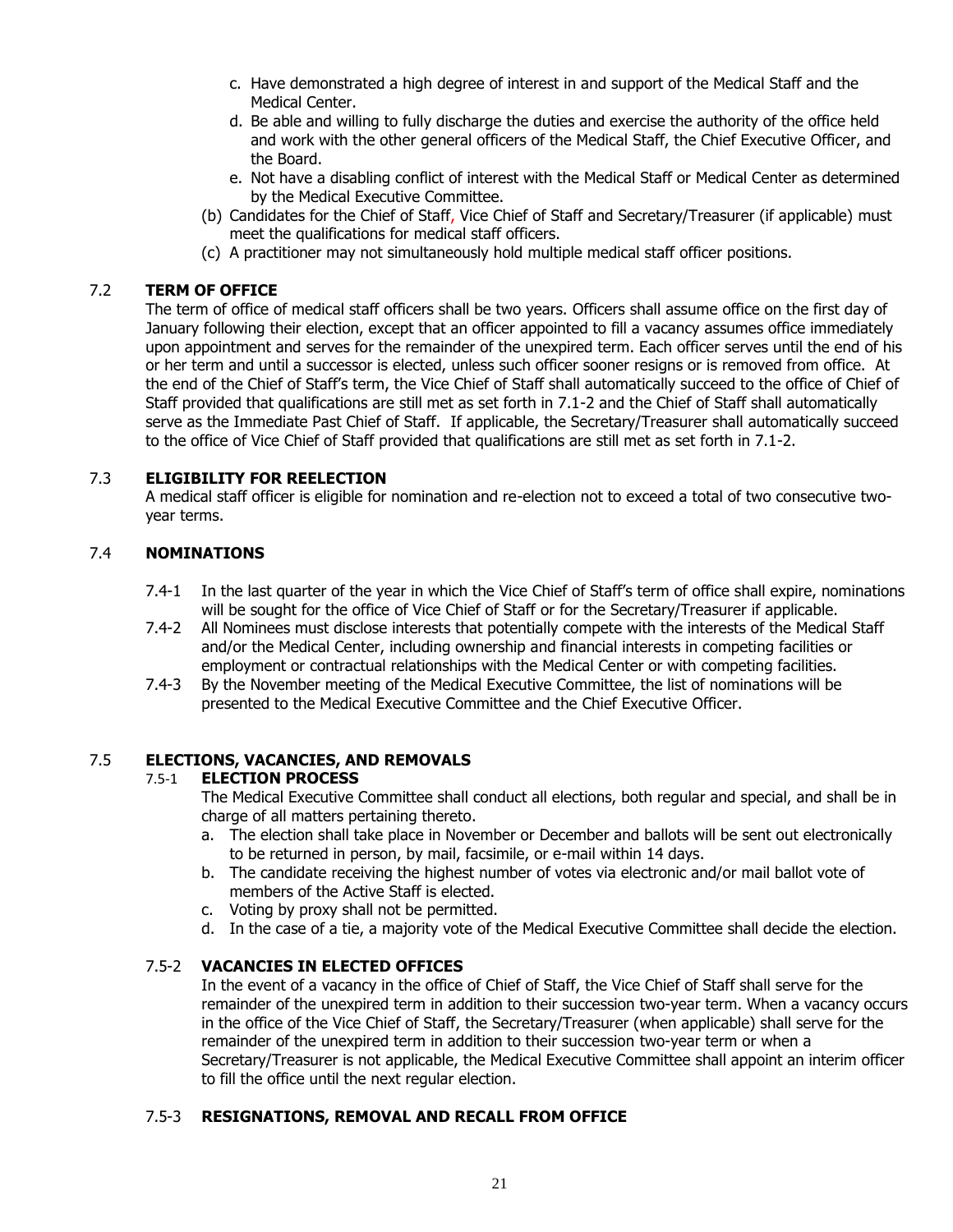- (a) Resignations: any officer may resign at any time by giving written notice to the Medical Executive Committee. Such resignation takes effect on the date of receipt or at any later time specified in the notice.
- (b) Removals: any officer may be removed from office for cause. Removal shall occur with the majority vote of the Medical Executive Committee as to whether there is sufficient evidence for grounds for removal for cause. Grounds for removal shall include failure to maintain qualifications of the office as outlined in Bylaws Section 7.1-2 and/or uphold the duties of the office as outlined in Bylaws Section 7.6. The individual shall be afforded an opportunity to speak to the Medical Executive Committee prior to a vote on removal.

### 7.6 **DUTIES OF OFFICERS**

### 7.6-1 **CHIEF OF STAFF**

- The Chief of Staff shall serve as the highest elected officer of the Medical Staff to:
- (a) enforce the Bylaws and implement sanctions where indicated;
- (b) call, preside at, and be responsible for the agenda of all medical staff meetings, including meetings of the Medical Executive Committee;
- (c) serve as an ex officio member of all other staff committees without vote. If membership in a particular committee is specified by these Bylaws, he or she shall have a vote;
- (d) appoint, with the consultation of the Medical Executive Committee, members for all standing and special Medical Staff or multidisciplinary committees, and designate the chair of these committees;
- (e) interact with the Chief Executive Officer and Chief Medical Officer in all matters of mutual concern within the Medical Center;
- (f) represent the views and policies of the Medical Staff to the Chief Executive Officer;
- (g) be a spokesman for the Medical Staff in external professional affairs;
- (h) perform such other functions as may be assigned to him or her by these Bylaws, by the Medical Staff, or by the Medical Executive Committee;
- (i) receive and act upon requests of the Board to the Medical Staff; and
- (j) report to the Board on the performance and maintenance of quality with respect to the Medical Staff's delegated functions to promote quality patient care;
- (k) serve on the Banner Peer Review Council;
- (l) meet and discuss with the Board Subcommittee any matters of concern to the Medical Staff.

### 7.6-2 **VICE CHIEF OF STAFF**

The Vice Chief of Staff shall assume all duties and authority of the Chief of Staff in his or her absence. The Vice Chief of Staff shall perform such other duties as the Chief of Staff may assign or as may be delegated by these Bylaws or by the Medical Executive Committee.

### 7.6-3 **SECRETARY/TREASURER (if applicable)**

The Secretary/Treasurer shall be responsible for oversight of the Medical Staff finances and present a financial report at the annual Medical Staff meeting. The Secretary/Treasurer shall assume all duties and authority of the Vice Chief of Staff in his or her absence and may perform such other duties as the Chief of Staff may assign or delegate.

### 7.6-4 **IMMEDIATE PAST CHIEF OF STAFF**

The Immediate Past Chief of Staff may be an ex officio member (with or without vote as applicable) of the Medical Executive Committee and shall perform such duties as may be assigned by the Chief of Staff or delegated by these Bylaws or by the Medical Executive Committee.

### **ARTICLE EIGHT: RESIDENTS (IF APPLICABLE)**

### 8.1 **RESIDENT PHYSICIANS ENROLLED IN GRADUATE MEDICAL EDUCATION PROGRAM**

Resident physicians who are currently enrolled in a graduate medical education program and under the supervision of qualified Medical Staff members, shall not be considered Independent practitioners, shall not be eligible for clinical privileges or medical staff membership, and shall not be entitled to any of the rights, privileges, or to the hearing or appeal rights under these Bylaws. Residents shall abide by the provisions outlined in the Resident Physician Scope of Activities Policy. Resident physicians enrolled with a graduate medical education program which is conducted by Banner will not require an affiliation agreement with the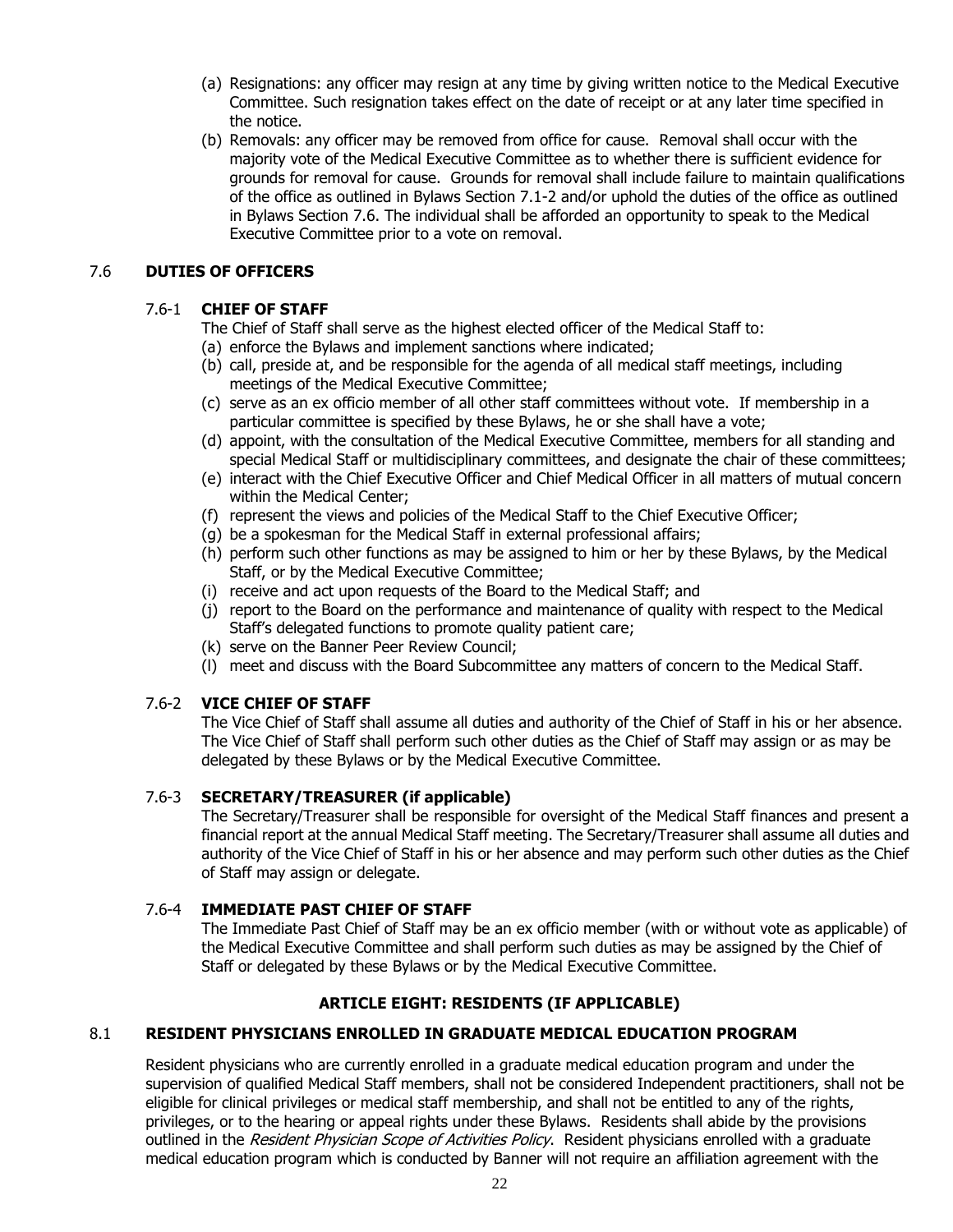Medical Center (Banner Residents). All other resident physicians shall be credentialed by the sponsoring training program in accordance with provisions in a written affiliation agreement between the Medical Center and the program; credentialing information shall be made available to the Medical Center upon request.

### 8.2 **RESIDENT AFFILIATION**

Resident Affiliation is for senior residents who are moonlighting at the Medical Center within the scope of privileges granted.

### 8.2-1 **QUALIFICATIONS FOR RESIDENT AFFILIATION**

Resident Affiliation physicians are not members of the Medical Staff but do have clinical privileges at the Medical Center. Resident Affiliation physicians must submit an application for request of privileges and must be enrolled and in good standing in a residency program in a residency approved by the Medical Executive Committee. Resident Affiliation physicians are required to gain approval from the Residency Director to function in a moonlighting capacity. Residents must provide evidence of a currently valid license issued by the State Medical Board to practice, DEA and professional liability insurance in the amount required by the Board.

### 8.2-2 **PREROGATIVES**

The prerogatives of Resident Affiliation physicians are to:

- (a) Practice within the scope defined in their Delineation of Privileges;
- (b) Access Medical Center information, via Clinical Connectivity, for their own patients;
- (c) Attend Committee meetings when invited by the Committee leadership;
- (d) Attend Continuing Medical Education programs at the Medical Center;
- (e) Receive Medical Staff Newsletters and other facility publications
- 8.2-3 Resident Affiliation physicians do not have the right to vote or attend meetings other than those to which they have been invited.
- 8.2-4 Resident Affiliation physicians will be subject to the requirements of focused professional practice evaluation as established by the Medical Executive Committee.
- 8.2-5 Resident Affiliation privileges will expire 60 days after completion of the residency training program.
- 8.2-6 A Resident Affiliation physician will become a member of the medical staff as a change in category with a request for medical staff membership and privileges to continue practicing at the medical center and pending completion of verification of state license, verification of residency training and confirmation of enrollment in the National Practitioner Data Bank continuous query, completion of an updated privilege form and approval by the Board.

### **ARTICLE NINE: COMMITTEES**

### 9.1 **DESIGNATION**

The committees described in this Article shall be the standing committees of the Medical Staff. The Chief of Staff may appoint other standing committees for specific purposes, the descriptions of which will be contained in a committee charter. When appropriate, the Medical Executive Committee may recommend the creation, elimination, modification, or combination of committees. Such recommendation shall become effective upon Board approval and shall not require formal amendment of these Bylaws. In addition, special or ad hoc committees may be appointed for specific purposes by the Chief of Staff; such appointment will cease upon the accomplishment of the purpose of the committee. Such special or ad hoc committees shall report to the Medical Executive Committee.

### 9.2 **GENERAL PROVISIONS**

### 9.2-1 **EX OFFICIO MEMBERS**

The Chief of Staff, Chief Medical Officer, the Chief Executive Officer or their respective designees and Medical Directors as consistent with their contract duties are ex officio members without vote of all standing and special committees of the Medical Staff. Peer Review Committee members may serve as ex-officio appointee(s) with vote on committees of the Medical Staff if and as requested by the Chief of Staff or Chief Executive Officer.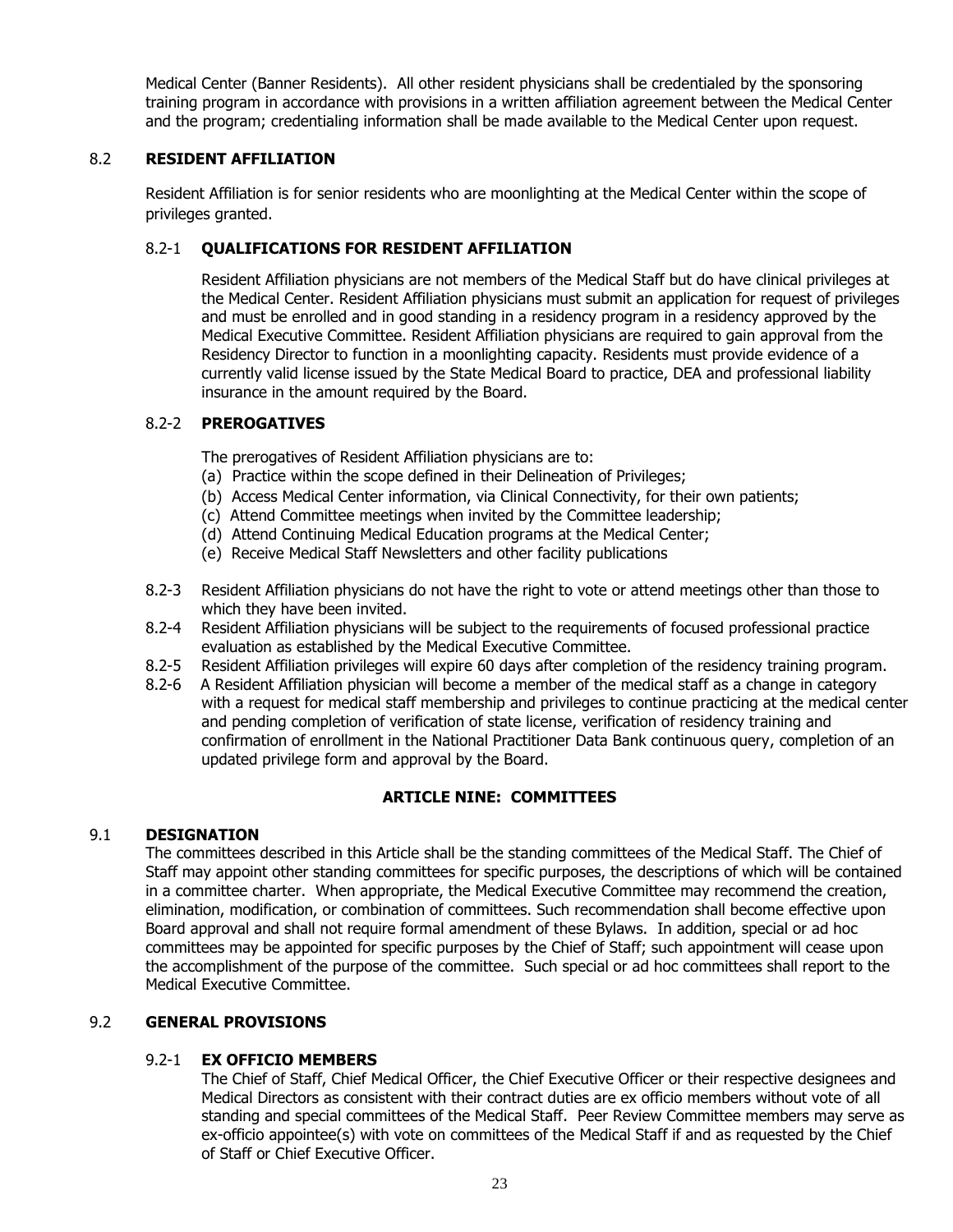### 9.2-2 **SUBCOMMITTEES**

Any standing committee may elect to perform any of its specifically designated functions by appointing a subcommittee which reports its recommendations to the parent committee. Any such subcommittee may include individuals appointed by the committee chair who are not members of the standing committee.

### 9.2-3 **SPECIAL OR STANDING INTERDICIPLINARY COMMITTEES**

When a procedure or group of procedures is performed on a regular basis by members of more than one clinical specialty, the Medical Executive Committee may create a committee to recommend privileges and develop regulations in regard to the performance of those procedures. The formed committee may carry out peer review and make recommendations to the Peer Review Committee.

### 9.2-4 **APPOINTMENT OF MEMBERS AND CHAIRMEN**

Except as otherwise provided, the Chief of Staff shall appoint, in consultation with the Medical Executive Committee, the members and chair of any Medical Staff committee formed to accomplish Medical Staff functions. The chairmen of all committees shall be members of the Active Staff.

### 9.2-5 **TERM, PRIOR REMOVAL, AND VACANCIES**

- (a) Except as otherwise provided, committee members and chairmen shall be appointed by the Chief of Staff for a term of two years or until the member's successor is appointed, unless such member or chair sooner resigns or is removed from the committee.
- (b) A Medical Staff member serving on a committee, except one serving ex officio, may be removed by the Chief of Staff from the committee for failure to remain as a member of the staff in good standing, or by action of the Medical Executive Committee.
- (c) A vacancy in any committee may be filled for the unexpired portion of the term in the same manner in which the original appointment was made.

### 9.2-6 **VOTING RIGHTS**

Each Medical Staff committee member shall be entitled to one vote on committee matters unless disallowed by staff category. Medical Center personnel assisting the Medical Staff in performance of the functions of the committee shall have no voting rights.

### 9.3 **MEDICAL EXECUTIVE COMMITTEE**

The Medical Executive Committee acts as the organizational body which oversees the functions and duties of the Medical Staff. It is empowered by the organized medical staff to act for the Medical Staff, to coordinate all activities and policies of the Medical Staff and Committees and is actively involved in ensuring excellent patient care.

### 9.3-1 **COMPOSITION**

The Medical Executive Committee includes physicians and may include other licensed independent practitioners. Membership shall consist of:

- (a) Chief of Staff, as Chair
- (b) Vice-Chief of Staff
- (c) Immediate Past Chief of Staff (ex officio, with vote)
- (d) Secretary/Treasurer, if applicable
- (e) Member at Large, if applicable
- (f) Committee Chairs, if applicable
- (g) Credentials Committee Chair, if applicable
- (h) Community-Based Physician, if applicable (with vote)\*
- (i) Chief Medical Officer (ex officio without vote); if applicable
- (j) Chief Executive Officer and/or Chief Operating Officer (ex officio without vote)
- (k) Chief Nursing Officer (ex officio without vote)
- (l) Other representation as necessary, may be appointed by the Chief of Staff and approved by majority vote of the Medical Executive Committee (ex officio, without vote)

\*Community-based physician representative shall be appointed by the Chief of Staff and Chief Executive Officer.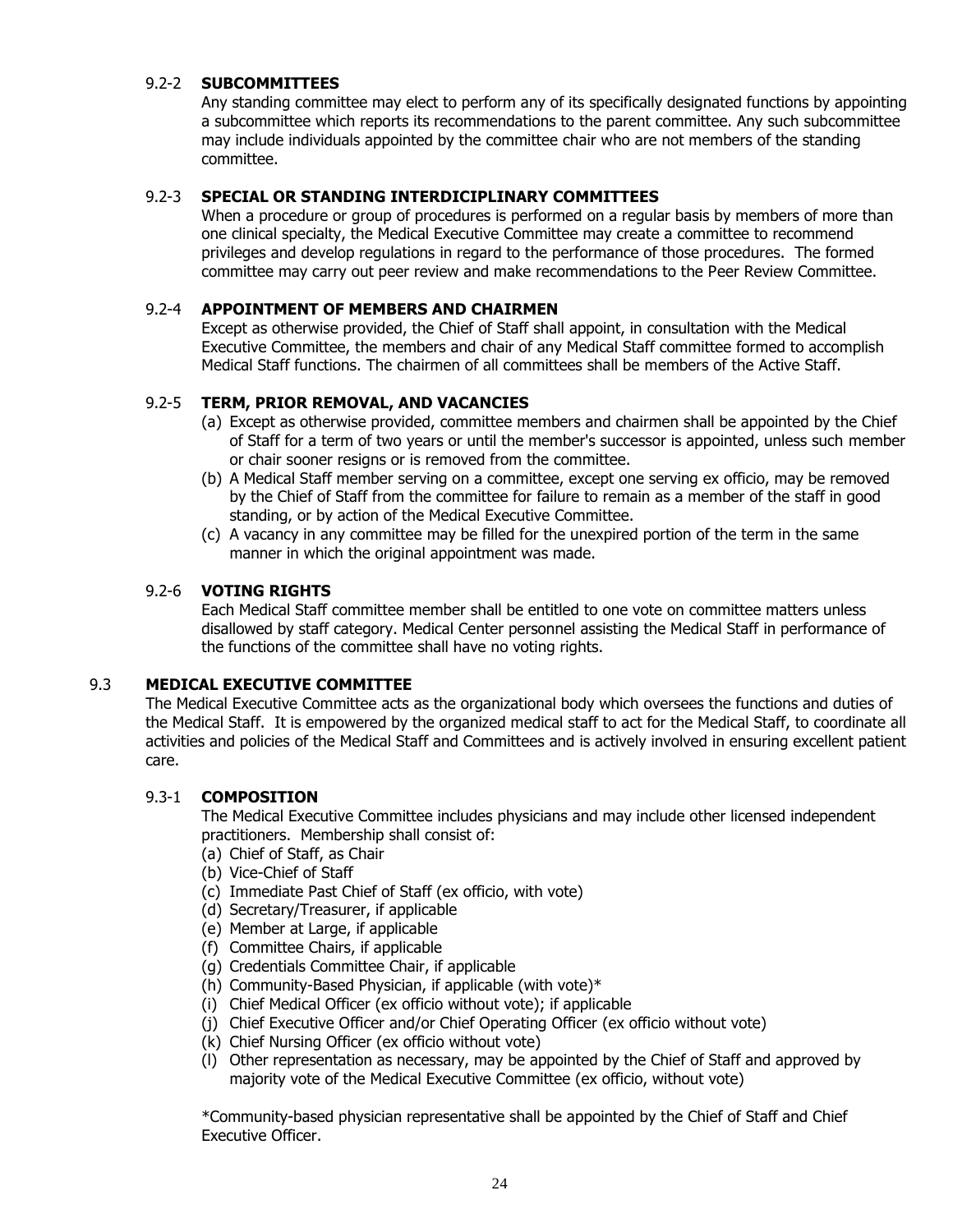Chairs of standing committees may be invited to meetings of the Medical Executive Committee as necessary (without vote).

### 9.3-2 **ELECTIONS, TERMS, VACANCIES, AND REMOVALS**

### (a) **ELECTIONS**

The medical staff officers shall be elected in the manner prescribed in Section 7.5.

### (b) **TERMS OF OFFICE**

With the exception of ex officio members, all members of the Medical Executive Committee shall serve a two-year term. Members serving on the Medical Executive Committee by virtue of appointment by the Chief of Staff shall serve two-year terms that terminate on December 31st. The Chief of Staff may appoint these members to subsequent two-year terms with approval of the Medical Executive Committee, or appoint new members, with approval of the Medical Executive Committee.

### (c) **REMOVALS AND VACANCIES**

Removals and vacancies of medical staff officers and other Medical Executive Committee members will be handled in the manners prescribed in Section 7.5. Vacancies among at-large members may be filled by appointment by the Chief of Staff with approval of the Medical Executive Committee.

### 9.3-3 **DUTIES**

The duties and authority of the Medical Executive Committee are to:

- (a) Act on all matters of Medical Staff business, except for the election or removal of medical staff officers and for the approval of Medical Staff Bylaws. The Medical Executive Committee may act on behalf of the Medical Staff between meetings of the Medical Staff within the scope of its authority as set forth herein;
- (b) Receive and act upon reports and recommendations from Medical Staff committees, and other assigned activity groups;
- (c) Make recommendations to the Board regarding the organized medical staff structure, and the process used to review credentials and delineate privileges;
- (d) Coordinate and implement the professional and organizational activities and policies of the Medical Staff, including but not limited to the review of department and committee policies and procedures, the review of committee reports, the determination of dues and assessments of members; responsibility for the investment and expenditure of Medical Staff funds which shall be exclusively for purposes permitted by the IRS and consistent with the responsibilities of the Medical Staff;
- (e) Review aggregate quality performance data and make recommendations for quality improvement;
- (f) Review quality parameters and indicators recommended by departments, Care Management and/or Banner;
- (g) Account to the Board for the quality and efficiency of medical care provided to patients in the Medical Center, including a summary of specific findings, actions, and results and including an assessment of the quality of services rendered pursuant to contract; and for the other responsibilities delegated by the Board to the Staff;
- (h) Represent the views of the Medical Staff to the Board and make recommendations to the Chief Executive Officer and to the Board on Medical Center medico-administrative matters;
- (i) Review the qualifications, credentials, performance, delineation of privileges and professional competence and character of Medical Staff applicants and members and make recommendations to the Board regarding such matters;
- (j) Review quality issues regarding contracted services and make recommendations to the Chief Executive Officer as necessary;
- (k) Take reasonable steps to ensure professionally ethical conduct and competent clinical performance on the part of staff members;
- (l) Designate such committees as may be appropriate to assist in carrying out the duties and responsibilities of the Medical Staff and provide consultation to the Chief of Staff in the appointment of members to such committees;
- (m) Assist in obtaining and maintaining regulatory compliance of the Medical Center;
- (n) Review and act on information derived from Risk Management, incident reports, and trend analysis, concurrent and retrospective, to effectively maintain a safe patient environment and reduce liability;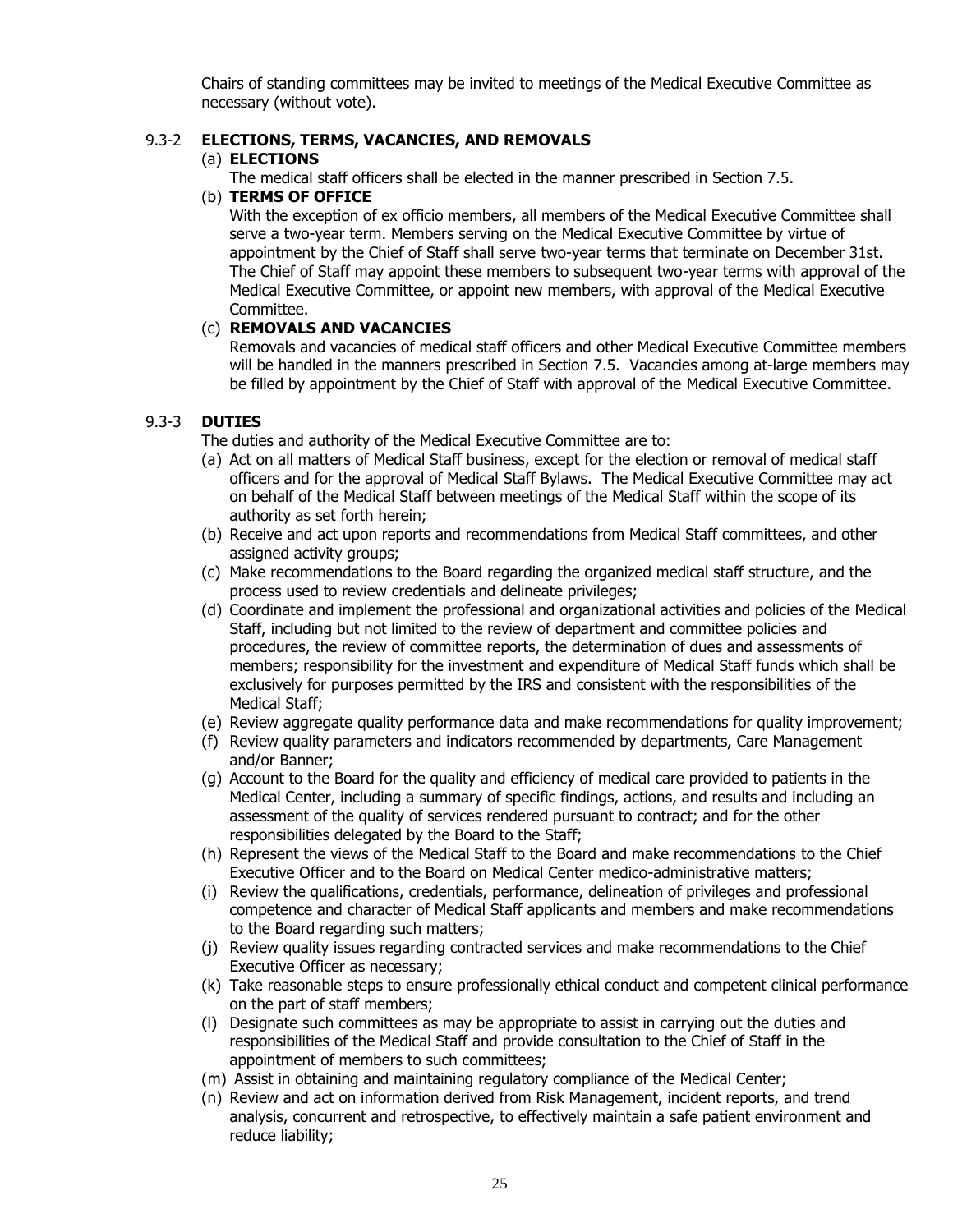- (o) Make recommendations to the Medical Staff for the approval of, use of, and material changes in format of the medical record;
- (p) Declare a medical record complete for purposes of filing after reasonable attempts to contact the responsible physician have failed;
- (q) Provide oversight for the Utilization Review process, including review and approval of the annual Utilization Review Plan; and
- (r) Act on behalf of the organized Medical Staff.

### 9.3-4 **MEETINGS**

The Medical Executive Committee shall meet as often as necessary, but at least monthly and shall maintain a record of its proceedings and actions.

### 9.3-5 **ATTENDANCE REQUIREMENTS**

All members of the Medical Executive Committee are required to attend.

#### 9.4 **PEER REVIEW COMMITTEEE**

#### 9.4-1 **COMPOSITION**

The Medical Executive Committee may function as the Peer Review Committee as applicable by facility. For facilities with a separate committee, the Peer Review Committee (PRC) shall consist of at least three members. The Chair shall designate a member of the Committee as Vice-Chair. Members shall be members of the medical staff engaged to assist the Medical Staff in the performance of its functions and duties, including its peer review and quality improvement activities. The Chief Executive Officer shall serve as ex officio members of the PRC (without vote). Members shall be appointed for staggered terms of three years and may be appointed for successive terms. For the initial term, members may be appointed for a term less than three years.

#### 9.4-2 **QUALIFICATIONS**

PRC members (except the Chief Medical Officer) must continuously satisfy the qualifications and complete the requirements set forth in Section 3.1. Such members must demonstrate leadership skills and may not have disabling conflicting interests.

### 9.4-3 **SELECTION AND REVIEW PROCESS**

New members shall be appointed by the Chief of Staff, subject to approval by the Medical Executive Committee. The Medical Executive Committee will periodically review the performance of PRC members and may remove any member for failure to maintain qualifications as outlined in Bylaws Section 9.4-2 and/or uphold the duties of the position as outlined in Bylaws Section 9.4-4 or for any other reason.

### 9.4-4 **DUTIES**

The duties of the Peer Review Committee are to:

- (a) Take reasonable steps to ensure professionally ethical conduct and competent clinical performance on the part of staff members;
- (b) Enforce the Bylaws, rules and regulations, and policies of the department and the Medical Center;
- (c) Review sentinel events, near misses, and complex clinical issues;
- (d) Review potential conflicts of interest and recommend actions to address actual conflicts;
- (e) Investigate, review and resolve complaints of disruptive conduct by any of member of the Medical and Advanced Practice Provider/Allied Health Professional Staff;
- (f) Serve as a resource for moral and ethical issues;
- (g) Monitor and evaluate the quality and appropriateness of patient care and professional performance;
- (h) Seek peer review assistance from external sources if and when the PRC determines that such assistance is appropriate and/or necessary.
- (i) Review aggregate quality performance data of individual physicians and make recommendations for quality improvement in the context of peer review;
- (j) Share information with the Departments and Committees to provide opportunities for learning and process improvement;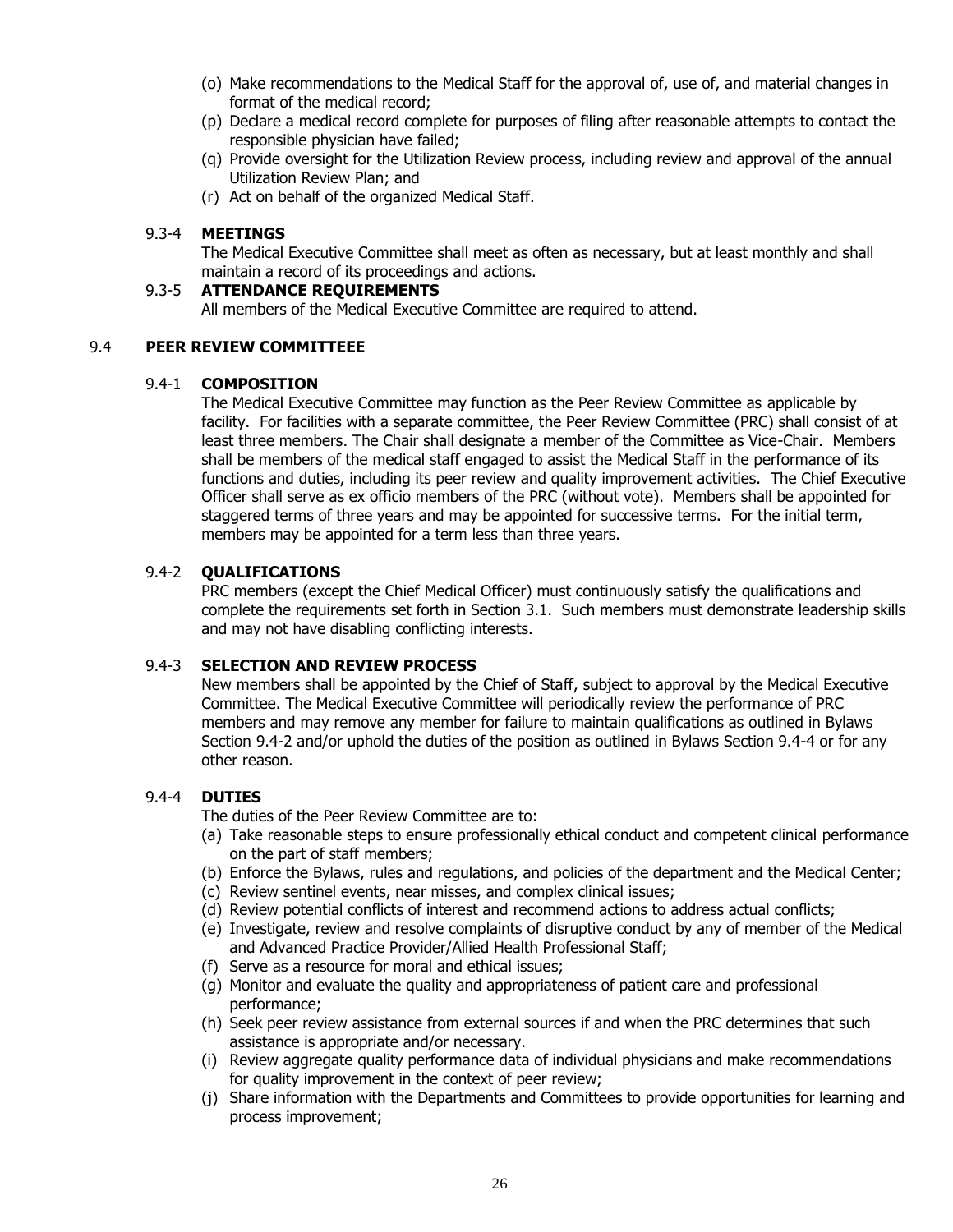- (k) Review professional competence issues identified as part of its ongoing quality and performance improvement, clinical, administrative and educational functions as well as issues referred from a department chair, Medical Director or Chief Medical Officer;
- (l) Implement investigative and precautionary tools as required, including requiring educational/health assessments, supervision, consultation and suspension as warranted
- (m) Recommend to the Medical Executive Committee as required the limitation, revocation or termination of Medical Staff membership and/or privileges;
- (n) Establish a subcommittee or subcommittees as are necessary to perform its duties. Members of subcommittees may include practitioners who are not members of the PRC and/or who are not members of the Medical Staff; and
- (o) Serve as ex officio appointee(s) with vote on committees of the Medical Staff if and as requested by the Chief of Staff or Chief Executive Officer.

### 9.4-5 **MEETINGS**

The Peer Review Committee shall meet as often as necessary, but at least (monthly) and shall maintain a record of its proceedings and actions.

### 9.5 **CREDENTIALS COMMITTEE (if applicable)**

#### 9.5-1 **COMPOSITION**

The Credentials Committee shall consist of at least five voting members who shall be Active Staff members in good standing and will be appointed by the Chief of Staff, one of whom shall be designated by the Chief of Staff as chair. The Chief Executive Officer and the Chief Medical Officer shall be ex-officio members without vote.

### 9.5-2 **DUTIES**

The duties of the Credentials Committee are to perform the key function of credentialing as described in these Bylaws under the oversight and direction of the Medical Executive Committee. The Credentials Committee shall review all applications for appointment, reappointment, and the granting, renewal or revision of clinical privileges and make recommendations as to whether the Applicants meet the Medical Staff's criteria for membership and/or clinical privileges.

In addition, the following functions shall also be performed by the Credentials Committee:

- (a) Oversee a mechanism to ensure that all providers with clinical privileges maintain required credentials ongoing:
- (b) Through recommendations made related to clinical privileges, ensure that the same level of quality of care is provided by all individuals with delineated clinical privileges, within Medical Staff Departments, across Departments and between members and non-members of the Medical Staff who have clinical privileges;
- (c) Oversee a mechanism to ensure that the scope of practice of individuals with clinical privileges is limited to the clinical privileges granted;
- (d) Make recommendations to the Medical Executive Committee with regard to any revisions on the process for appointment, reappointment or delineation of clinical privileges.

### 9.5-3 **MEETINGS**

The Credentials Committee shall meet monthly and shall report their recommendations and activities to the Medical Executive Committee.

### 9.6 **BYLAWS COMMITTEE (if applicable)**

### 9.6-1 **COMPOSITION**

The Medical Executive Committee may function as the Bylaws Committee as applicable by facility. For facilities with a separate committee, the Bylaws Committee shall be composed of a Chair, who shall be the Vice Chief of Staff, and at least two (2) other members who shall be appointed by the Chief of Staff. Banner Health legal counsel shall be an Ex-officio member of the Bylaws Committee, without vote.

### 9.6-2 **DUTIES**

The duties of the Bylaws Committee are to: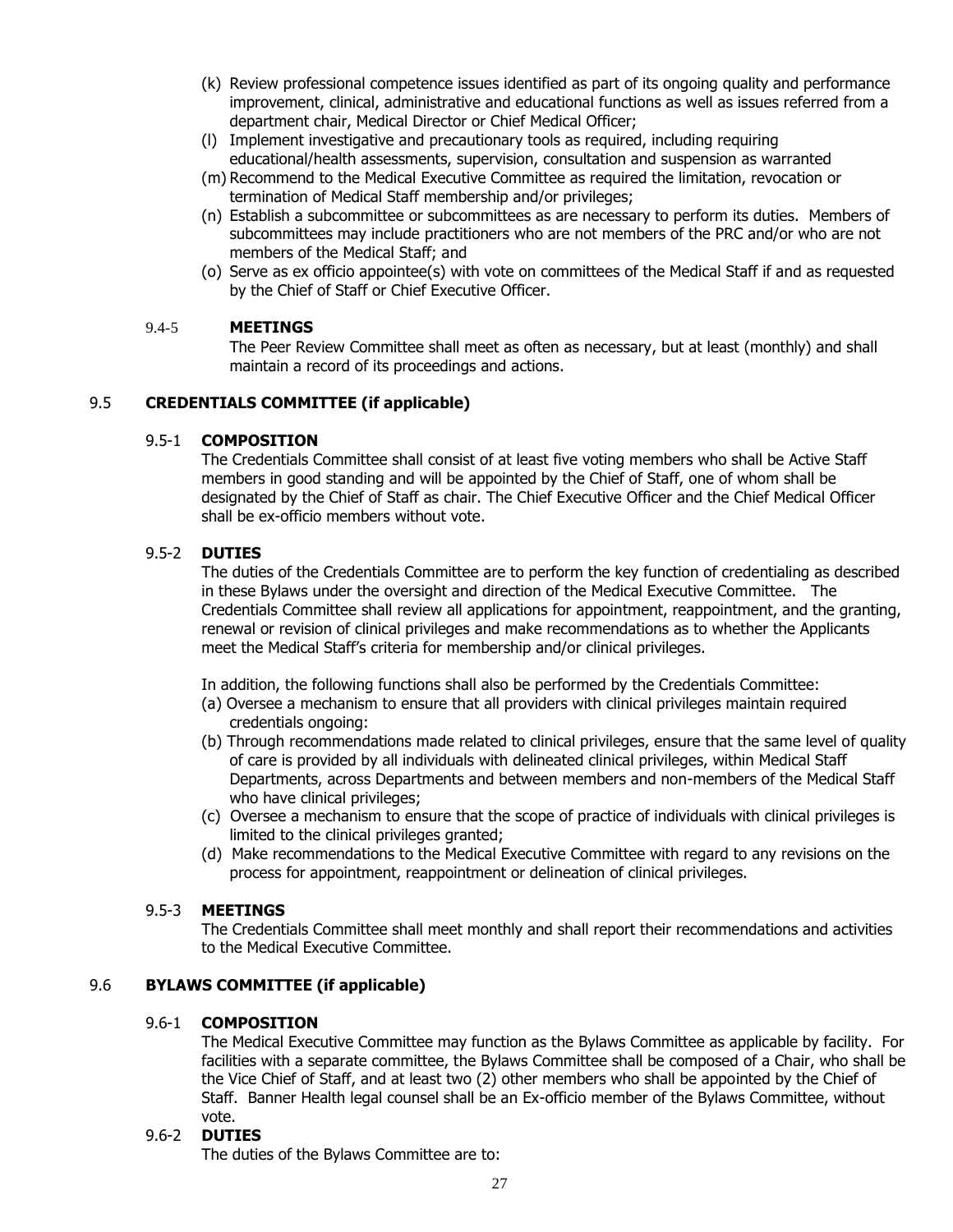- (a) conduct a review of the Bylaws when deemed necessary, but at least biennially;
- (b) submit to the Medical Executive Committee recommendations for changes in the Bylaws; and
- (c) receive and evaluate, for recommendation to the Medical Executive Committee, suggestions for modifying the Bylaws.

### 9.7 **ETHICS PROGRAM (if applicable)**

The Ethics Program at the facility is an interdisciplinary group that offers consultative services for ethical issues, questions or dilemmas related to patient care, and is available to consult with families, patients, health care professionals and Medical Center employees desiring assistance with ethical decision making.

The Ethics Program is comprised of physicians from a variety of specialties if possible and associates including but not limited to social work, chaplaincy, nursing, risk management and administration. The members of the Ethics Program are convened on an ad hoc basis. The Medical Executive Committee will serve as the oversight committee for the Ethics Program.

#### **ARTICLE TEN: MEETINGS**

#### 10.1 **MEDICAL STAFF MEETINGS**

#### 10.1-1 **REGULAR MEETINGS**

General staff meetings will be held at least annually and may be held more frequently.

#### 10.1-2 **SPECIAL MEETINGS**

A special meeting of the Medical Staff may be called by the Chief of Staff, the Medical Executive Committee, or the Board. The Chief of Staff will call for such a meeting upon petition signed by a majority of the members of the Active Staff.

### 10.2 **CLINICAL COMMITTEE MEETINGS**

#### 10.2-1 **REGULAR MEETINGS**

Clinical committees may, by resolution, provide the time for holding regular meetings. A committee must meet as often as necessary to conduct business.

### 10.2-2 **SPECIAL MEETINGS**

A special meeting of any committee may be called by the chair thereof and must be called by the chair at the written request of the Chief of Staff, or the Medical Executive Committee. A notice of such special meeting will be sent to all members of the committee. Advanced notice of at least two days of such special meeting will be given to all members of the committee.

#### 10.2-3 **EXECUTIVE SESSION**

Any committee may call itself into executive session at any time during a regular or special meeting. Only the voting members of the applicable group and other individuals who have a legitimate reason to be present including the Chief Executive Officer or his/her designee may remain during such session. Separate minutes must be kept of any executive session.

### 10.3 **ATTENDANCE REQUIREMENTS**

#### 10.3-1 **CHART REVIEW**

A practitioner whose patient's clinical course of treatment is scheduled for case discussion as part of regular quality review activities may be required by the facility PRC to present the case. If the practitioner has been so notified, Medical Executive Committee or the Chief of Staff will inform the practitioner that his or her attendance will be mandatory at the meeting at which the case is to be discussed. Absent good cause, failure to appear may result in automatic suspension of clinical privileges under Section 6.6-7.

#### 10.4 **QUORUM**

#### 10.4-1 **GENERAL STAFF MEETINGS**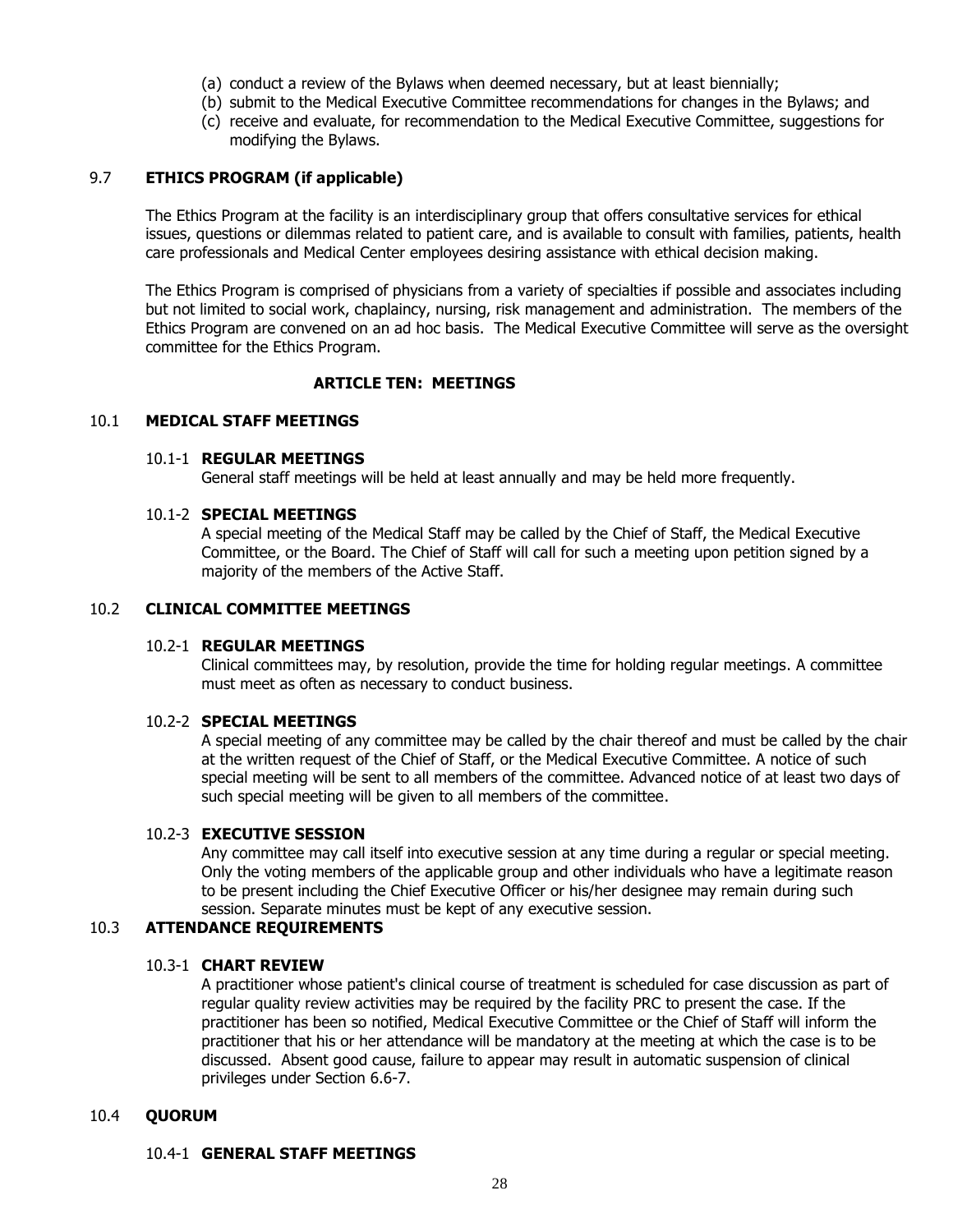A majority of those present at any regular or special meeting shall constitute a quorum for the transaction of any business under these Bylaws.

### 10.4-2 **COMMITTEE MEETINGS**

The presence of a majority of the voting members of the Credentials Committee (if applicable), Medical Executive Committee and Peer Review Committee shall constitute a quorum for that respective committee. The presence of 2 voting members shall constitute a quorum at any other committee meeting.

### **ARTICLE ELEVEN: CONFIDENTIALITY, IMMUNITY, RELEASES AND INDEMNIFICATION**

### 11.1 **AUTHORIZATIONS AND RELEASES**

By submitting an application for staff appointment or reappointment or by applying for or exercising clinical privileges or providing specified patient care services at the Medical Center, a practitioner:

- (a) authorizes Medical Center representatives to solicit, provide, and act upon information bearing on or reasonably believed to bear upon the practitioner's professional ability, utilization practices, and qualifications;
- (b) agrees to be bound by these Bylaws regardless of whether membership or clinical privileges are granted or are subsequently limited or terminated;
- (c) acknowledges that the provisions of this Article are express conditions to an application for, or acceptance of, staff membership, and the continuation of such membership and the exercise of clinical privileges or provision of specified patient care services at the Medical Center;
- (d) agrees to release from legal liability and hold harmless the Medical Center, Medical Staff, members of the Medical Staff, Medical Staff committees and all persons engaged in peer review activities, which include but are not limited to those activities identified in Section 11.3 of these Bylaws as well as any other Medical Staff functions provided for, or permitted, in the Bylaws or any applicable federal or state statute or regulation; agrees that his/her sole remedy for any corrective action taken or recommended by the Medical Staff, for failure to comply with these Bylaws or the Fair Hearing Plan, or for any other peer review action shall be the right to seek injunctive relief pursuant to the applicable state statute;
- (e) agrees to release from legal liability and hold harmless any individual who or entity which provides information regarding the practitioner to the Medical Center or its representatives; and
- (f) Authorizes the release of information about the practitioner in accordance with the Banner Sharing of Peer Review Information Policy.

### 11.2 **CONFIDENTIALITY OF INFORMATION**

Information obtained or prepared by any representative for the purpose of evaluating qualifications, improving the quality and efficiency of patient care, reducing morbidity and mortality, or contributing to teaching or clinical research, shall, to the fullest extent permitted by law, be confidential. Such information shall only be disseminated to the extent necessary for the purposes identified above or except as otherwise specifically authorized by law. Such confidentiality shall also extend to information provided by third parties.

### 11.3 **ACTIVITIES COVERED**

The confidentiality and immunity provided by this Article applies to all information obtained or disclosures made in connection with this or any other health care facility or organization's activities concerning, but not limited to:

- (a) applications for appointments, reappointment, clinical privileges, or specified services;
- (b) appraisals and/or periodic reappraisals of care or professional conduct;
- (c) corrective or disciplinary actions;
- (d) hearings and appellate reviews;
- (e) quality review activities;
- (f) utilization review and management activities;
- (g) claims reviews;
- (h) profiles and profile analysis;
- (i) significant clinical event review;
- (j) risk management activities; and
- (k) other Medical Center, committee, or staff activities related to monitoring and maintaining quality and efficient patient care and appropriate professional conduct.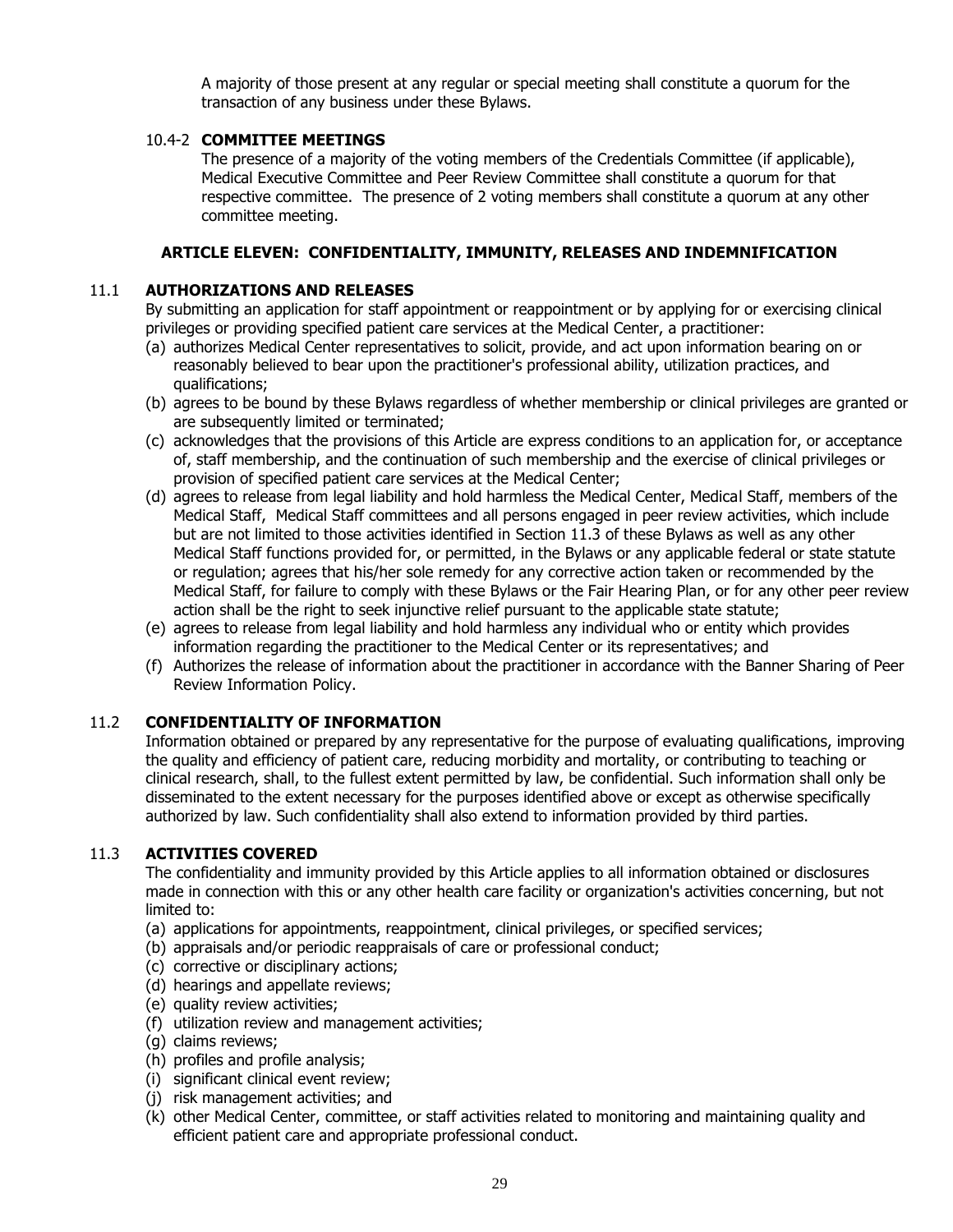### 11.4 **RELEASES AND DOCUMENTS**

Each practitioner shall execute general and specific releases and provide documents when requested by the Chief of Staff, chair of the applicable committee, or their respective designees. Execution of such releases is not a prerequisite to the effectiveness of this Article. Failure to execute such releases or provide requested documentation shall result in an application for appointment, reappointment, or clinical privileges being deemed voluntarily withdrawn, and it shall not be further processed. Failure to execute such releases or provide documents upon request during a term of appointment to the staff shall result in automatic suspension as provided in Section 6.6-8.

#### 11.5 **CUMULATIVE EFFECT**

Provisions in these Bylaws and in application and reapplication forms relating to authorization, confidentiality of information and immunities from liability are in addition to other protection provided by relevant state and federal law and are not in limitation thereof. A finding by a court of law or administrative agency with proper jurisdiction that all or any portion of any such provision is not enforceable shall not affect the legality or enforceability of the remainder of such provision or any other provision.

#### 11.6 **INDEMNIFICATION**

Banner Health shall provide indemnification for Medical Staff activities pursuant to the policy adopted by the Board.

#### **ARTICLE TWELVE: GENERAL PROVISIONS**

#### 12.1 **MEDICAL STAFF RULES AND REGULATIONS**

Subject to approval by the Board, the Medical Executive Committee shall adopt and amend such Medical Staff Rules and Regulations as may be necessary to implement the general principles found in these Bylaws; such rules and regulations shall be consistent with these Bylaws and Medical Center policies. The Medical Staff Rules and Regulations may not conflict with the Banner Health Bylaws.

#### 12.2 **STAFF DUES (as applicable)**

The Medical Executive Committee shall establish the amount of annual dues. The process for assessing annual dues is defined in the Medical Staff Dues Policy.

#### 12.3 **SPECIAL NOTICE**

When special notice is required, the Medical Staff Office shall send such notice by certified mail, return receipt requested to the address provided by the practitioner, email with confirmation of receipt, hand delivery with confirmation of receipt, or facsimile with confirmation of receipt. If the post office indicates that the letter has been refused, such notice shall be deemed to be delivered on the date delivery was first attempted. If the post office indicates the letter is undeliverable, the Medical Staff Office shall attempt to contact the practitioner at the location last identified by him or her. If such attempt is unsuccessful, notice shall be deemed to be delivered on the date delivery was first attempted.

#### 12.4 **CONSTRUCTION OF TERMS AND HEADINGS**

The captions or headings in these Bylaws are for convenience only and are not intended to limit or define the scope or effect of any provision of these Bylaws.

### 12.5 **PARLIAMENTARY PROCEDURE**

All committee meetings will be conducted with the intent of allowing interested parties an opportunity to provide their input and to achieve a fair resolution. Robert's Rules of Order, Newly Revised, shall provide general guidance for the conduct of meetings, but adherence to Robert's Rules of Order is not required, and technical or non-substantive departures from such rules shall not invalidate action taken at such a meeting.

#### 12.6 **CONFLICT RESOLUTION**

#### 12.6-1 **STAFF MEMBER CHALLENGE**

Any member of the Medical Staff may challenge any rule or policy established by the Medical Executive Committee by submitting to the Chief of Staff written notification of the challenge, with a petition signed by one third of the members of the active Medical Staff and the basis for the challenge, including any recommended changes to the rule or policy.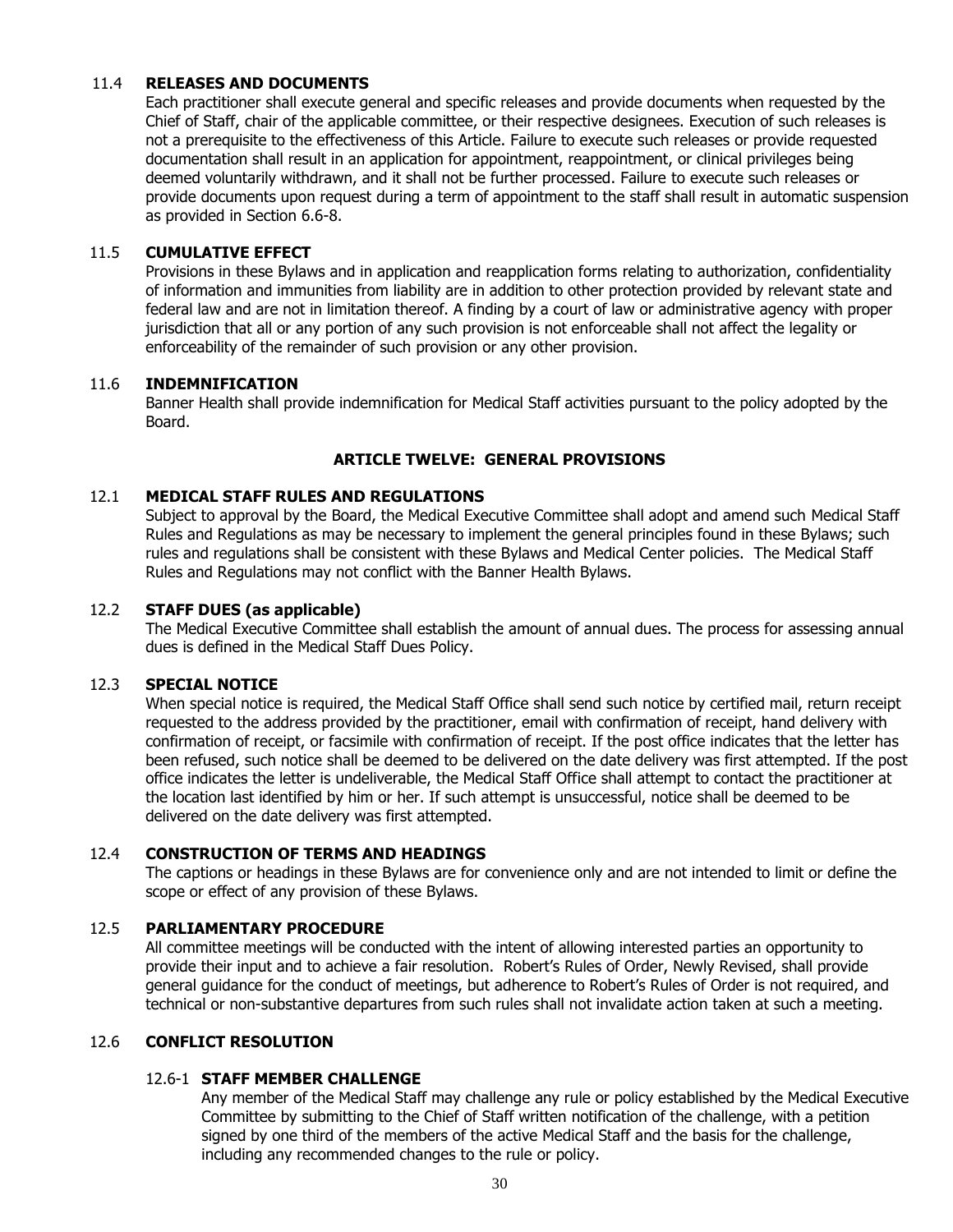### 12.6-2 **MEDICAL EXECUTIVE COMMITTEE REVIEW**

The Medical Executive Committee will consider the challenge at its next meeting and will determine what changes will be made to the rule or policy or may, at its discretion, appoint a subcommittee to review the challenge and recommend potential changes to address the concerns. The Medical Executive Committee may use internal or external resources to assist in resolving the conflict. The Medical Executive Committee will review subcommittee recommendations and take final action on the rule or policy, subject to Board approval as required. The Medical Executive Committee will communicate all changes to the Medical Staff.

### 12.6-3 **CONFLICT RESOLUTION RESOURCES AND BOARD RESPONSIBILITY**

A recommendation to use either internal or external resources to resolve the conflict may be made by the Board, the Chief Executive Officer, or the Medical Executive Committee. Any conflict regarding the use of such resources or the process to be followed will be decided by the Board through the Medical Staff Subcommittee. The Board has final authority to resolve differences between the Medical Staff and the Medical Executive Committee.

### 12.7 **HISTORIES AND PHYSICALS**

A history and physical examination (H&P) in all cases shall be completed by a physician, oral surgeon, podiatrist and dentist within the scope of their training or Advanced Practice Provider who is approved by the Medical Staff to perform admission H&Ps within 24 hours after admission. The completed H&P must be on the medical record prior to surgery or invasive procedure or a pre-procedural assessment for any procedure in which moderate sedation will be administered; or the case will be cancelled unless the responsible practitioner documents in writing that such delay would constitute a hazard to the patient. A legible H&P performed within 30 days prior to admission is acceptable with an updated medical record entry documenting an examination for any changes in the patient's condition. The content of a complete H&P is delineated in the Medical Staff Medical Records Policy.

### 12.8 **TREATING FAMILY MEMBERS**

Unless deemed appropriate by the Chief of Staff or the Chief Medical Officer, practitioners may not treat immediate family members within Banner Hospitals except in an emergency or when another qualified practitioner is not available timely. Immediate family members are defined as parents, children, siblings or spouse.

### **ARTICLE THIRTEEN: ADOPTION AND AMENDMENT**

### 13.1 **MEDICAL STAFF AUTHORITY AND RESPONSIBILITY**

The Medical Staff shall be responsible for the development, adoption, and periodic review of these Bylaws which must be consistent with Medical Center policies, Banner Bylaws, and applicable laws. The Medical Staff shall exercise its responsibility in a reasonable, timely and responsible manner, reflecting the interest of providing patient care of recognized quality and efficiency and of maintaining a harmony of purpose and effort with the Chief Executive Officer, the Board and the community. These Bylaws may not conflict with the Banner Health Bylaws. In the event that a law or regulatory requirement changes, such change will govern these Bylaws as legally required by operation of law.

### 13.2 **BYLAWS REVIEW**

The Medical Staff has responsibility to formulate, review at least biennially, and recommend to the Board Medical Staff Bylaws and amendments as needed. Reviews shall also be conducted upon request of the Board.

13.2-1 The Bylaws of the Medical Staff are adopted by the Medical Staff and approved by the Board prior to becoming effective. Amendments to these Bylaws may be adopted upon approval of the Medical Executive Committee and approval by a majority electronic and/or ballot vote of members of the Active Staff voting. Ballots shall be sent to the Active Staff member by mail or email. A copy of the proposed amendments or a summary thereof will accompany the ballot or be posted online. The ballots must be returned within 14 days after their mailing/emailing at which time they will be tallied. Any ballots received after the designated date shall not be opened and shall not affect the outcome of the vote.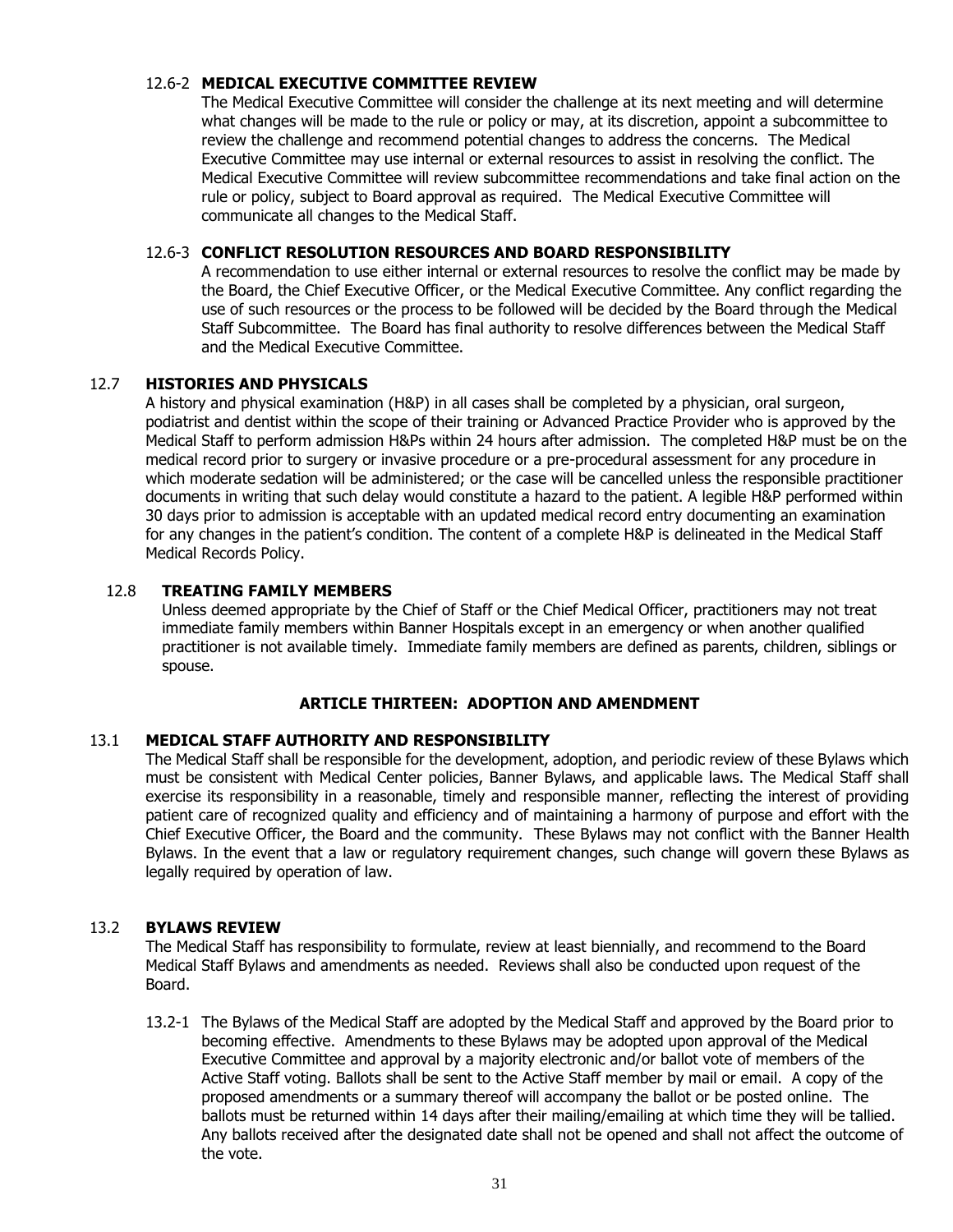13.2-2 The Medical Executive Committee shall have the power to adopt legal modifications or clarifications and such amendments shall be effective immediately upon Board approval. The Medical Executive Committee shall also have the power to adopt such amendments to the Bylaws as are technical, reorganization or renumbering of the Bylaws, or amendments made necessary because of punctuation, spelling, or other errors of grammar or expression, without the requirement for Board approval.

### 13.3 **PERIODIC REVIEW**

13.3-1 The Medical Staff Rules and Regulations, Medical Staff Policies, Credentials Manual and Fair Hearing Plan shall be reviewed at least every two (2) years and shall be revised as needed. Reviews shall also be conducted upon request of the Board.

#### 13.3-2 **ADOPTION AND AMENDMENT**

The Medical Staff Rules and Regulations, Medical Staff Policies, Credentials Manual and Fair Hearing Plan are adopted by the Medical Executive Committee and approved by the Board prior to becoming effective. Amendments to these documents may be adopted upon approval of the Medical Executive Committee and the Board, subject to Active Staff notification as described below.

#### 13.3-3 **COMMUNICATION TO THE MEDICAL STAFF**

- (a) Routine matters. Absent a documented need for urgent action, before acting, the Medical Executive Committee will communicate to the Staff via email the proposed changes to Medical Staff Rules and Regulations, Medical Staff policies, Credentials Manual and Fair Hearing Plan before approving such changes. Members may submit comments and concerns to the Chief of Staff c/o Medical Staff Services within 10 days. If concerns are not received within 10 days, the Medical Executive Committee's recommendation relating to the proposed changes will be submitted to the Board for approval, if applicable, or approved by the Medical Executive Committee. If concerns are received, the Medical Executive Committee will determine whether to approve, modify or reject such proposed changes.
- (b) Urgent matters. In cases of a documented need for urgent amendment the Medical Executive Committee and Board may provisionally adopt an urgent amendment without prior notification of the Medical Staff. The Medical Executive Committee will immediately notify the Medical Staff of the amendment and provide an opportunity for comment. If concerns are not received within 10 days, the amendment stands. If there is a conflict and a majority of the Active Staff oppose the amendment, the Medical Executive Committee will utilize the conflict resolution process set forth in Section 12.6. If necessary, a revised amendment will be submitted to the Medical Staff, and if approved, to the Board for action.

### 13.4 **MEDICAL STAFF DIRECT COMMUNICATION TO THE BOARD PROCESS**

The Medical Staff may propose amendments to the Bylaws, Medical Staff Rules and Regulations, Medical Staff policies, Credentials Manual and Fair Hearing Plan directly to the Medical Executive Committee or directly to the Board. To submit an amendment directly to the Board, a petition seeking approval of proposed amendments signed by at least one third of the Active Staff members shall be submitted to the Medical Executive Committee. The Medical Executive Committee will review the proposed amendments at its next meeting and may meet with the applicable Medical Staff members representing the Medical Staff recommendations in the petition and determine whether to recommend language that is acceptable to the Medical Staff and the Medical Executive Committee. The Medical Executive Committee may create a subcommittee to consider the proposed amendments and make recommendations to the Medical Executive Committee. If the Medical Executive Committee proposes revised language, the members of the Medical Staff who proposed the challenge can decide to recommend its original language to the Active Staff for vote. Ballots shall be sent to each Active Staff member, by mail or email, along with the revised language and comments of the Medical Executive Committee and the applicable Medical Staff members. The ballots must be returned within 14 days after their mailing at which time they will be tallied with approval by a majority electronic and/or ballot vote of members. Any ballots received after the designated date shall not be opened and shall not affect the outcome of the vote. If a proposed amendment is approved by the Active Medical, it shall be submitted to the Board for final approval.